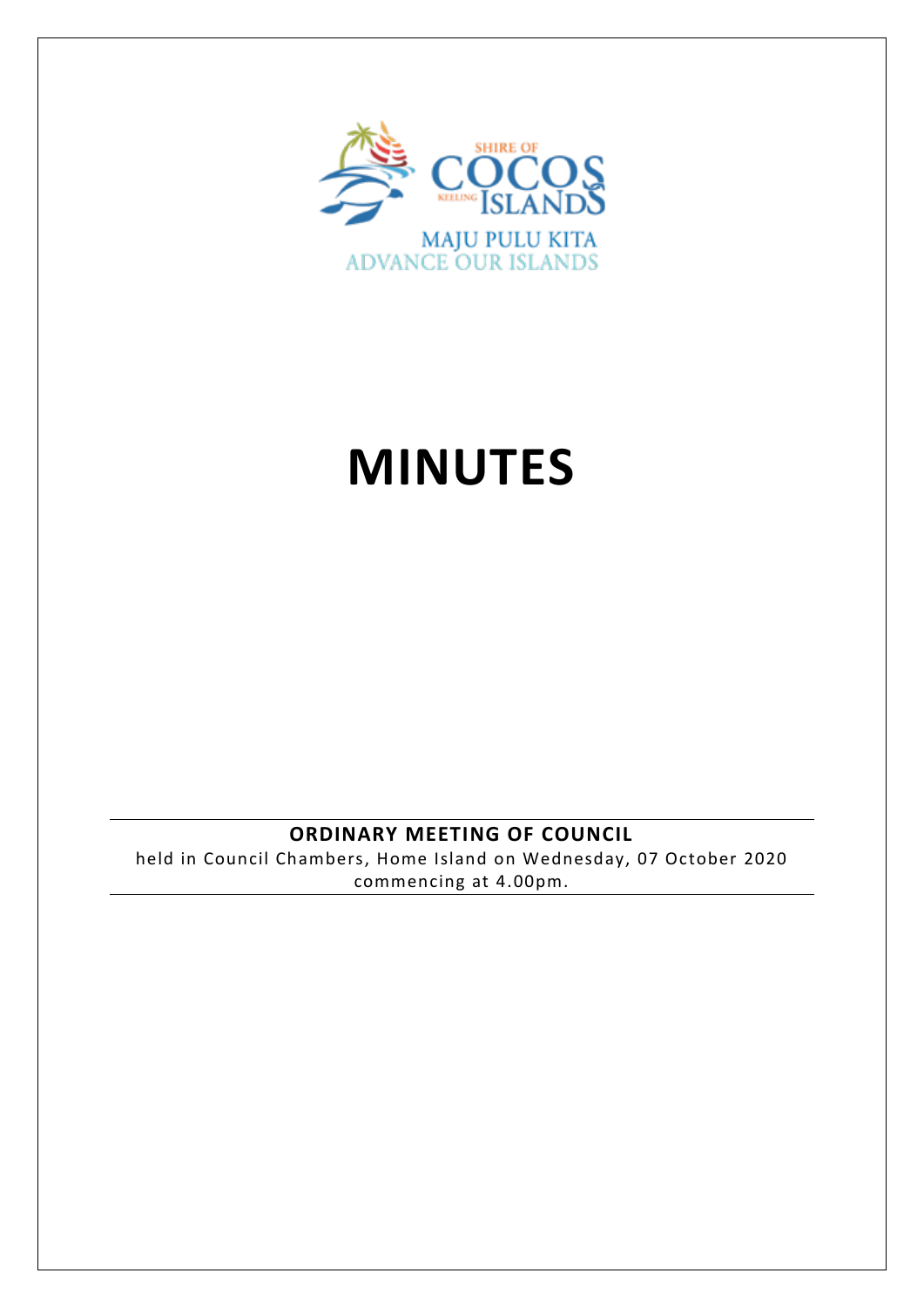

## **OUR VALUES**

**Service**

Provide the best service we can.

We serve the community and each other.

#### **Accountability**

We take responsibility for our own actions.

We do what we say we will do.

Mistakes are an opportunity to learn.

#### **Support**

We support our team and our community.

Look for opportunities to help each other.

#### **Respect**

We respect and value others.

Our interactions are always respectful towards others.

#### **Integrity**

We will be honest and transparent with all our dealings.

Maintain confidentiality.

Trust each other.

## **Achievement**

Being proactive and enabling the outcomes.

Be creative and think outside the square.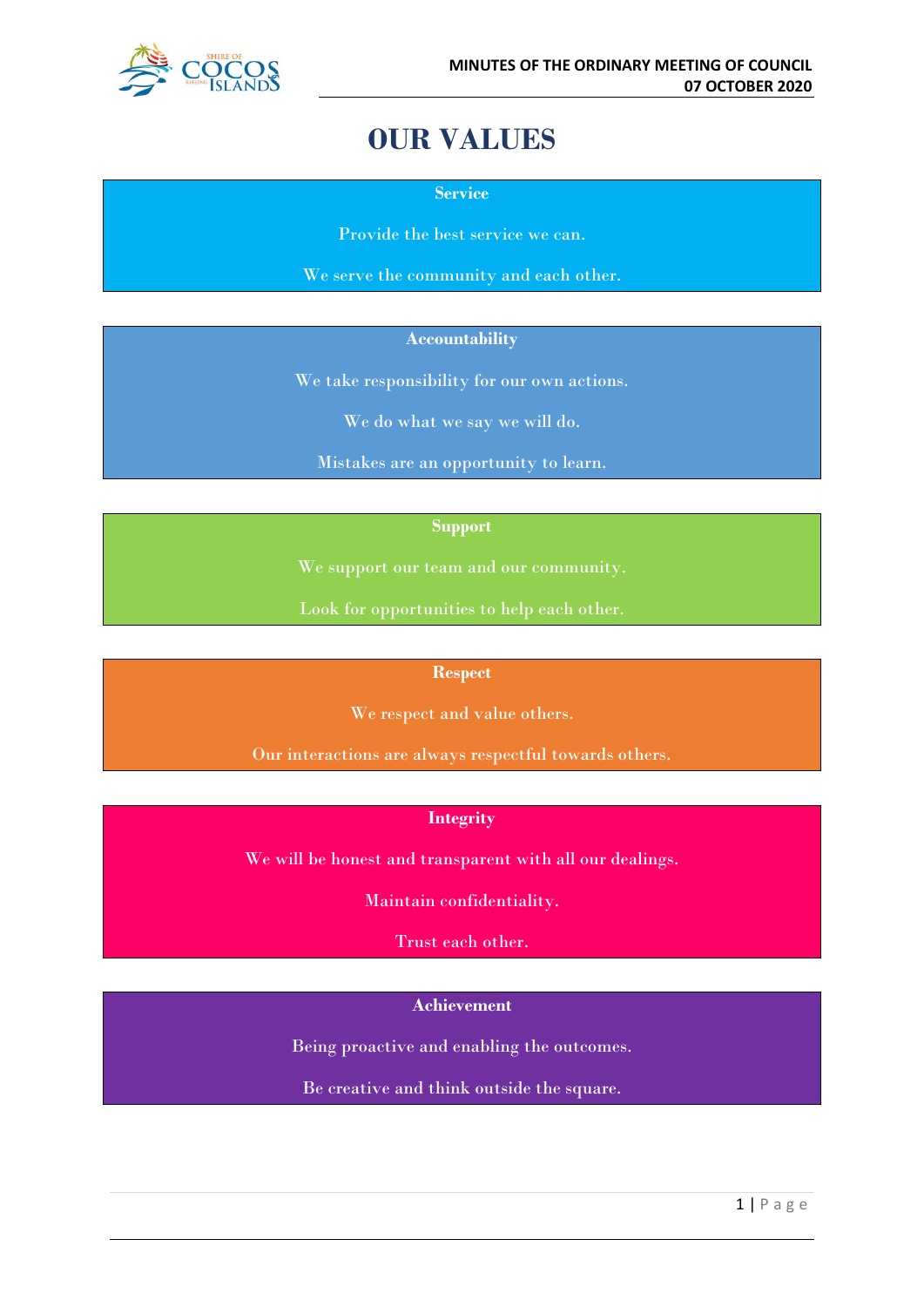

#### **TABLE OF CONTENTS**

| $\mathbf{1}$                                                                                                                                                                                       | <b>OPENING/ANNOUNCEMENTS OF VISITORS</b>                                                                                         | 4                       |
|----------------------------------------------------------------------------------------------------------------------------------------------------------------------------------------------------|----------------------------------------------------------------------------------------------------------------------------------|-------------------------|
| $\overline{2}$                                                                                                                                                                                     | ATTENDANCE/APOLOGIES/LEAVE OF ABSENCE (PREVIOUSLY APPROVED)                                                                      | 4                       |
| 3                                                                                                                                                                                                  | RESPONSE TO PREVIOUS PUBLIC QUESTIONS TAKEN ON NOTICE<br>4                                                                       |                         |
| 4                                                                                                                                                                                                  | <b>PUBLIC QUESTION TIME</b>                                                                                                      | 5                       |
| 5                                                                                                                                                                                                  | <b>LEAVE OF ABSENCE</b>                                                                                                          | 5                       |
| 5.1                                                                                                                                                                                                | LEAVE OF ABSENCE (PREVIOUSLY APPROVED)                                                                                           | 6                       |
| 5.2                                                                                                                                                                                                | APPLICATION FOR LEAVE OF ABSENCE                                                                                                 | 6                       |
| 6                                                                                                                                                                                                  | PETITIONS/DEPUTATIONS/PRESENTATIONS                                                                                              | 6                       |
| $\overline{\mathbf{z}}$                                                                                                                                                                            | <b>CONFIRMATION OF MINUTES OF PREVIOUS MEETINGS</b>                                                                              | 6                       |
| 7.1                                                                                                                                                                                                | ORDINARY COUNCIL MEETING HELD ON 26 AUGUST 2020                                                                                  | 6                       |
| 8                                                                                                                                                                                                  | <b>ANNOUNCEMENTS BY THE PRESIDING MEMBER AND COUNCILLORS</b>                                                                     | $\overline{\mathbf{z}}$ |
| 9                                                                                                                                                                                                  | $\overline{\mathbf{z}}$<br><b>DECLARATION OF INTERESTS</b>                                                                       |                         |
| 10                                                                                                                                                                                                 | <b>REPORT AND RECOMMENDATIONS</b>                                                                                                | $\overline{7}$          |
| $\overline{\mathbf{z}}$<br>REPORTS OF OFFICERS AND RECOMMENDATIONS OF COMMITTEE                                                                                                                    |                                                                                                                                  |                         |
| 10.                                                                                                                                                                                                | <b>FINANCE</b>                                                                                                                   | $\overline{\mathbf{z}}$ |
| 10.1.1                                                                                                                                                                                             | MONTHLY STATEMENT OF FINANCIAL ACTIVITY FOR THE MONTH ENDING 31 JULY<br>2020                                                     | $\overline{7}$          |
| 10.1.2                                                                                                                                                                                             | MONTHLY STATEMENT OF FINANCIAL ACTIVITY FOR THE MONTH ENDING 31<br>AUGUST 2020                                                   | 11                      |
| 10.1.3                                                                                                                                                                                             | SCHEDULE OF ACCOUNTS PAID FOR PERIOD 1 AUGUST 2020 TO 31 AUGUST 2020                                                             | 14                      |
| 10.2.                                                                                                                                                                                              | <b>LEASE</b>                                                                                                                     | 17                      |
| ALL MATTERS RELATING TO LEASES FOR CONSIDERATION IN THIS AGENDA RELATE TO<br>LEASES OF TRUST LAND AND THEREFORE ARE LISTED IN A SEPARATE PART OF THIS MEETING<br>DEALING WITH LAND TRUSTS MATTERS. |                                                                                                                                  |                         |
|                                                                                                                                                                                                    |                                                                                                                                  |                         |
| 10.3                                                                                                                                                                                               | <b>PLANNING/BUILDING</b>                                                                                                         | 17                      |
| 10.3.1                                                                                                                                                                                             | APPLICATION FOR DEVELOPMENT APPROVAL - PROPOSED WATER CORPORATION<br>OFFICE - PART LOT 103 JALAN BUNGA MAWAR, HOME ISLAND        | 17                      |
| 10.3.2                                                                                                                                                                                             | APPLICATION FOR DEVELOPMENT APPROVAL - PROPOSED HOME ISLAND RETAIL<br>BUILDING RENOVATIONS LOT 18 JALAN BUNGA MAWAR, HOME ISLAND | 23                      |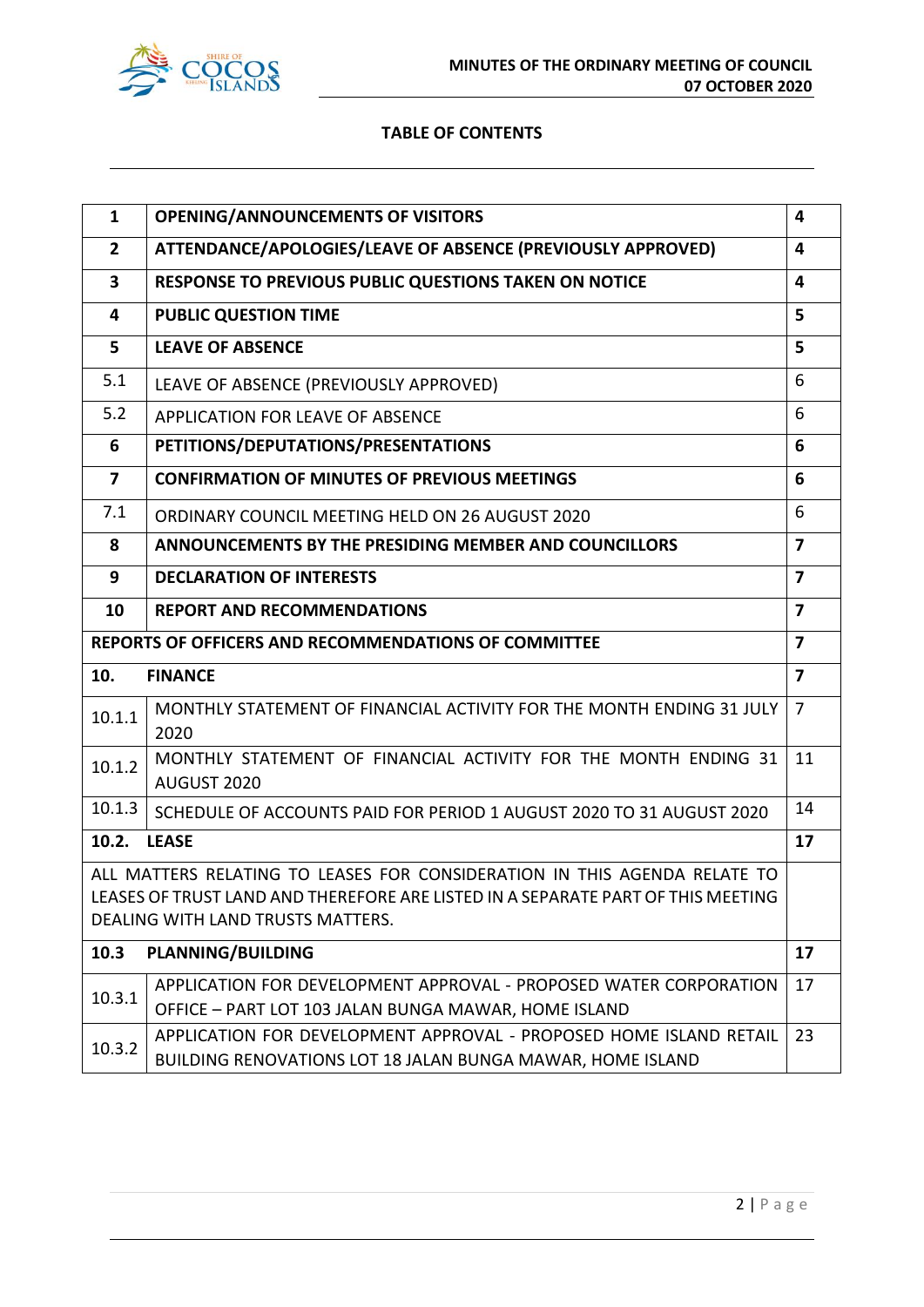



| 10.4       | <b>ADMINISTRATION</b>                                                                               | 29 |
|------------|-----------------------------------------------------------------------------------------------------|----|
| 10.4.1     | RFT 2020/03 DESIGN AND SUPPLY OF TWO KIT HOMES FOR RESIDENTIAL<br><b>PROPERTIES</b>                 | 29 |
| 10.4.2     | RFT 2020/04 DESIGN AND SUPPLY OF TWO KIT HOMES FOR RESIDENTIAL<br><b>PROPERTIES</b>                 | 34 |
| 10.4.3     | <b>COVID-19 FINANCIAL HARDSHIPS POLICY</b>                                                          | 40 |
| 10.4.4     | SHIRE OF COCOS (KEELING) ISLANDS DISABILITY ACCESS AND INCLUSION PLAN<br>AND POSITIVE AGEING PLAN   | 44 |
| 10.5       | <b>MINUTES TO BE RECEIVED</b>                                                                       | 50 |
| <b>NIL</b> |                                                                                                     |    |
| 11         | ELECTED MEMBERS MOTIONS OF WHICH PREVIOUS NOTICE HAS BEEN GIVEN                                     | 50 |
| 12         | <b>MOTIONS WITHOUT NOTICE WITH LEAVE OF COUNCIL</b>                                                 | 50 |
| 13         | <b>MATTERS BEHIND CLOSED DOORS</b>                                                                  | 50 |
| <b>NIL</b> |                                                                                                     |    |
| 14.        | <b>MATTERS RELATING TO THE LAND TRUSTS</b>                                                          | 50 |
| 14.1       | <b>TRUSTS ADMINISTRATION</b>                                                                        | 52 |
| <b>NIL</b> |                                                                                                     |    |
| 14.2       | <b>TRUSTS LEASES</b>                                                                                | 52 |
| 14.2.1     | ASSIGNMENT OF LEASE KAFE KU                                                                         | 52 |
| 14.2.2     | APPLICATION TO RENEW LEASE FOR HARDWARE STORE AND DEMOUNTABLE<br>OFFICE - COCOS ISLANDS COOPERATIVE | 57 |
| 14.2.3     | APPLICATION TO RENEW LEASE FOR FUEL DEPOT - COCOS ISLANDS COOPERATIVE<br><b>SOCIETY</b>             | 63 |
| 14.2.4     | APPLICATION TO ENTER INTO NEW LEASE - HAPPY JACKS                                                   | 69 |
| 14.3       | <b>TRUSTS FINANCE</b>                                                                               | 75 |
| <b>NIL</b> |                                                                                                     |    |
| 15.        | NEW BUSINESS OF AN URGENT NATURE INTRODUCED BY DECISION OF MEETING<br>(LATE ITEM)                   | 75 |
| <b>NIL</b> |                                                                                                     |    |
| 16.        | <b>CLOSURE</b>                                                                                      | 75 |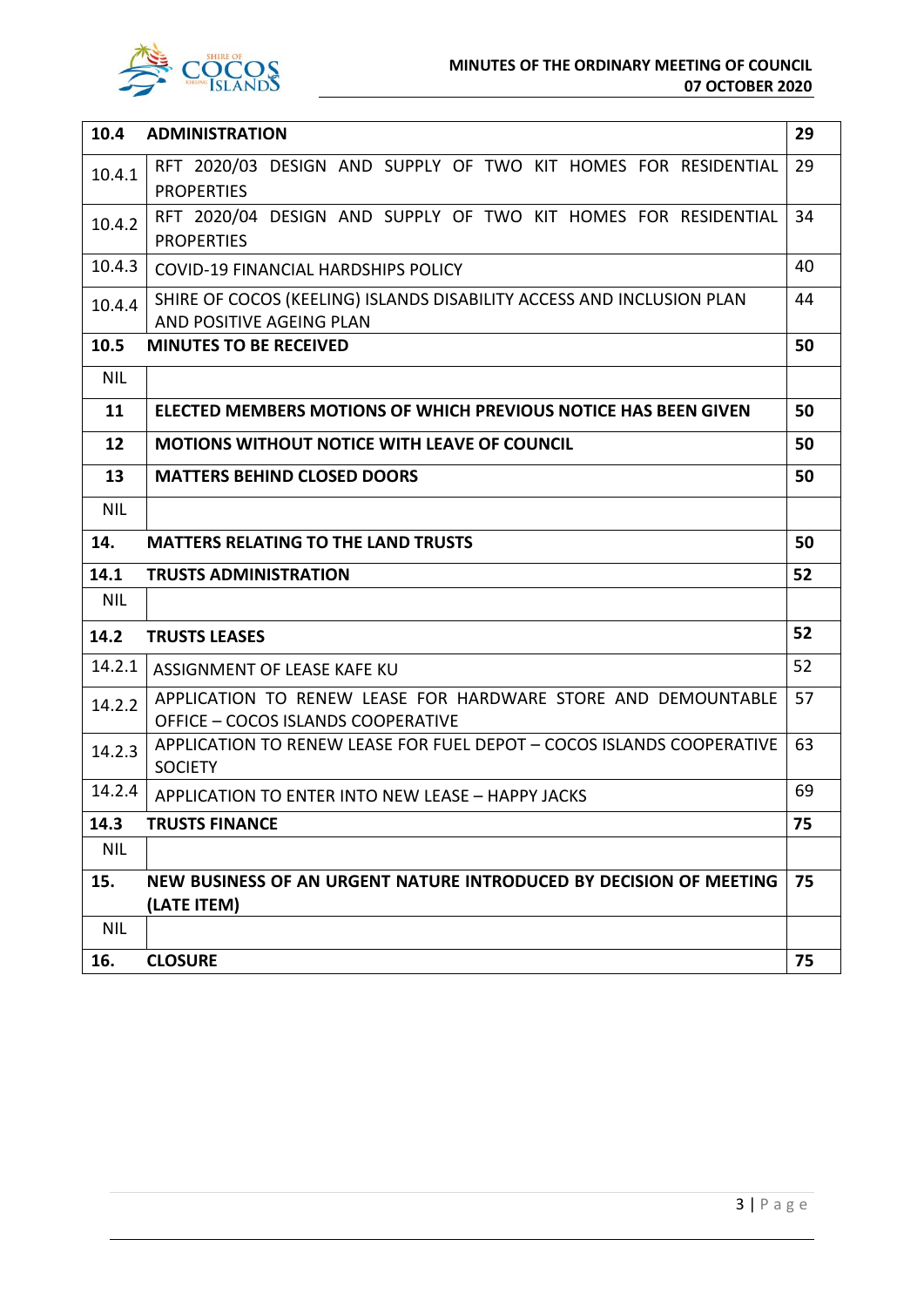

## **1. OPENING/ANNOUNCEMENTS OF VISITORS**

The presiding member declare the meeting opened at 4.17pm and welcome Councillors, staff and visitors to the meeting.

## **2. ATTENDANCE/APOLOGIES/LEAVE OF ABSENCE**

| President                                | Cr A Minkom                                                                                                                                                              |
|------------------------------------------|--------------------------------------------------------------------------------------------------------------------------------------------------------------------------|
| <b>Deputy President</b>                  | Cr S Iku                                                                                                                                                                 |
| <b>Councillors</b>                       | Cr T Lacy<br>Cr J Ibram<br>Cr S Charlston                                                                                                                                |
| <b>Officers</b>                          | A Selvey, Chief Executive Officer<br>J Soderlund, Deputy Chief Executive Officer<br>G Brigg, Manager Works and Services<br>Isa Minkom, Community Development Coordinator |
| <b>Public</b>                            | Nil                                                                                                                                                                      |
| <b>Visitors:</b>                         | $\mathbf{1}$                                                                                                                                                             |
| <b>Apologies:</b>                        | Cr N Anthoney<br>Cr M Hamiril                                                                                                                                            |
| <b>Approved Leave of Absence:</b><br>Nil |                                                                                                                                                                          |

## **3. RESPONSE TO PREVIOUS PUBLIC QUESTIONS TAKEN ON NOTICE**

Nil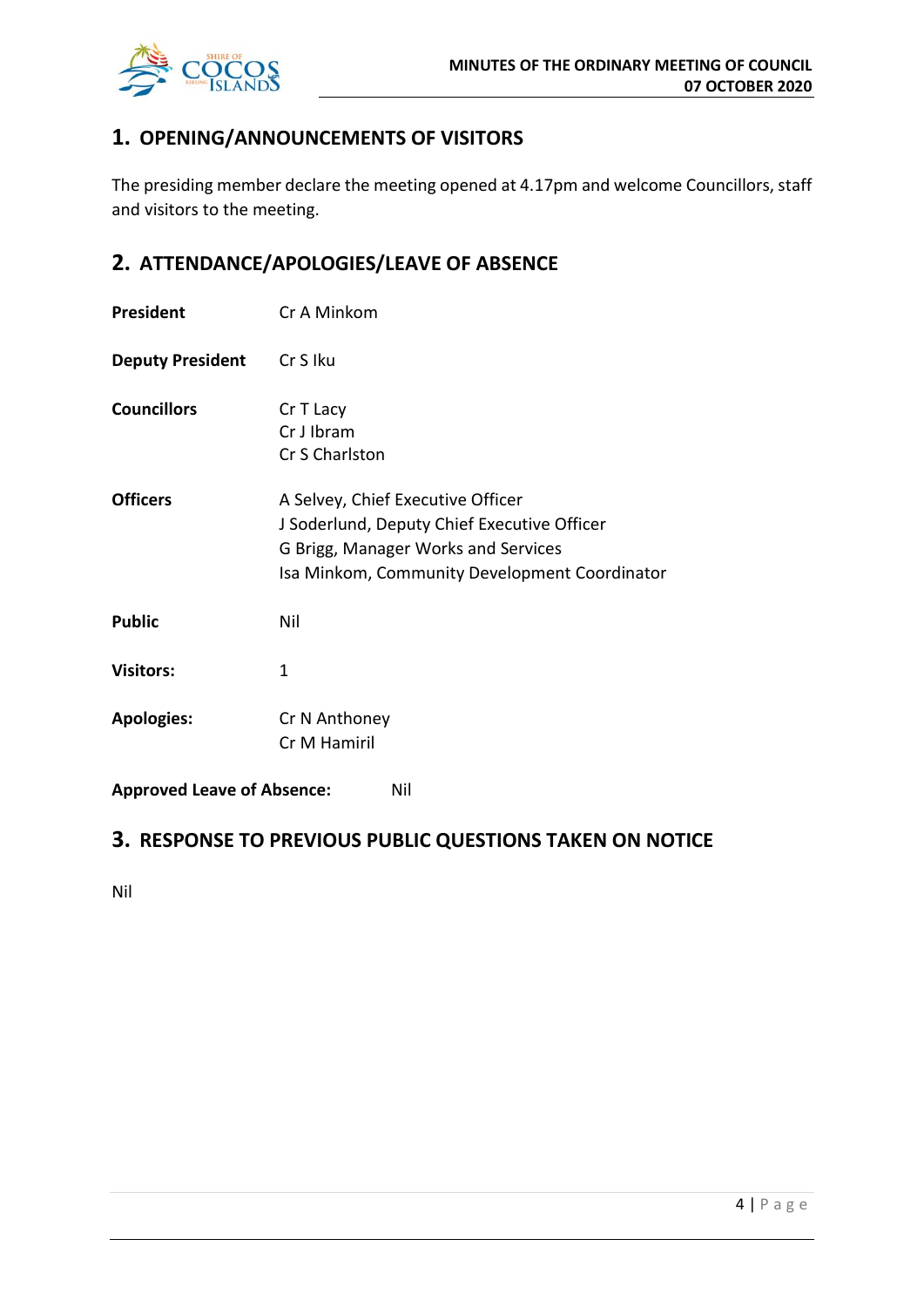

## **4. PUBLIC QUESTION TIME**

In accordance with *Section 5.24(1) (a) of the Local Government Act 1995,* time is allocated for questions to be raised by members of the public, as follows:

(1) The minimum time to be allocated for the asking of and responding to questions raised by members of the public at ordinary meetings of councils and meetings referred to in regulation 5 is 15 minutes.

(2) Once all the questions raised by members of the public have been asked and responded to at a meeting referred to in sub regulation (1), nothing in these regulations prevents the unused part of the minimum question time period from being used for other matters.

Pursuant *to regulation 7(4) (a) of the Local Government (Administration) Regulations 1996*, questions from the public must relate to a matter affecting the local government.

In accordance with *Section 5.25 (1) (f) of the Local Government Act 1995* and the *Local Government (Administration) Regulations 1996 regulation 11€* a summary of each question raised by members of the public at the meeting and a summary of the response to the question will be included in the minutes of the meeting.

Where a question is taken on notice at the meeting, a summary of the response to the question will be included in the agenda for the following Council meeting.

Nil

## **5. LEAVE OF ABSENCE**

The *Local Government Act 1995 (Section 2.25)* provides that a Council may, by resolution, grant leave of absence to a member for Ordinary Council Meetings. A member who is absent, without first obtaining leave of the Council, throughout three consecutive Ordinary meetings of the Council is disqualified from continuing his or her membership of the Council. Disqualification from membership of the Council for failure to attend Ordinary Meetings of the Council will be avoided so long as the Council grants leave prior to the member being absent. The leave cannot be granted retrospectively. An apology for non-attendance at a meeting is not an application for leave of absence.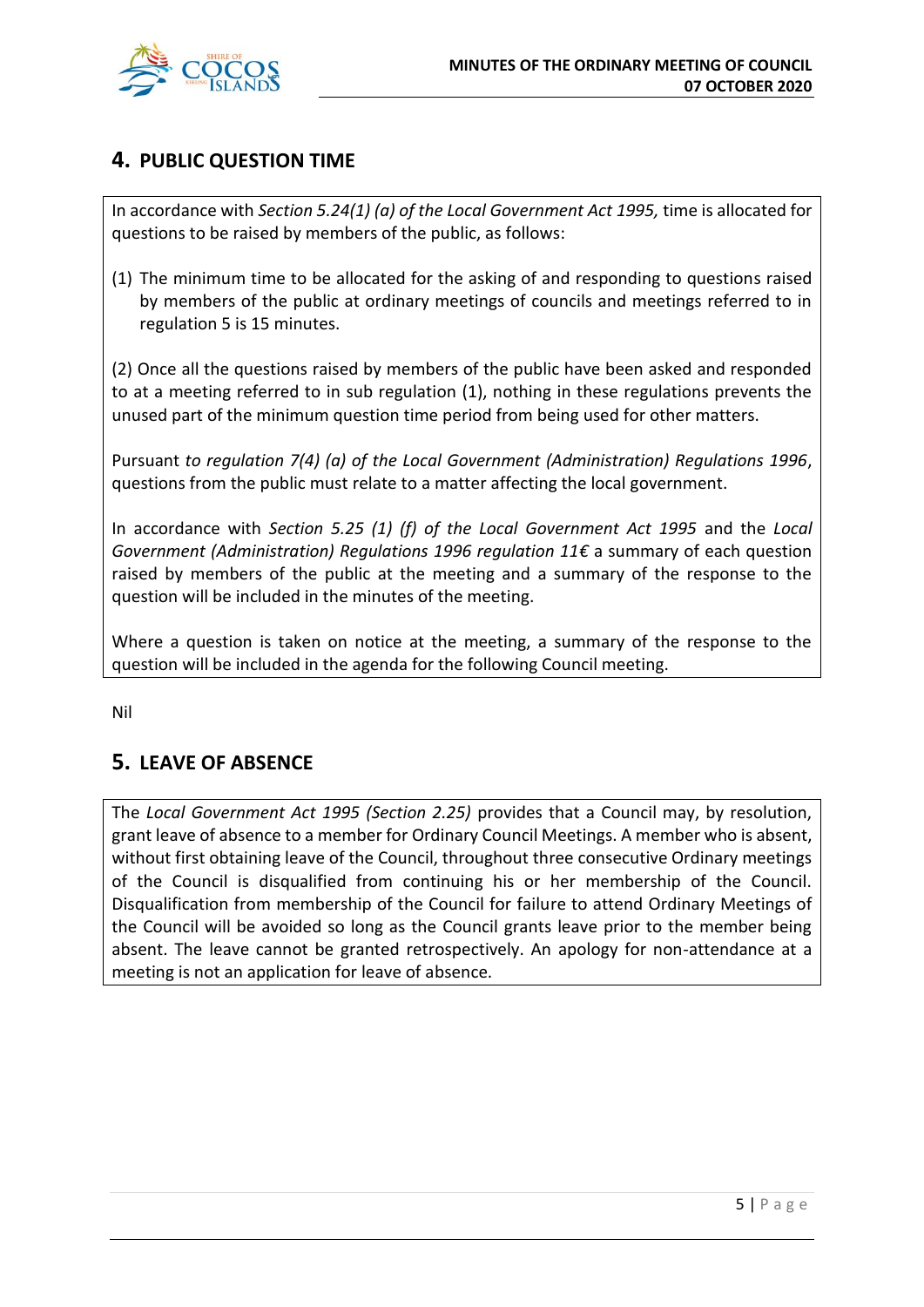

## **5.1 LEAVE OF ABSENCE (PREVIOUSLY APPROVED)**

| <b>Councillor</b> | Date of Leave | <b>Approved by Council</b> |
|-------------------|---------------|----------------------------|
| <b>NIL</b>        |               |                            |

## **5.2 APPLICATION FOR LEAVE OF ABSENCE**

Nil

## **6. PETITIONS/DEPUTATIONS/PRESENTATIONS**

Nil

## **7. CONFIRMATION OF MINUTES OF PREVIOUS MEETING(S)**

7.1 Ordinary Council Meeting held on 26 August 2020 -Attachment 7.1

#### **OFFICER'S RECOMMENDATION – ITEM NO 7.1**

THAT COUNCIL BY SIMPLE MAJORITY, PURSUANT TO *SECTIONS 5.22(2) AND 3.18 OF THE LOCAL GOVERNMENT ACT 1995,* RESOLVES THAT THE MINUTES OF THE ORDINARY COUNCIL MEETING 26 AUGUST 2020, AS PRESENTED IN ATTACHMENT 7.1 BE CONFIRMED AS A TRUE AND CORRECT RECORD OF PROCEEDINGS.

#### **COUNCIL RESOLUTION – ITEM NO 7.1**

**MOVED CR IKU, SECONDED CR CHARLSTON**

**THAT COUNCIL BY SIMPLE MAJORITY, PURSUANT TO** *SECTIONS 5.22(2) AND 3.18 OF THE LOCAL GOVERNMENT ACT 1995,* **RESOLVES THAT THE MINUTES OF THE ORDINARY COUNCIL MEETING 26 AUGUST 2020, AS PRESENTED IN ATTACHMENT 7.1 BE CONFIRMED AS A TRUE AND CORRECT RECORD OF PROCEEDINGS.**

**THE MOTION WAS PUT AND DECLARED CARRIED (5/0)**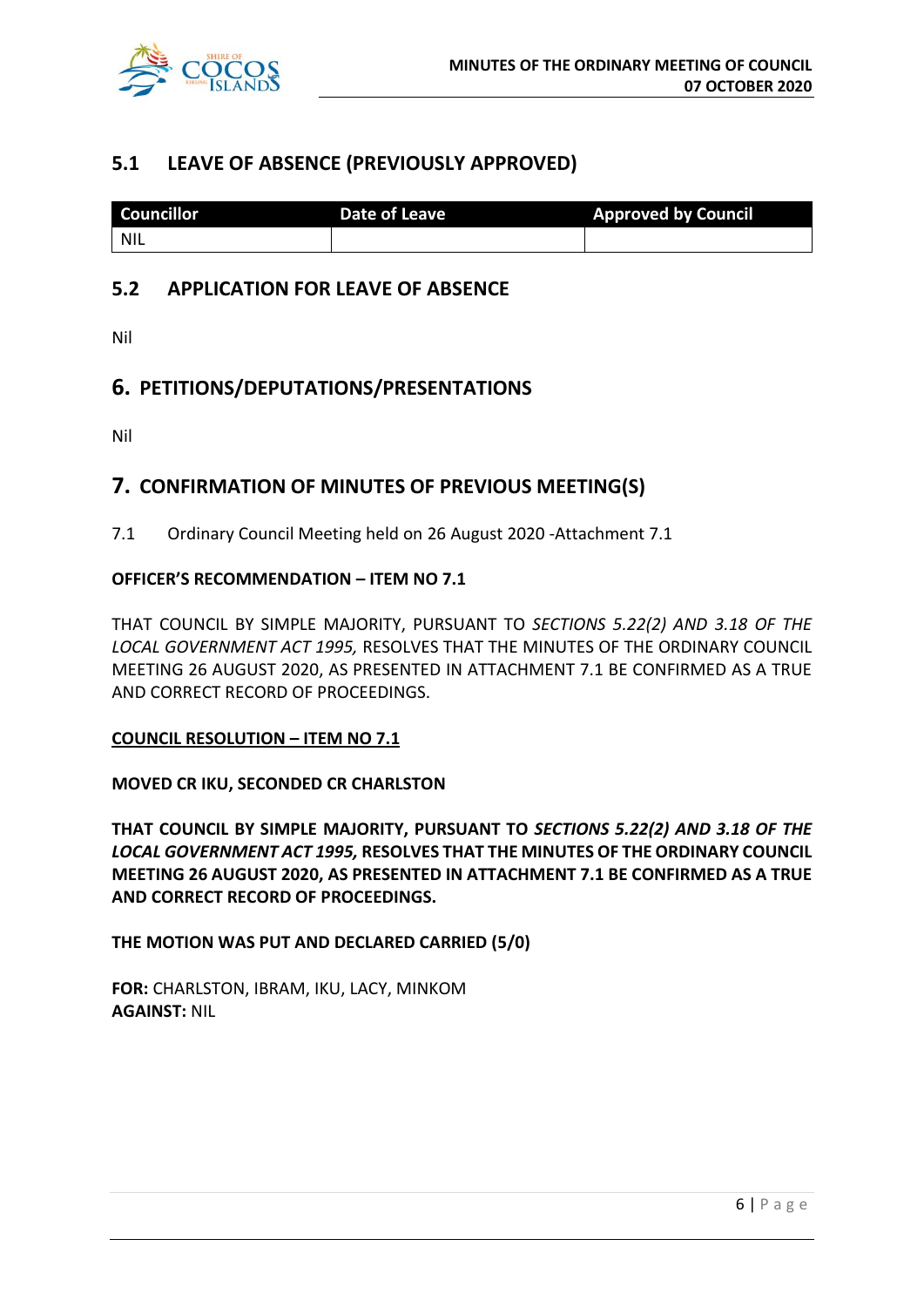

## **8. ANNOUNCEMENTS BY THE PRESIDING MEMBER AND COUNCILLORS**

Nil

## **9. DECLARATION OF INTERESTS**

Councillors are to complete a Disclosure of Interest Form for each item they are required to disclose an interest in. The Form should be given to the Presiding Member before the meeting commences. After the meeting, the Form is to be provided to the Governance and Risk Coordinator for inclusion in the Disclosures Register.

| I Name     | ltem No. | <b>Interest</b> | <b>Nature</b>                        |
|------------|----------|-----------------|--------------------------------------|
| l Cr Ibram | 14.2.2   | Financial       | Employee of Cocos Island Cooperative |
| I Cr Ibram | 14.2.3   | Financial       | Employee of Cocos Island Cooperative |

## **10. REPORT AND RECOMMENDATIONS OF COMMITTEE**

#### **10.1 FINANCE**

## **10.1.1 MONTHLY STATEMENT OF FINANCIAL ACTIVITY FOR THE MONTH ENDING 31 JULY 2020**

#### **Report Information**

| Date:                     | 24/09/2020                                                                            |
|---------------------------|---------------------------------------------------------------------------------------|
| Location:                 | Not Applicable                                                                        |
| Applicant:                | Not Applicable                                                                        |
| File Ref:                 |                                                                                       |
| Disclosure of Interest:   |                                                                                       |
| <b>Reporting Officer:</b> | Deputy Chief Executive Officer                                                        |
| Island:                   | Shire Wide                                                                            |
| Attachments:              | 10.1.1 Statement of Financial Activity with accompanying notes 31<br><b>July 2020</b> |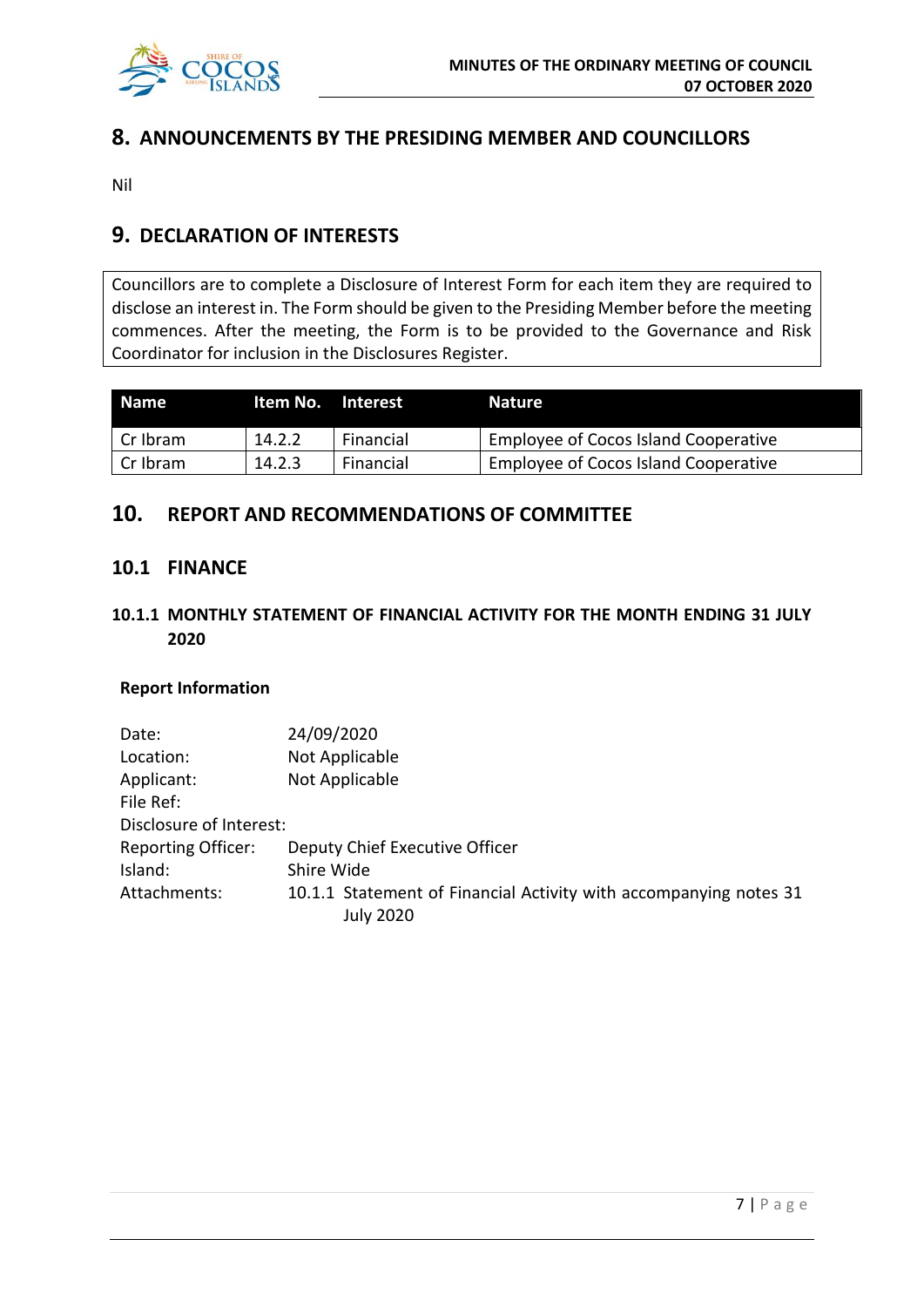

## **Authority / Discretion**

#### **Definition**

|   | Advocacy       | When Council advocates on its own behalf or on behalf of its         |
|---|----------------|----------------------------------------------------------------------|
|   |                | community to another level of government/body/agency.                |
|   | Executive      | The substantial direction setting and oversight role of the          |
|   |                | Council. E.g. adopting plans and reports, accepting tenders,         |
|   |                | directing operations, setting and amending budgets.                  |
| ⊠ | Legislative    | Includes adopting local laws, town planning schemes and              |
|   |                | policies. Review when Council reviews decisions made by              |
|   |                | officers.                                                            |
|   | Quasi-Judicial | When Council determines an application / matter that directly        |
|   |                | affects a person's right and interest. The judicial character arises |
|   |                | from the obligations to abide by the principles of natural justice.  |
|   |                | Examples of Quasi-Judicial authority include town planning           |
|   |                | applications, building licenses, applications for other permits /    |
|   |                | licenses.                                                            |
|   | Information    | Includes items provides to Council for information purposes only     |
|   |                | that do not require a decision of Council (i.e. $-$ for noting).     |

#### **Report Purpose**

To inform Council of the financial position of the Shire at 31 July 2020 in compliance with the provisions of Section 6.4 of the Local Government Act 1995 and Regulation 34 of the Local Government (Financial Management) Regulations 1996.

#### **Relevant Documents**

Available for viewing at the meeting Nil

#### **Background**

The Monthly Financial Statements for the period 1 July 2020 to 31 July 2020 are presented for consideration.

#### **Comment**

The Monthly Financial Report is prepared in accordance with the requirements of the Local Government Act 1995 and Local Government (Financial Management) Regulations.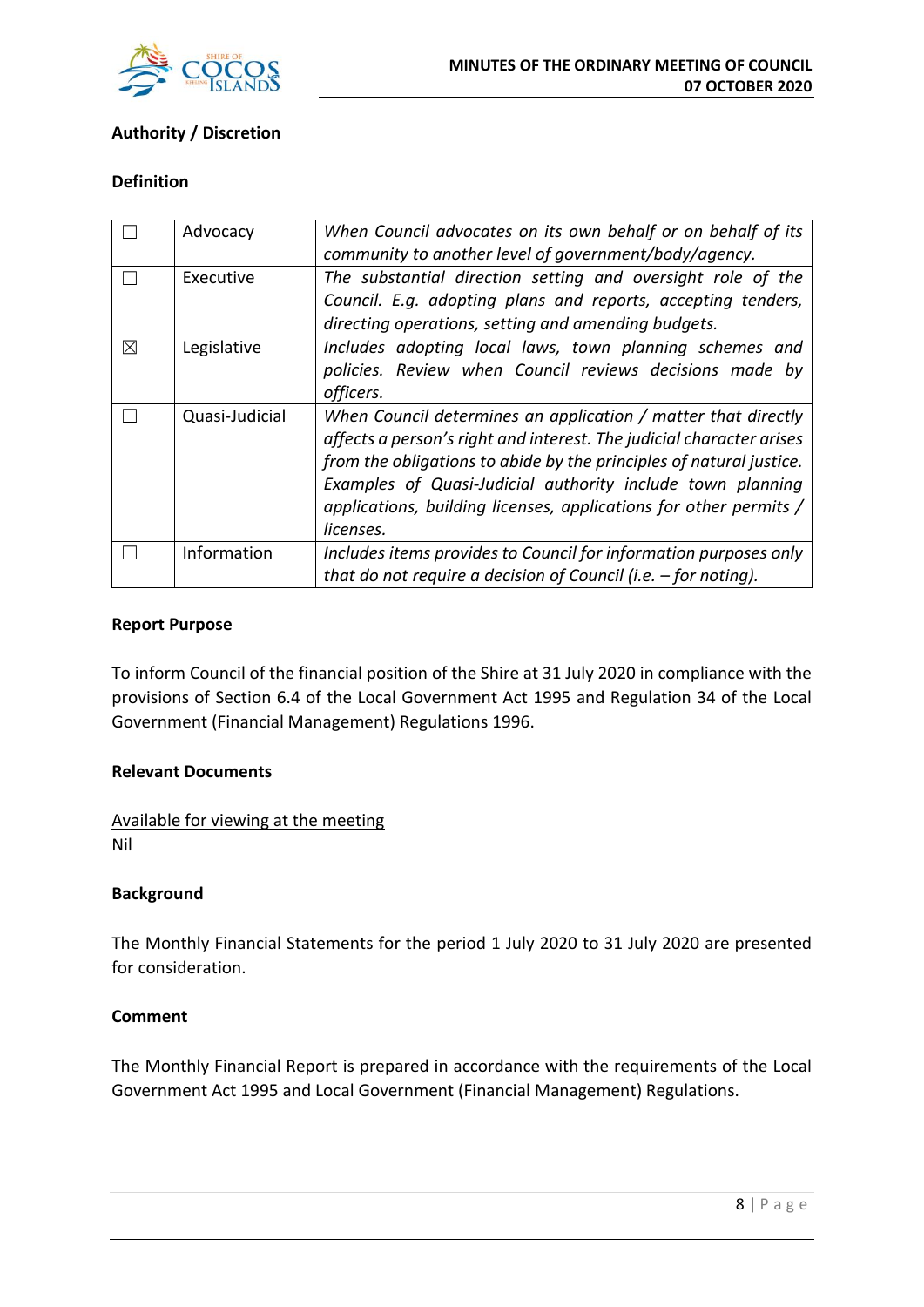

A statement of Financial Activity with accompanying notes is attached for the period 1 July 2020 to 31 July 2020.

#### **Policy and Legislative Implications**

Regulation 34 of the Local Government (Financial Management) Regulations 1996 requires all Local Governments to prepare each month a Statement of Financial Activity reporting on the revenue and expenditure for the month in question.

Financial Management Regulation 34 also requires this statement to be accompanied by: -

- a. An explanation of the composition of the net current assets, less committal assets and restricted assets;
- b. An explanation of material variances; and
- c. Such supporting information that is relevant to the Local Government

#### **Strategic Implications**

Nil

#### **Conclusion**

That the financial statements for the period 1 July 2020 to 31 July 2020 be received.

#### **OFFICER'S RECOMMENDATION – ITEM NO 10.1.1**

THAT COUNCIL, BY SIMPLE MAJORITY, PURSUANT TO THE *LOCAL GOVERNMENT (FINANCIAL MANAGEMENT) REGULATIONS 1996* RECEIVES THE FINANCIAL STATEMENTS FOR THE PERIOD 1 JULY 2020 TO 31 JULY 2020.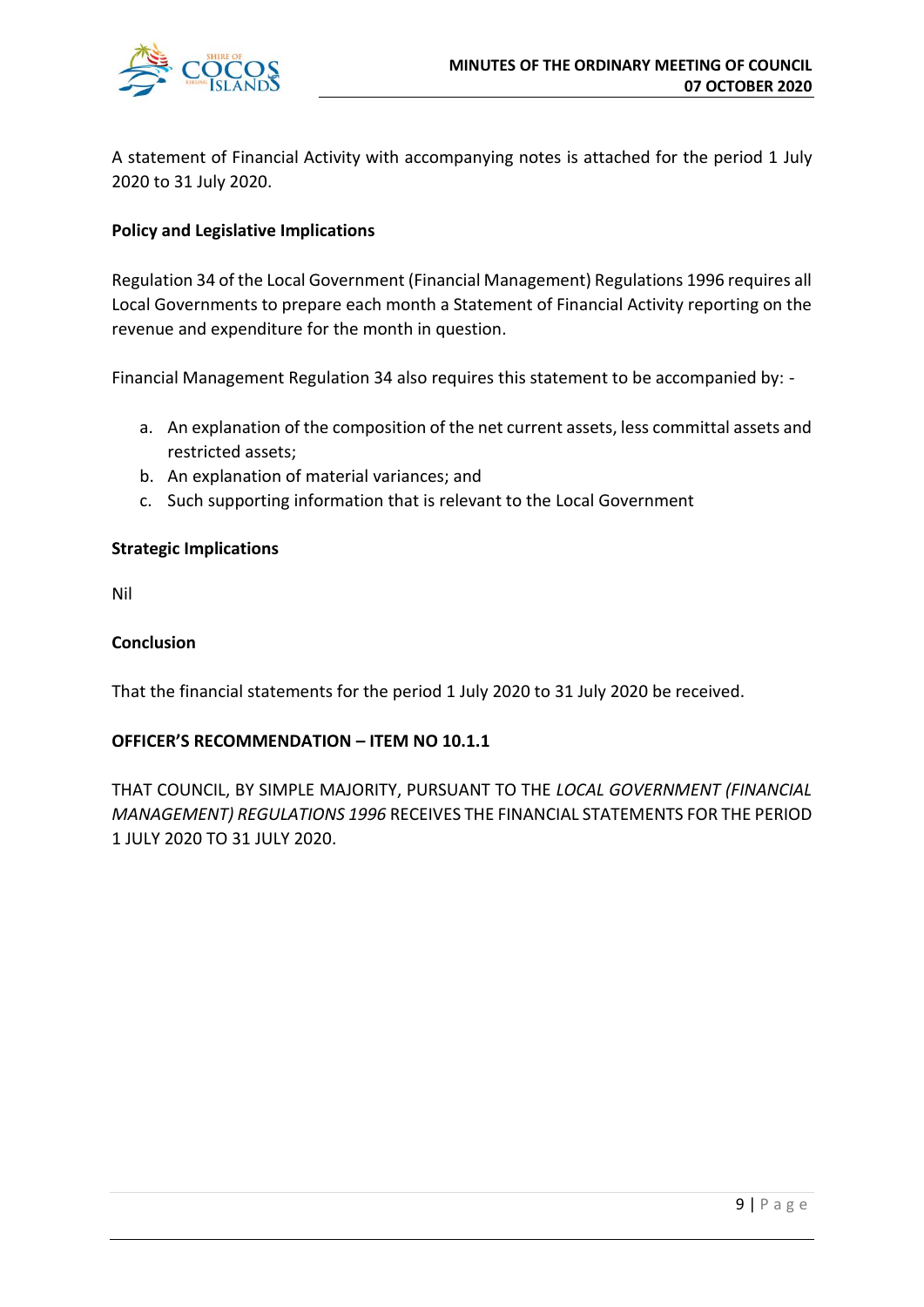

#### **COUNCIL RESOLUTION – ITEM NO 10.1.1**

#### **MOVED CR CHARLSTON, SECONDED CR IBRAM**

**THAT COUNCIL, BY SIMPLE MAJORITY, PURSUANT TO THE** *LOCAL GOVERNMENT (FINANCIAL MANAGEMENT) REGULATIONS 1996* **RECEIVES THE FINANCIAL STATEMENTS FOR THE PERIOD 1 JULY 2020 TO 31 JULY 2020.** 

**THE MOTION WAS PUT AND DECLARED CARRIED (5/0)**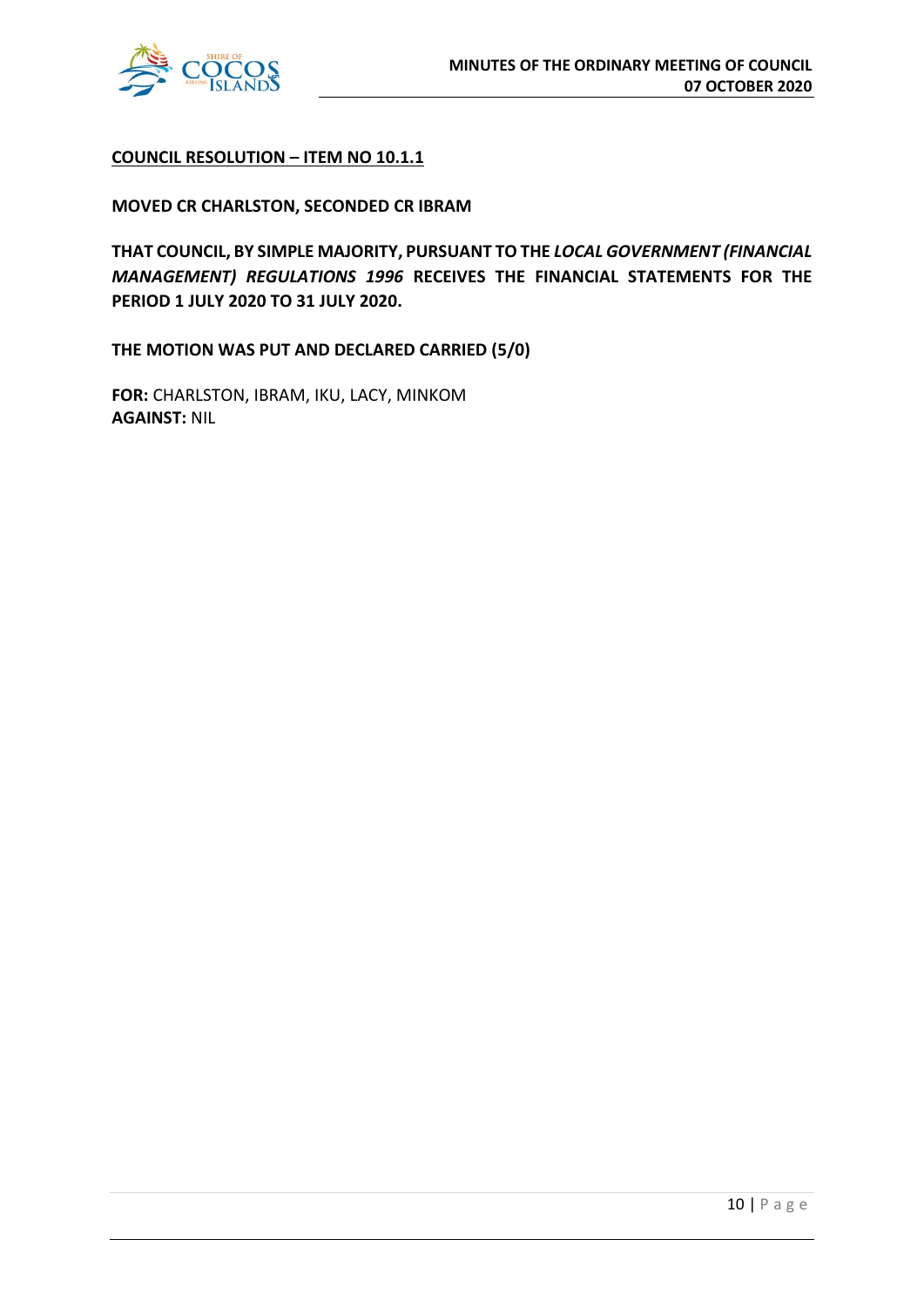

## **10.1.2 MONTHLY STATEMENT OF FINANCIAL ACTIVITY FOR THE MONTH ENDING 31 AUGUST 2020**

#### **Report Information**

| Date:                     | 24/09/2020                                                        |
|---------------------------|-------------------------------------------------------------------|
| Location:                 | Not Applicable                                                    |
| Applicant:                | Not Applicable                                                    |
| File Ref:                 |                                                                   |
| Disclosure of Interest:   |                                                                   |
| <b>Reporting Officer:</b> | Deputy Chief Executive Officer                                    |
| Island:                   | Shire Wide                                                        |
| Attachments:              | 10.1.2 Statement of Financial Activity with accompanying notes 31 |
|                           | August 2020                                                       |

#### **Authority / Discretion**

#### **Definition**

|   | Advocacy       | When Council advocates on its own behalf or on behalf of its<br>community to another level of government/body/agency.                                                                                                                                                      |
|---|----------------|----------------------------------------------------------------------------------------------------------------------------------------------------------------------------------------------------------------------------------------------------------------------------|
|   | Executive      | The substantial direction setting and oversight role of the<br>Council. E.g. adopting plans and reports, accepting tenders,                                                                                                                                                |
|   |                | directing operations, setting and amending budgets.                                                                                                                                                                                                                        |
| ⊠ | Legislative    | Includes adopting local laws, town planning schemes and<br>policies. Review when Council reviews decisions made by<br>officers.                                                                                                                                            |
|   | Quasi-Judicial | When Council determines an application / matter that directly<br>affects a person's right and interest. The judicial character arises<br>from the obligations to abide by the principles of natural justice.<br>Examples of Quasi-Judicial authority include town planning |
|   |                | applications, building licenses, applications for other permits /<br>licenses.                                                                                                                                                                                             |
|   | Information    | Includes items provides to Council for information purposes only<br>that do not require a decision of Council (i.e. $-$ for noting).                                                                                                                                       |

#### **Report Purpose**

To inform Council of the financial position of the Shire at 31 August 2020 in compliance with the provisions of Section 6.4 of the Local Government Act 1995 and Regulation 34 of the Local Government (Financial Management) Regulations 1996.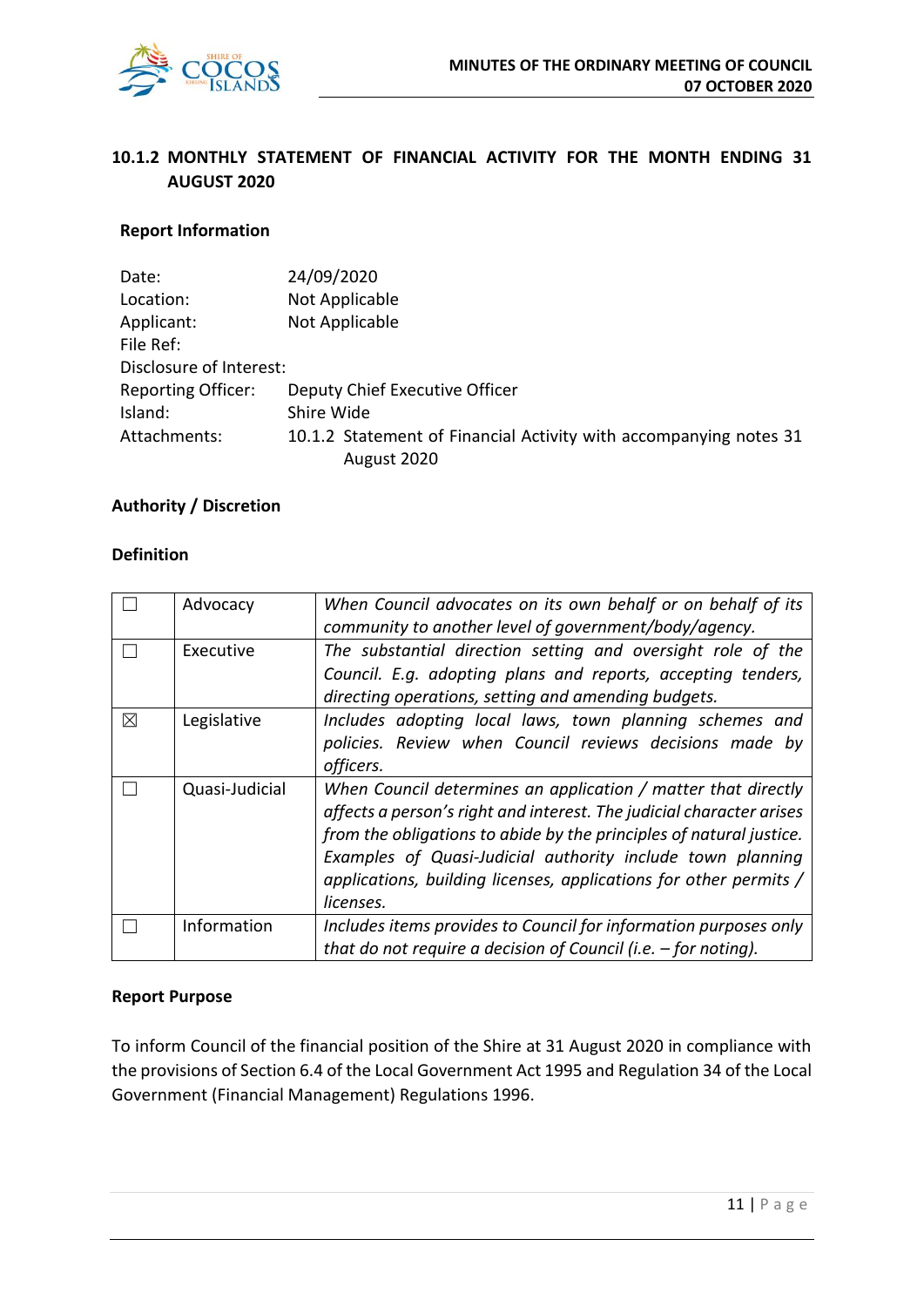

#### **Relevant Documents**

Available for viewing at the meeting Nil

#### **Background**

The Monthly Financial Statements for the period 1st July 2020 to 31 August 2020 are presented for consideration.

#### **Comment**

The Monthly Financial Report is prepared in accordance with the requirements of the Local Government Act 1995 and Local Government (Financial Management) Regulations.

A statement of Financial Activity with accompanying notes is attached for the period 1 July 2020 to 31 August 2020.

#### **Policy and Legislative Implications**

Regulation 34 of the Local Government (Financial Management) Regulations 1996 requires all Local Governments to prepare each month a Statement of Financial Activity reporting on the revenue and expenditure for the month in question.

Financial Management Regulation 34 also requires this statement to be accompanied by: -

- a. An explanation of the composition of the net current assets, less committal assets and restricted assets;
- b. An explanation of material variances; and
- c. Such supporting information that is relevant to the Local Government

#### **Strategic Implications**

Nil

#### **Conclusion**

That the financial statements for the period 1 July 2020 to 31 August 2020 be received.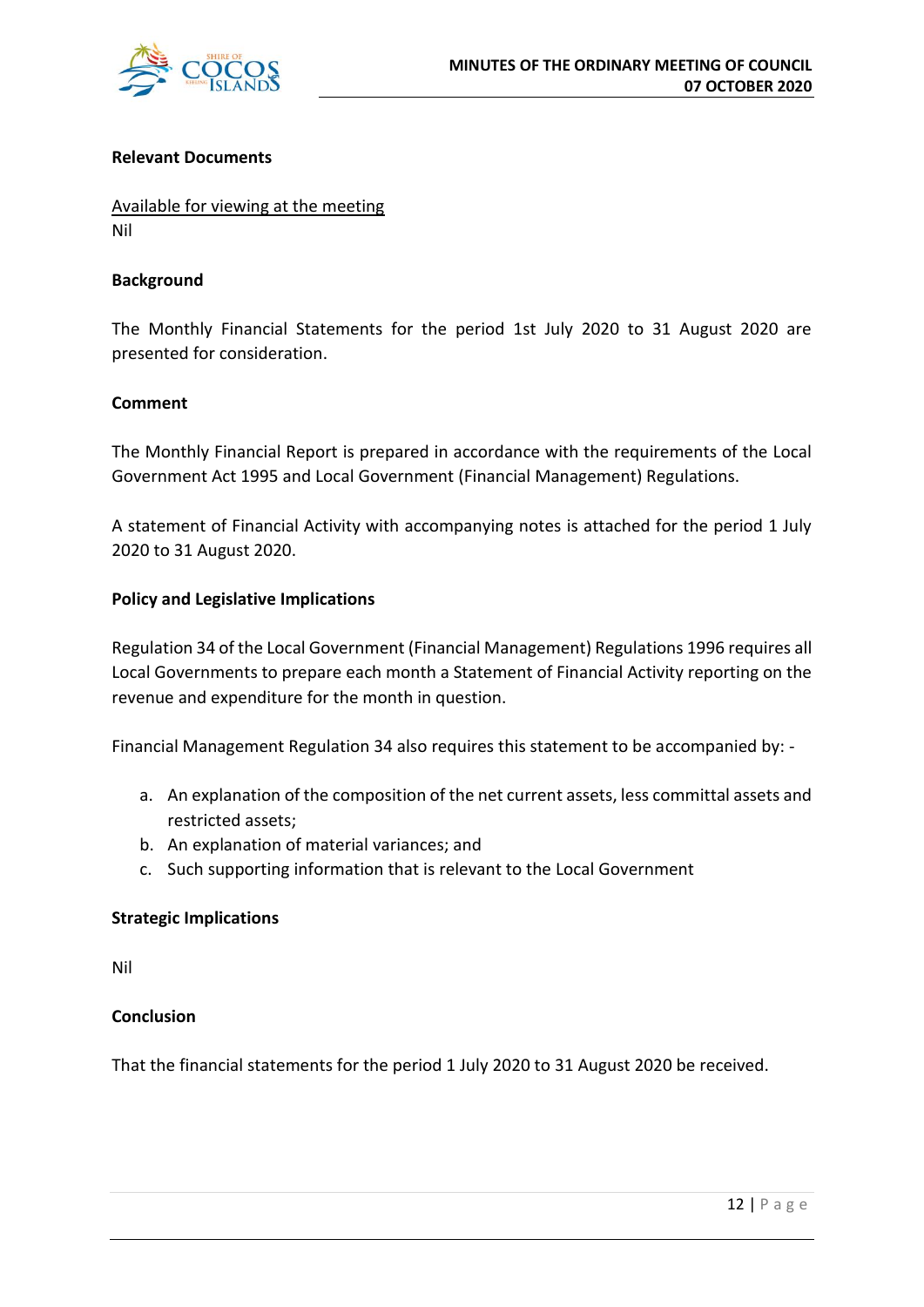

#### **OFFICER'S RECOMMENDATION – ITEM NO 10.1.2**

THAT COUNCIL, BY SIMPLE MAJORITY, PURSUANT TO THE *LOCAL GOVERNMENT (FINANCIAL MANAGEMENT) REGULATIONS 1996* RECEIVES THE FINANCIAL STATEMENTS FOR THE PERIOD 1 JULY 2020 TO 31 AUGUST 2020.

**COUNCIL RESOLUTION – ITEM NO 10.1.2**

**MOVED CR CHARLSTON, SECONDED CR IKU**

**THAT COUNCIL, BY SIMPLE MAJORITY, PURSUANT TO THE** *LOCAL GOVERNMENT (FINANCIAL MANAGEMENT) REGULATIONS 1996* **RECEIVES THE FINANCIAL STATEMENTS FOR THE PERIOD 1 JULY 2020 TO 31 AUGUST 2020.** 

**THE MOTION WAS PUT AND DECLARED CARRIED (5/0)**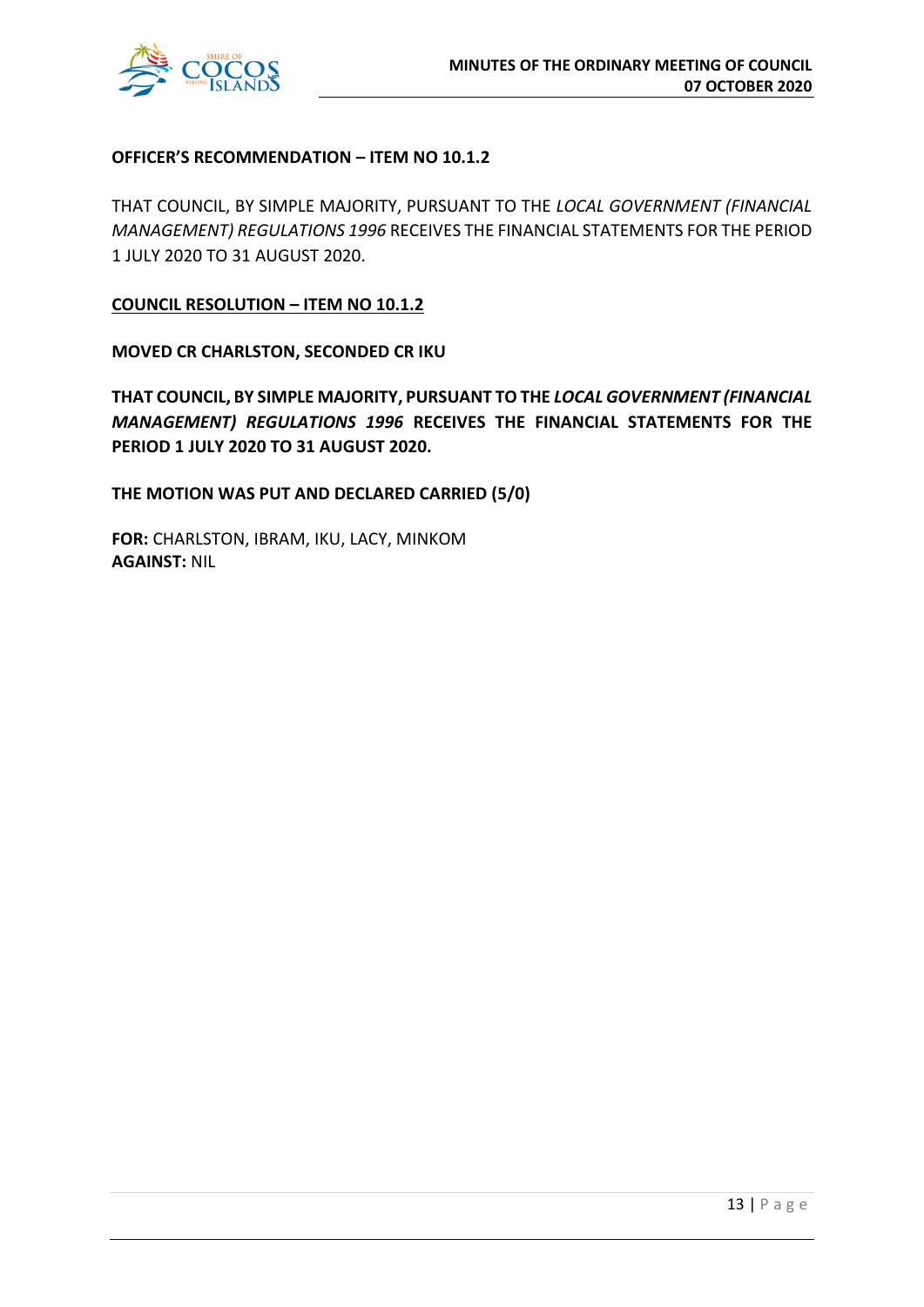

#### **10.1.3 SCHEDULE OF ACCOUNTS PAID FOR PERIOD 1 AUGUST 2020 TO 31 AUGUST 2020**

#### **Report Information**

| Date:                     | 24 September 2020                |
|---------------------------|----------------------------------|
| Location:                 | Not applicable                   |
| Applicant:                | Not Applicable                   |
| File Ref:                 |                                  |
| Disclosure of Interest:   |                                  |
| <b>Reporting Officer:</b> | Senior Finance Officer           |
| Island:                   | Shire Wide                       |
| Attachments:              | 10.1.2 Schedule of Accounts paid |

## **Authority / Discretion**

#### **Definition**

|   | Advocacy       | When Council advocates on its own behalf or on behalf of its<br>community to another level of government/body/agency.                                                                                                                                                                                                                                        |
|---|----------------|--------------------------------------------------------------------------------------------------------------------------------------------------------------------------------------------------------------------------------------------------------------------------------------------------------------------------------------------------------------|
|   | Executive      | The substantial direction setting and oversight role of the<br>Council. E.g. adopting plans and reports, accepting tenders,<br>directing operations, setting and amending budgets.                                                                                                                                                                           |
| ⊠ | Legislative    | Includes adopting local laws, town planning schemes and<br>policies. Review when Council reviews decisions made by<br>officers.                                                                                                                                                                                                                              |
|   | Quasi-Judicial | When Council determines an application / matter that directly<br>affects a person's right and interest. The judicial character arises<br>from the obligations to abide by the principles of natural justice.<br>Examples of Quasi-Judicial authority include town planning<br>applications, building licenses, applications for other permits /<br>licenses. |
|   | Information    | Includes items provides to Council for information purposes only<br>that do not require a decision of Council (i.e. $-$ for noting).                                                                                                                                                                                                                         |

#### **Report Purpose**

To inform Council of funds disbursed under the CEO's delegation, for the period 1 August 2020 - 31 August 2020.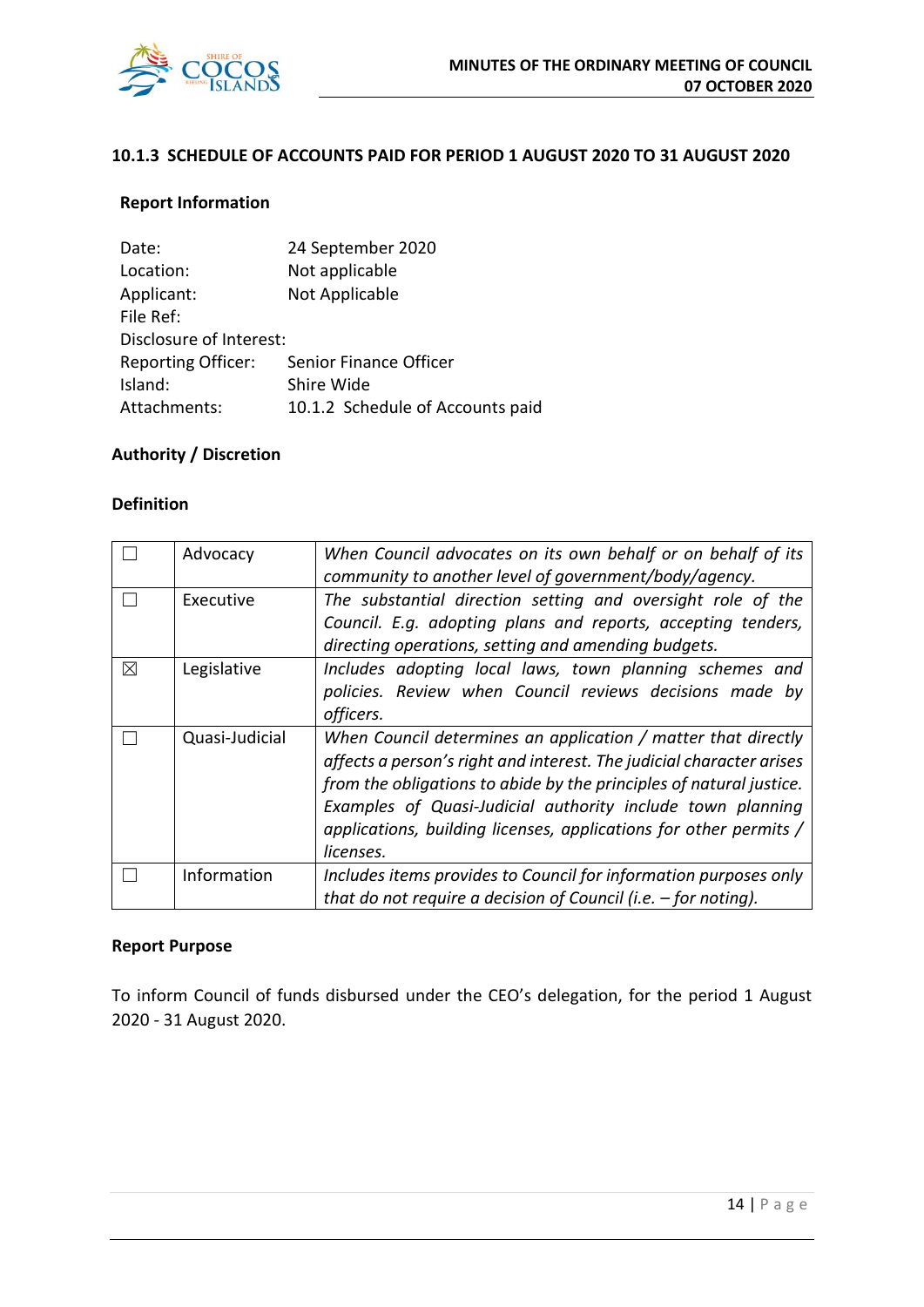

#### **Relevant Documents**

Available for viewing at the meeting Nil

#### **Background**

A list of accounts paid between 1 August 2020 and 31 August 2020 is attached.

#### **Comment**

Nil

#### **Policy and Legislative Implications**

Expenditure has been in accordance with Council's adopted Budget 2020/21.

#### **Strategic Implications**

Nil

#### **Conclusion**

That Council receives the list stating all accounts paid for August 2020.

#### **OFFICER'S RECOMMENDATION – ITEM NO 10.1.3**

THAT COUNCIL, BY SIMPLE MAJORITY, PURSUANT TO THE *LOCAL GOVERNMENT (FINANCIAL MANAGEMENT) REGULATIONS* 1996 RECEIVES THE REPORT FROM THE CHIEF EXECUTIVE OFFICER ON THE EXERCISE OF DELEGATED AUTHORITY IN RELATION TO CREDITOR PAYMENTS FROM THE MUNICIPAL FUND FOR THE PERIOD 1 AUGUST 2020 TO 31 AUGUST 2020 INCLUSIVE OF CHEQUE 11602 AND EFT 7457 TO EFT 7509, VIVA ENERGY & DIRECT DEBIT SUPERANNUATION TOTALLING \$262,954.74.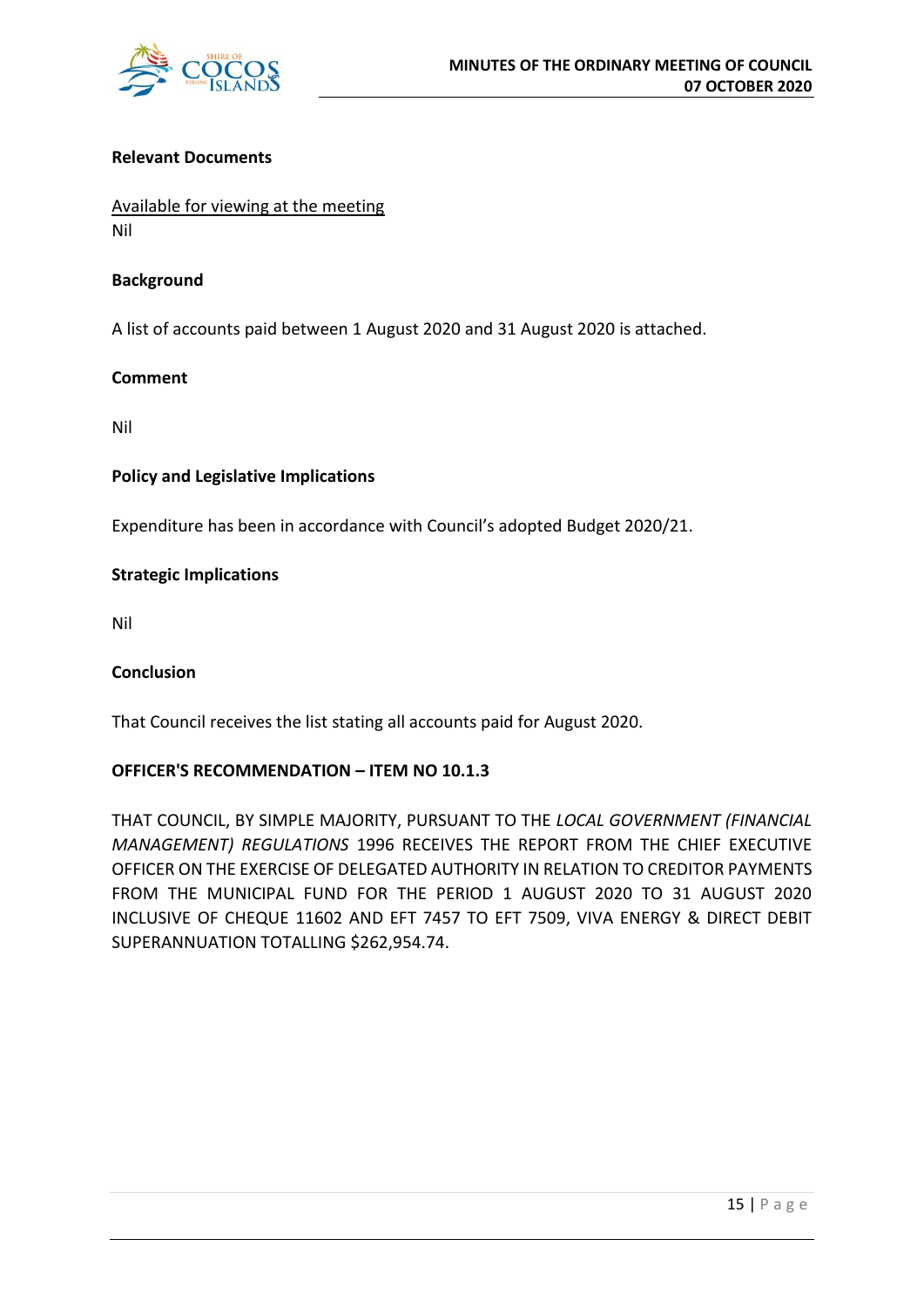

#### **COUNCIL RESOLUTION – ITEM NO 10.1.3**

#### **MOVED CR IBRAM, SECONDED CR LACY**

**THAT COUNCIL, BY SIMPLE MAJORITY, PURSUANT TO THE** *LOCAL GOVERNMENT (FINANCIAL MANAGEMENT) REGULATIONS 1996* **RECEIVES THE REPORT FROM THE CHIEF EXECUTIVE OFFICER ON THE EXERCISE OF DELEGATED AUTHORITY IN RELATION TO CREDITOR PAYMENTS FROM THE MUNICIPAL FUND FOR THE PERIOD 1 AUGUST 2020 TO 31 AUGUST 2020 INCLUSIVE OF CHEQUE 11602 AND EFT 7457 TO EFT 7509, VIVA ENERGY & DIRECT DEBIT SUPERANNUATION TOTALLING \$262,954.74.**

**THE MOTION WAS PUT AND DECLARED CARRIED (5/0)**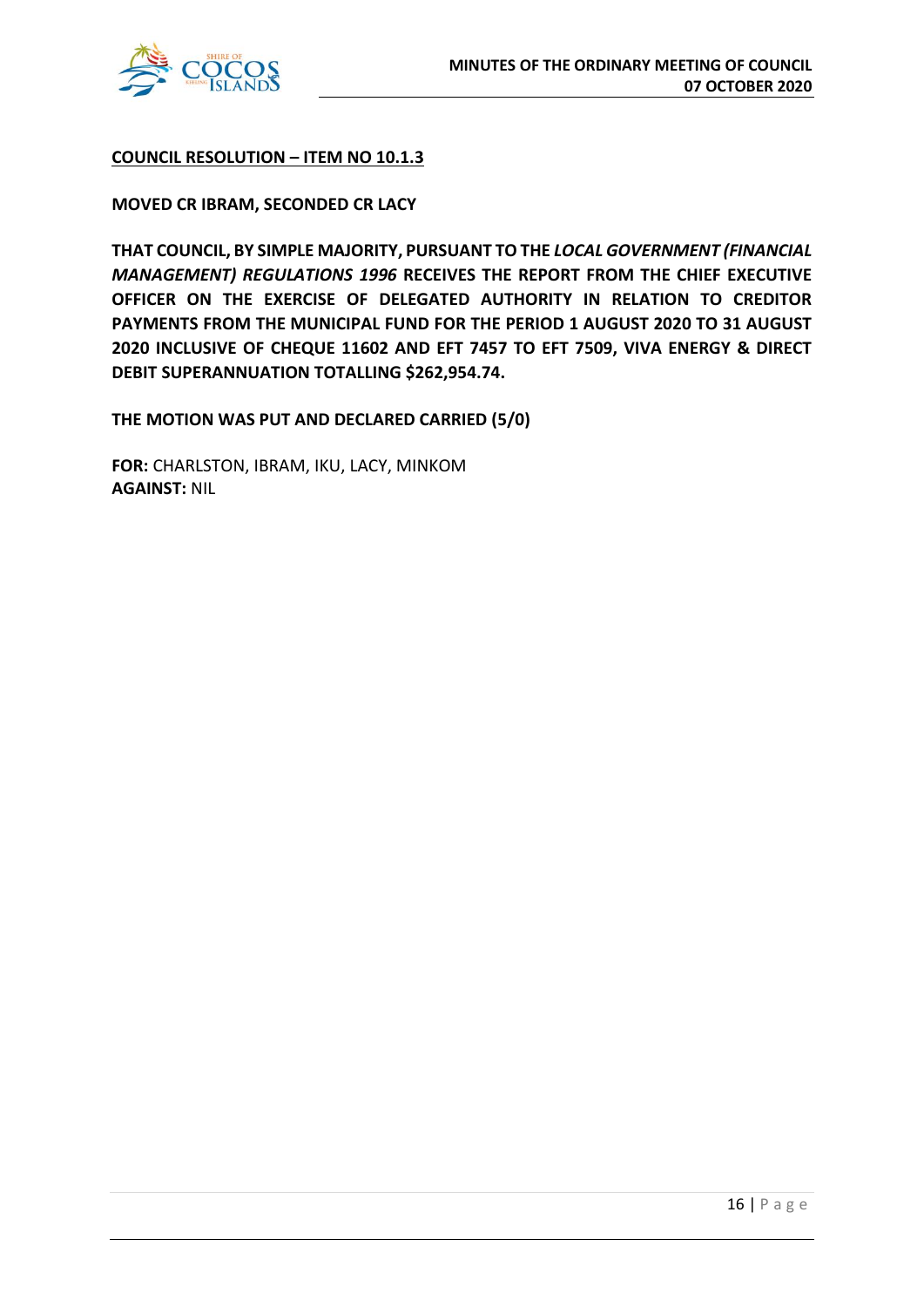

## **10.2 LEASES**

All matters relating to leases for consideration in this agenda relate to leases of trust land and therefore are listed in a separate part of this meeting dealing with land trusts matters.

Nil

## **10.3 PLANNING/BUILDING**

## **10.3.1 APPLICATION FOR DEVELOPMENT APPROVAL - PROPOSED WATER CORPORATION OFFICE – PART LOT 103 JALAN BUNGA MAWAR, HOME ISLAND**

#### **Report Information**

| Date:                     | 14 September 2020                                                 |
|---------------------------|-------------------------------------------------------------------|
| Location:                 | Part Lot 103 Jalan Bunga Mawar                                    |
| Applicant:                | <b>Water Corporation</b>                                          |
| File Ref:                 |                                                                   |
| <b>Reporting Officer:</b> | <b>Chief Executive Officer</b>                                    |
| Island:                   | Home Island                                                       |
| Attachment:               | 10.3.1 Water Corporation - Home Island Office Proposal - Aug 2020 |

#### **Authority / Discretion**

#### **Definition**

|   | Advocacy       | When Council advocates on its own behalf or on behalf of its         |
|---|----------------|----------------------------------------------------------------------|
|   |                | community to another level of government/body/agency.                |
|   | Executive      | The substantial direction setting and oversight role of the          |
|   |                | Council. E.g. adopting plans and reports, accepting tenders,         |
|   |                | directing operations, setting and amending budgets.                  |
|   | Legislative    | Includes adopting local laws, town planning schemes and              |
|   |                | policies. Review when Council reviews decisions made by              |
|   |                | officers.                                                            |
| 冈 | Quasi-Judicial | When Council determines an application / matter that directly        |
|   |                | affects a person's right and interest. The judicial character arises |
|   |                | from the obligations to abide by the principles of natural justice.  |
|   |                | Examples of Quasi-Judicial authority include town planning           |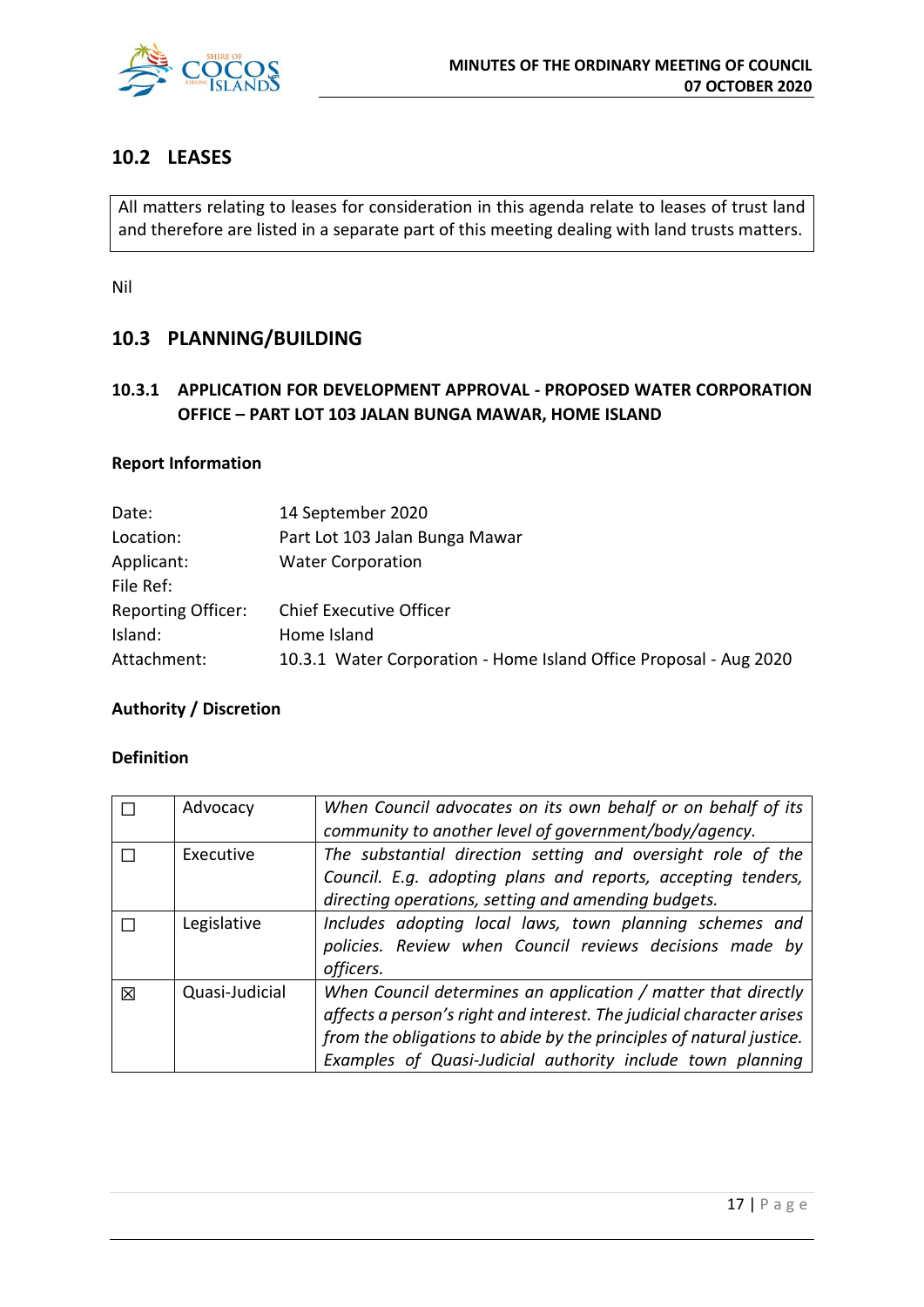

|             | applications, building licenses, applications for other permits /<br>licenses.                                                       |
|-------------|--------------------------------------------------------------------------------------------------------------------------------------|
| Information | Includes items provides to Council for information purposes only<br>that do not require a decision of Council (i.e. $-$ for noting). |

#### **Report Purpose**

For Council to consider an application for development approval from the Water Corporation (WA) for the construction of an office and single toilet adjacent their existing leased industrial shed on the subject property.

#### **Relevant Documents**

#### Available for viewing at the meeting

#### **Background**

The Water Corporation provides essential water, wastewater and power services to the Cocos (Keeling) Islands community through a Service Delivery Agreement with the Australian Government. The Water Corporation employs 13 staff working on both Home Island and West Island to deliver these services. The Water Corporation has an office on West Island but has no suitable office facility on Home Island. The Australian Government has provided capital funding this financial year for the Water Corporation to establish an office facility on Home Island.

The Water Corporation currently leases a shed in the Industrial Area on Home Island from Lofty Raptikan. The site has existing power and water supplies and a sewer connection is located to the rear of the block that services the public toilet block.

The plan below shows the proposed location of the office and toilet block on the western side of the shed. A path will run between the office and the shed to provide access to the toilet block and to the parking area at the rear of the shed.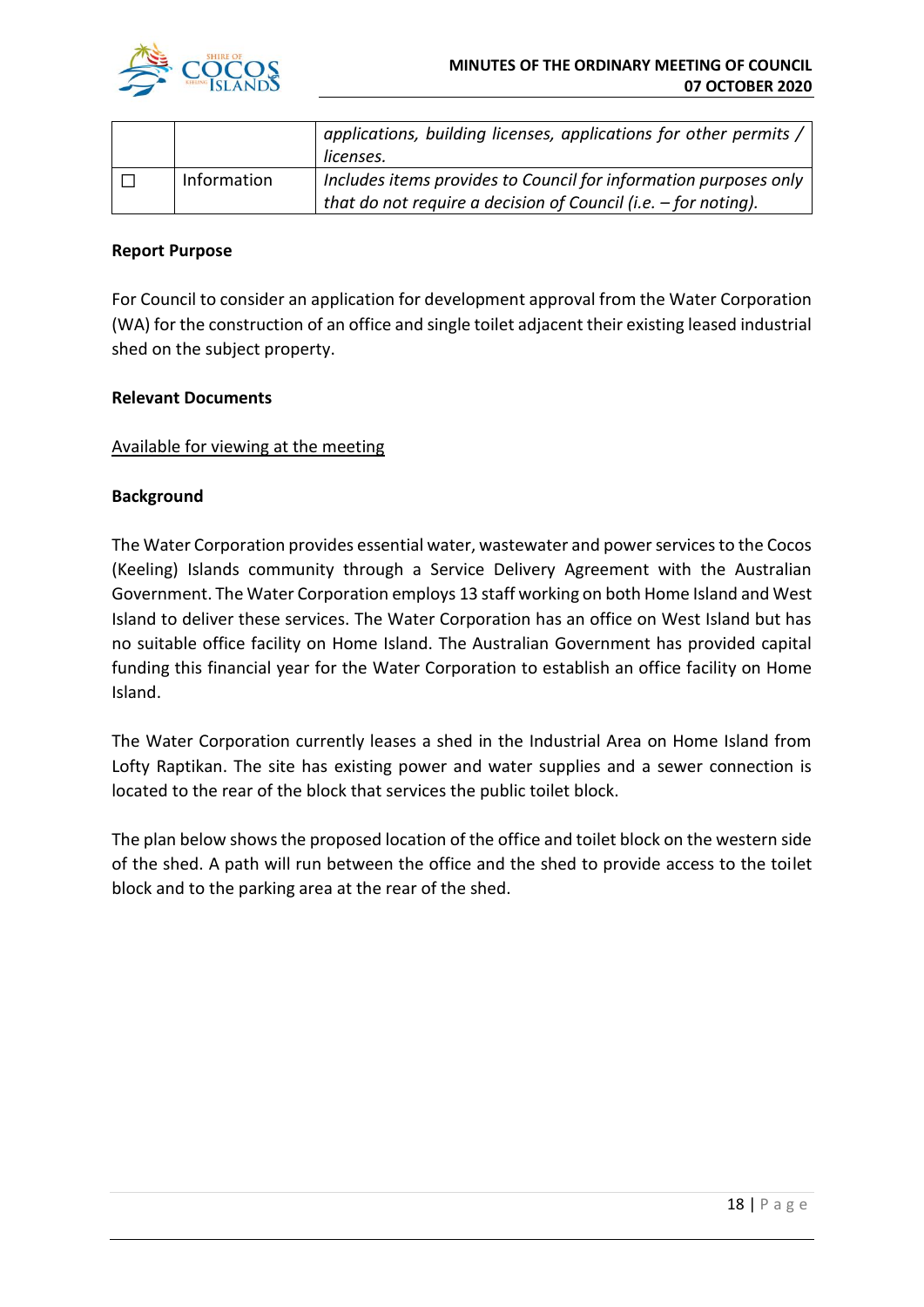

Under the *Shire of Cocos (Keeling) Islands Local Planning Scheme No.1* (the Scheme) the subject land is zoned 'Industrial' where the proposed development of a 'office' is a permitted use.

Currently Council does not have a delegation register in place for statutory town planning approvals, meaning each application must be presented to Council for determination.

#### **Comment**

There is sufficient room on the subject property for the proposed development, in accordance with the building setbacks, landscaping and vehicle parking requirements of the Scheme. For this reason, the application has no identified planning concerns.

A recommended condition of approval will ensure the building is developed in like form and colour to match and/or harmonise with the locality's streetscape.

Council is recommended to approve the development application subject to conditions as per the Officer's recommendation, to facilitate the supply of the development's building materials on the November freight shipment to the Cocos (Keeling) Islands.

#### **Policy and Legislative Implications**

Shire of Cocos (keeling) Islands Local Planning Scheme No.1

#### **Financial Implications**

This item has no financial implications.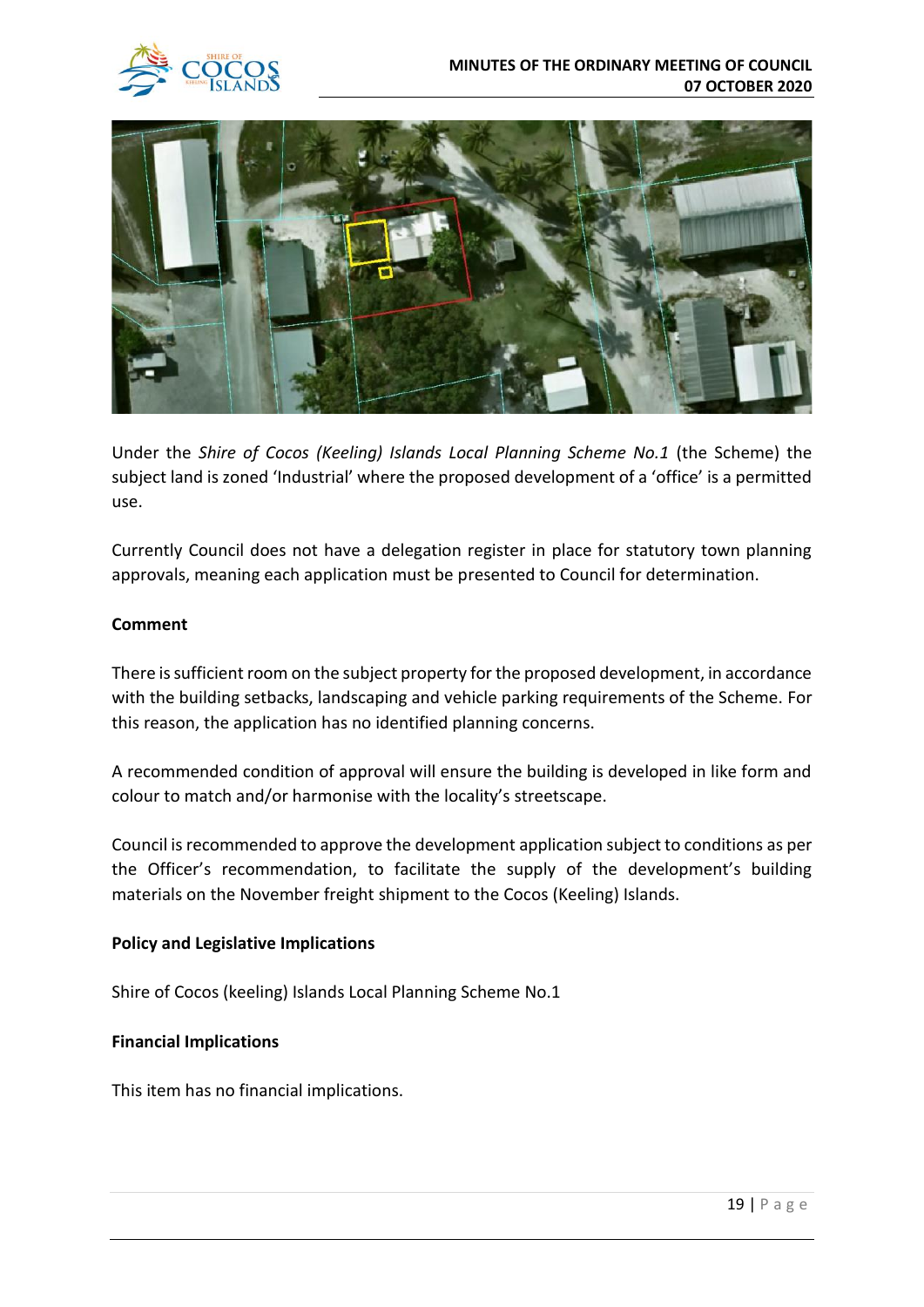

#### **Strategic Implications**

Shire of Cocos (Keeling) Islands Strategic Community Plan 2016 – 2026: *Outcome 3.2 Future development is sympathetic to the Islands environment 3.2.1 Maintain and develop infrastructure in-line with community needs and the Islands environment.*

#### **Risk Implications**

| <b>Risk Category</b> | <b>Description</b>                                                          | <b>Rating (consequence x</b><br>likelihood) | <b>Mitigation Action</b>                  |
|----------------------|-----------------------------------------------------------------------------|---------------------------------------------|-------------------------------------------|
| Financial            |                                                                             |                                             |                                           |
| Health & Safety      |                                                                             |                                             |                                           |
| Reputation           |                                                                             |                                             |                                           |
| Service Interruption |                                                                             |                                             |                                           |
| Compliance           | <b>Building</b><br>permit<br>not<br>obtained<br>prior<br>to<br>construction | Low(1)                                      | Advice note added to<br>planning approval |
| Property             |                                                                             |                                             |                                           |
| Environment          |                                                                             |                                             |                                           |
| Fraud                |                                                                             |                                             |                                           |

#### **Risk Matrix**

| Consequence /<br>Likelihood | Insignificant (1) | Minor (2)        | Medium (3)       | Major (4)        | Extreme (5)      |
|-----------------------------|-------------------|------------------|------------------|------------------|------------------|
| <b>Almost Certain (5)</b>   | Moderate (5)      | <b>High (10)</b> | <b>High (15)</b> | Extreme (20)     | Extreme (25)     |
| Likely (4)                  | Low(4)            | Moderate (8)     | <b>High (12)</b> | <b>High (16)</b> | Extreme (20)     |
| Possible (3)                | Low(3)            | Moderate (6)     | Moderate (9)     | <b>High (12)</b> | <b>High (15)</b> |
| Unlikely (2)                | Low(2)            | Low $(4)$        | Moderate (6)     | Moderate (8)     | <b>High (10)</b> |
| Rare (1)                    | Low(1)            | Low(2)           | Low $(3)$        | Low $(4)$        | Moderate (5)     |

#### **Voting Requirements**

Simple Majority

#### **Conclusion**

Given there are no relevant planning concerns the officer supports the proposal.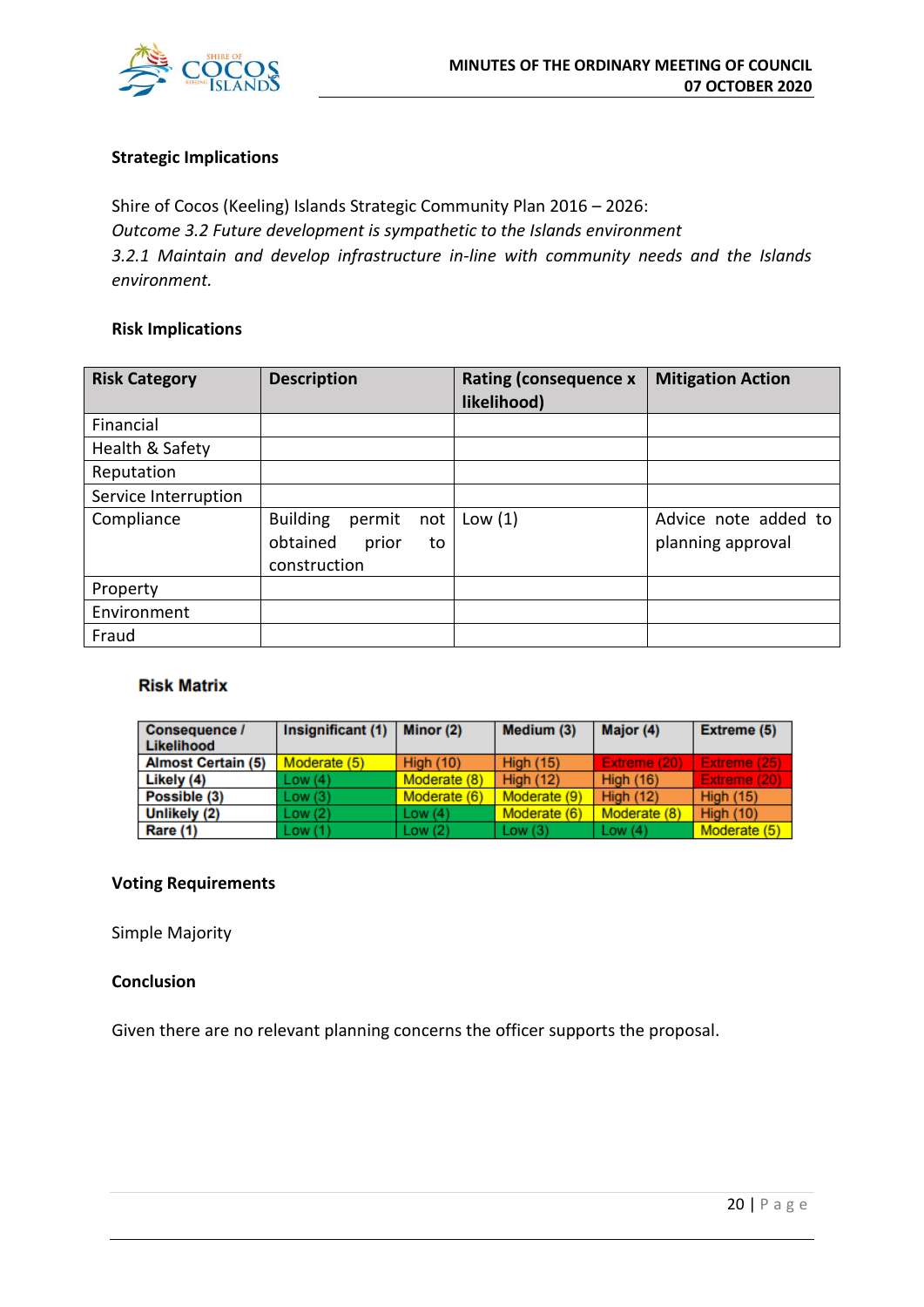

#### **OFFICER'S RECOMMENDATION – ITEM NO 10.3.1**

THAT COUNCIL, BY SIMPLE MAJORITY, PURSUANT TO THE *SHIRE OF COCOS (KEELING) ISLANDS LOCAL PLANNING SCHEME NO.1*, RESOLVES TO GRANT DEVELOPMENT APPROVAL FOR AN OFFICE AND ASSOCIATED TOILET FACILITY UPON PART LOT 103 JALAN BUNGA MAWAR, HOME ISLAND SUBJECT TO THE FOLLOWING CONDITIONS AND ADVICE NOTES:

1. PLANS AND A SCHEDULE OF THE COLOUR AND TEXTURE OF THE BUILDING MATERIALS, DEMONSTRATING THAT THE PROPOSED DEVELOPMENT COMPLEMENTS THE SURROUNDING AREA, MUST BE SUBMITTED TO AND APPROVED BY THE SHIRE OF COCOS (KEELING) ISLANDS, PRIOR TO LODGING AN APPLICATION FOR A BUILDING PERMIT. THE DEVELOPMENT MUST BE FINISHED, AND THEREAFTER MAINTAINED, IN ACCORDANCE WITH THE PLANS AND SCHEDULE PROVIDED TO AND APPROVED BY THE SHIRE OF COCOS (KEELING) ISLANDS, PRIOR TO OCCUPATION OF THE DEVELOPMENT.

ADVICE NOTES:

- 1. THIS IS A DEVELOPMENT APPROVAL OF THE SHIRE OF COCOS (KEELING) ISLANDS UNDER ITS *LOCAL PLANNING SCHEME NO.1*. IT IS NOT AN APPROVAL TO COMMENCE OR CARRY OUT DEVELOPMENT UNDER ANY OTHER LAW. IT IS THE RESPONSIBILITY OF THE APPLICANT/LANDOWNER TO OBTAIN ANY OTHER NECESSARY APPROVALS, CONSENTS, PERMITS AND LICENSES REQUIRED UNDER ANY OTHER LAW, AND TO COMMENCE AND CARRY OUT DEVELOPMENT IN ACCORDANCE WITH ALL RELEVANT LAWS.
- 2. IF THE DEVELOPMENT THE SUBJECT OF THIS APPROVAL IS NOT SUBSTANTIALLY COMMENCED WITHIN A PERIOD OF TWO (2) YEARS, THE APPROVAL SHALL LAPSE AND BE OF NO FURTHER EFFECT.
- 3. WHERE AN APPROVAL HAS SO LAPSED, NO DEVELOPMENT SHALL BE CARRIED OUT WITHOUT THE FURTHER APPROVAL OF THE LOCAL GOVERNMENT HAVING FIRST BEEN SOUGHT AND OBTAINED.

#### **COUNCIL RESOLUTION – ITEM NO 10.3.1**

#### **MOVED CR CHARLSTON, SECONDED CR IBRAM**

**THAT COUNCIL, BY SIMPLE MAJORITY, PURSUANT TO THE** *SHIRE OF COCOS (KEELING) ISLANDS LOCAL PLANNING SCHEME NO.1***, RESOLVES TO GRANT DEVELOPMENT APPROVAL FOR AN OFFICE AND ASSOCIATED TOILET FACILITY UPON PART LOT 103 JALAN BUNGA MAWAR, HOME ISLAND SUBJECT TO THE FOLLOWING CONDITIONS AND ADVICE NOTES:** 

**2. PLANS AND A SCHEDULE OF THE COLOUR AND TEXTURE OF THE BUILDING MATERIALS, DEMONSTRATING THAT THE PROPOSED DEVELOPMENT COMPLEMENTS THE SURROUNDING AREA, MUST BE SUBMITTED TO AND APPROVED BY THE SHIRE OF COCOS (KEELING) ISLANDS, PRIOR TO LODGING AN APPLICATION FOR A BUILDING**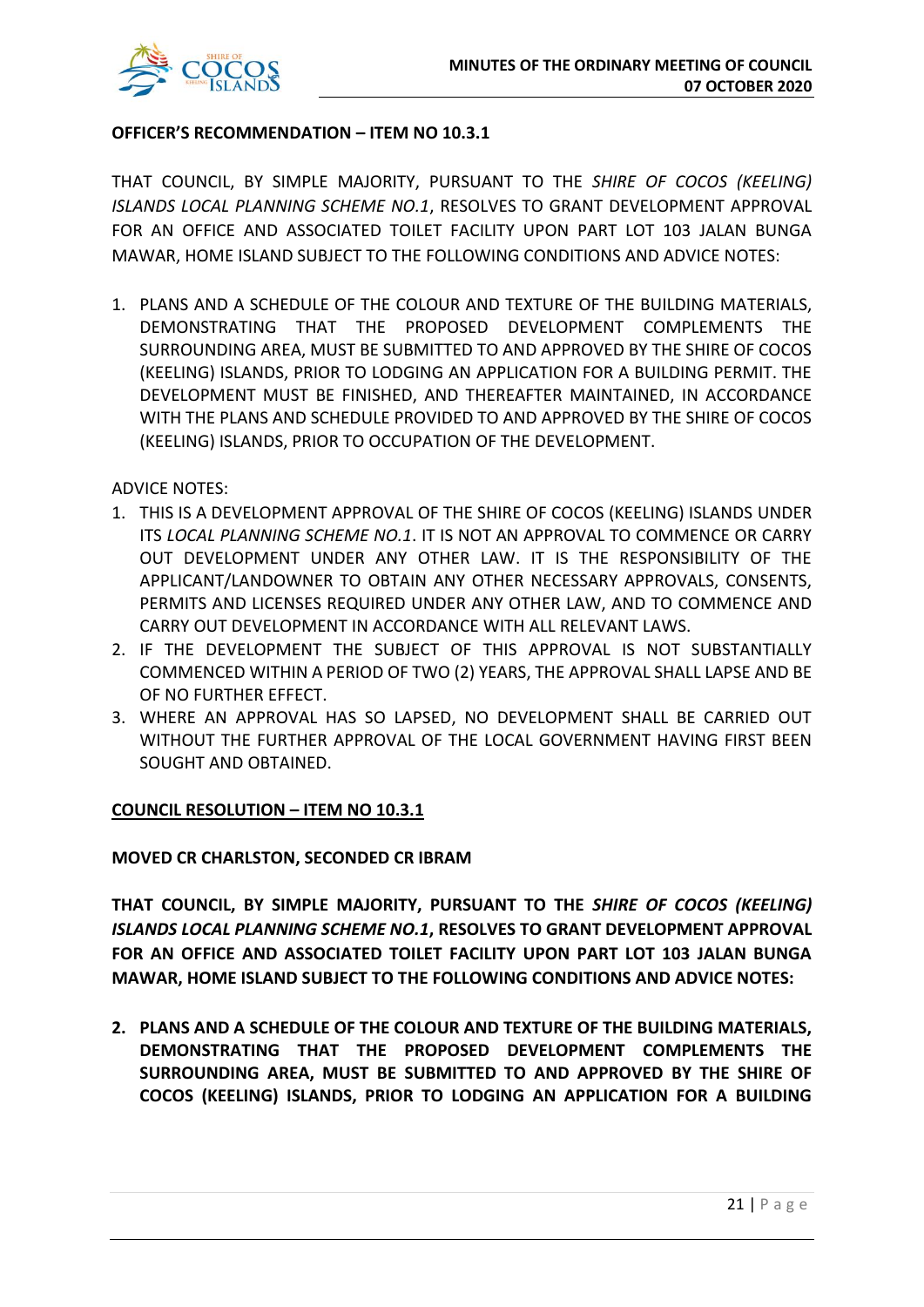

**PERMIT. THE DEVELOPMENT MUST BE FINISHED, AND THEREAFTER MAINTAINED, IN ACCORDANCE WITH THE PLANS AND SCHEDULE PROVIDED TO AND APPROVED BY THE SHIRE OF COCOS (KEELING) ISLANDS, PRIOR TO OCCUPATION OF THE DEVELOPMENT.**

**ADVICE NOTES:** 

- **4. THIS IS A DEVELOPMENT APPROVAL OF THE SHIRE OF COCOS (KEELING) ISLANDS UNDER ITS** *LOCAL PLANNING SCHEME NO.1***. IT IS NOT AN APPROVAL TO COMMENCE OR CARRY OUT DEVELOPMENT UNDER ANY OTHER LAW. IT IS THE RESPONSIBILITY OF THE APPLICANT/LANDOWNER TO OBTAIN ANY OTHER NECESSARY APPROVALS, CONSENTS, PERMITS AND LICENSES REQUIRED UNDER ANY OTHER LAW, AND TO COMMENCE AND CARRY OUT DEVELOPMENT IN ACCORDANCE WITH ALL RELEVANT LAWS.**
- **5. IF THE DEVELOPMENT THE SUBJECT OF THIS APPROVAL IS NOT SUBSTANTIALLY COMMENCED WITHIN A PERIOD OF TWO (2) YEARS, THE APPROVAL SHALL LAPSE AND BE OF NO FURTHER EFFECT.**
- **6. WHERE AN APPROVAL HAS SO LAPSED, NO DEVELOPMENT SHALL BE CARRIED OUT WITHOUT THE FURTHER APPROVAL OF THE LOCAL GOVERNMENT HAVING FIRST BEEN SOUGHT AND OBTAINED.**

**THE MOTION WAS PUT AND DECLARED CARRIED (5/0)**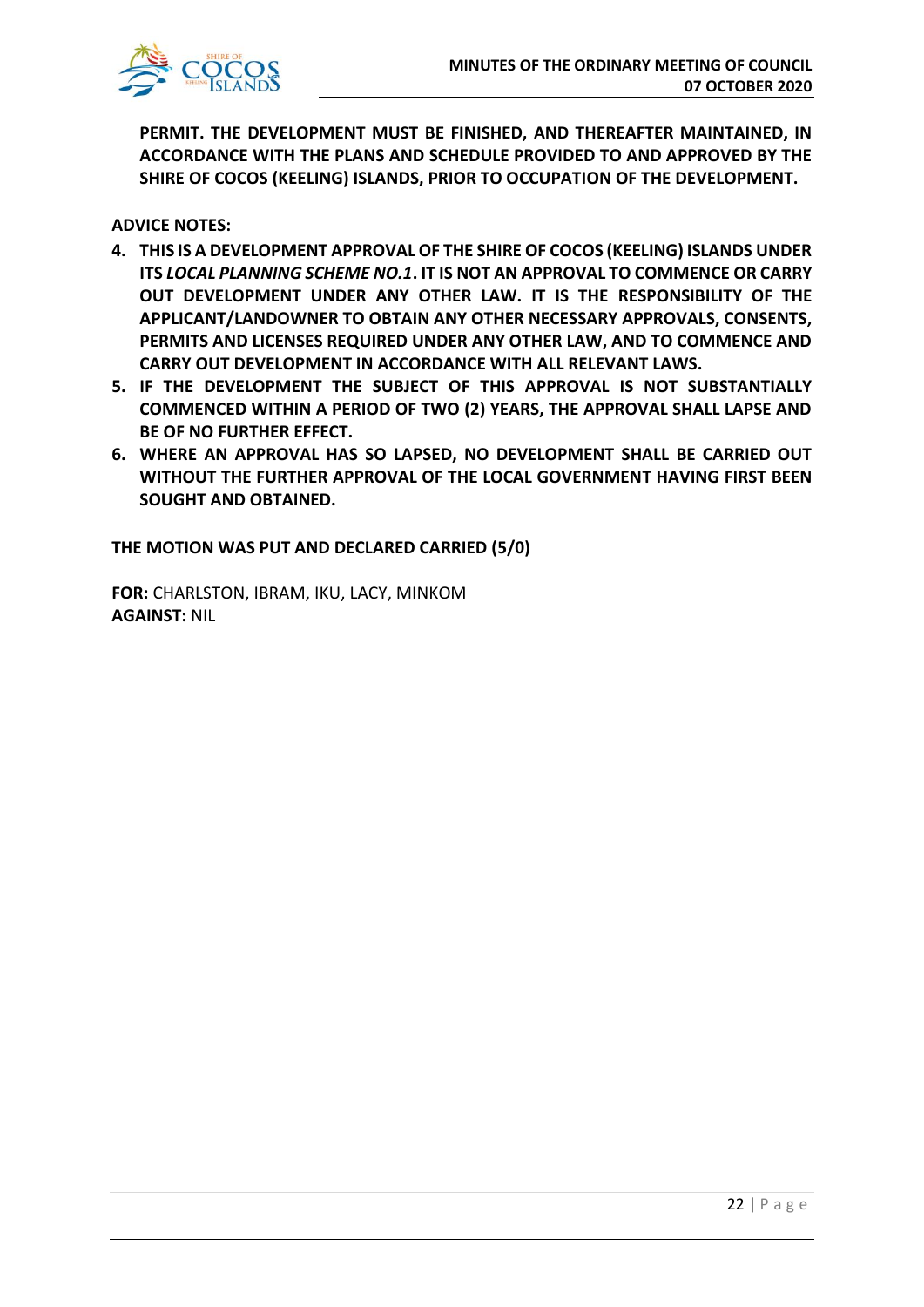

## **10.3.2 APPLICATION FOR DEVELOPMENT APPROVAL - PROPOSED HOME ISLAND RETAIL BUILDING RENOVATIONS LOT 18 JALAN BUNGA MAWAR, HOME ISLAND**

#### **Report Information**

| Date:                     | 3 September 2020                                |
|---------------------------|-------------------------------------------------|
| Location:                 | Lot 18 Jalan Bunga Mawar                        |
| Applicant:                | Shire of Cocos (Keeling) Islands                |
| File Ref:                 |                                                 |
| <b>Reporting Officer:</b> | <b>Chief Executive Officer</b>                  |
| Interest:                 | Trustees of the 1979 Land Trust                 |
| Island:                   | Home Island                                     |
| Attachments:              | 10.3.2 Plans of the retail building renovations |

#### **Authority / Discretion**

#### **Definition**

|   | Advocacy       | When Council advocates on its own behalf or on behalf of its         |
|---|----------------|----------------------------------------------------------------------|
|   |                | community to another level of government/body/agency.                |
|   | Executive      | The substantial direction setting and oversight role of the          |
|   |                | Council. E.g. adopting plans and reports, accepting tenders,         |
|   |                | directing operations, setting and amending budgets.                  |
|   | Legislative    | Includes adopting local laws, town planning schemes and              |
|   |                | policies. Review when Council reviews decisions made by              |
|   |                | officers.                                                            |
| 冈 | Quasi-Judicial | When Council determines an application / matter that directly        |
|   |                | affects a person's right and interest. The judicial character arises |
|   |                | from the obligations to abide by the principles of natural justice.  |
|   |                | Examples of Quasi-Judicial authority include town planning           |
|   |                | applications, building licenses, applications for other permits /    |
|   |                | licenses.                                                            |
|   | Information    | Includes items provides to Council for information purposes only     |
|   |                | that do not require a decision of Council (i.e. $-$ for noting).     |

#### **Report Purpose**

For Council, as the statutory body, to consider an application for development approval for proposed alterations and additions to the existing Home Island retail building. Noting that Council, in its capacity as Trustee of the 1979 Land Trust is also the owner of the land.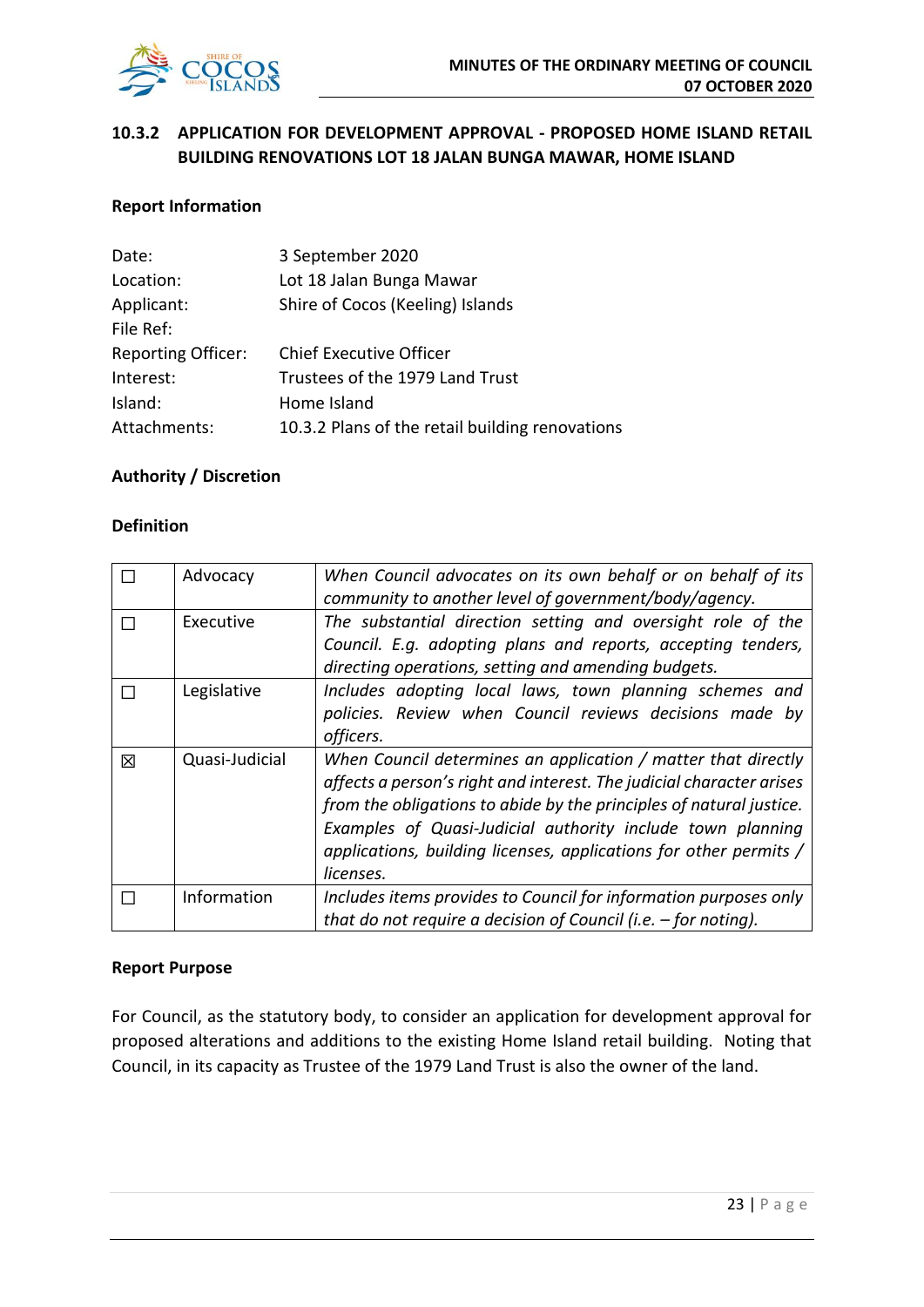

#### **Relevant Documents**

#### Available for viewing at the meeting

#### **Background**

The Cocos (Keeling) Islands Corporate Business Plan 2018/19 – 2021/22 prioritises the Home Island Retail Centre for development in 2019/20 and commenced that work in December 2019 by engaging MCG Architects to assess the building and to develop plans for renewing the current structure and expanding the building. The Home Island Retail Building – Building Assessment Report and Concept Designs (April 2020) was circulated to Councillors by email in April 2020 and discussed at a Councillor Workshop. The Report which including QS Costings confirmed that, with some investment, the building could be renewed and serve the community for many more years. The concepts included four new retail spaces for new businesses as the consultation over the years has demonstrated a need for additional retail space for service-related businesses such as a hairdresser/beautician, laundromat and bakery.

At the time that options for commencing renewal work, using the Council allocated budget, was being considered, an opportunity arose for the Shire to apply for funding from the Economic Stimulus Funding from the Australian Government. As the Shire had a costed plan, we were in a strong position to apply for funding and was successful in attracting \$1.1million in funding from the Australian Government for this project.

The subject property is zoned 'Commercial' and has been used as 'Shop' under the Shire's Local Planning Scheme No.1 (the Scheme) for many years. A Shop is defined as the following under the Scheme:

*means any land or building wherein goods are kept, exposed or offered for sale by retail, or within which services of a personal nature are provided (including a hairdresser, beauty therapist or manicurist) but does not include a showroom, fast food/take-away outlet or any other premises specifically defined elsewhere in this Scheme.* 

Currently Council does not have a delegation register in place for statutory planning approvals, meaning each application must be presented to Council for determination.

#### **Comment**

The proposal raises no town planning concerns as the proposed alterations and extensions to the existing dated retail building are consistent with the concept in the Masterplan and there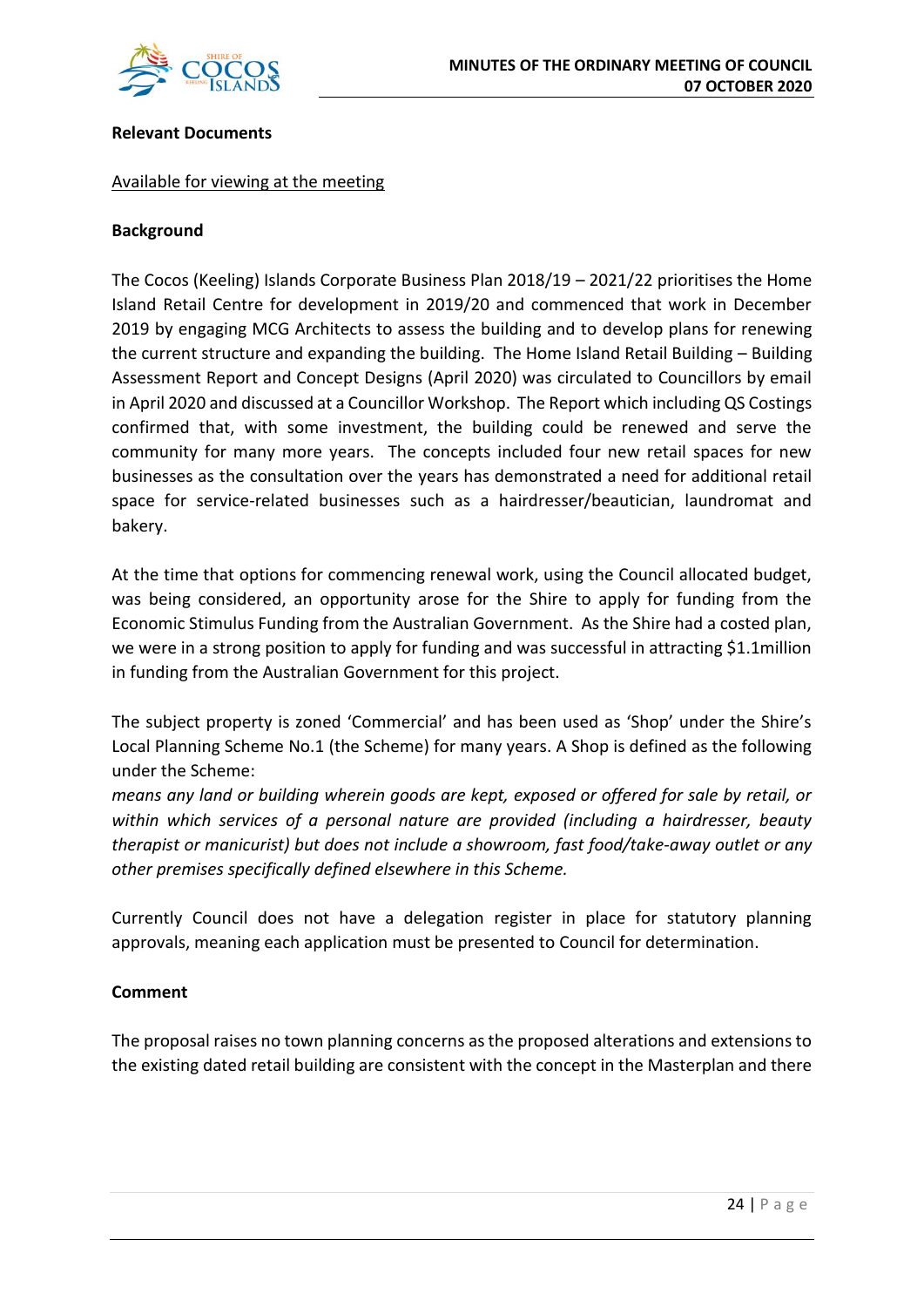

will be no change to the established approved land use as a shop. Note: the land is managed by the Shire on behalf of the Land Trust under the 1979 Land Trust Deed.

The officer's recommendation is that Council approves the development as per the plans presented.

#### **Policy and Legislative Implications**

• Shire of Cocos (Keeling) Islands Local Planning Scheme No.1

#### **Financial Implications**

Given the Shire is the applicant no application fee has been raised.

#### **Strategic Implications**

Shire of Cocos (Keeling) Islands Strategic Community Plan 2016 – 2026: *Outcome 3.2 Future development is sympathetic to the Islands environment 3.2.1 Maintain and develop infrastructure in-line with community needs and the Islands environment.* 

#### **Risk Implications**

| <b>Risk Category</b> | <b>Description</b>                                                    | Rating (consequence x<br>likelihood) | <b>Mitigation Action</b>                                                                                                                                   |
|----------------------|-----------------------------------------------------------------------|--------------------------------------|------------------------------------------------------------------------------------------------------------------------------------------------------------|
| Financial            | The l<br>project<br>exceeds<br>budget costs                           | Moderate (8)                         | <b>The</b><br><b>MCG</b><br>report<br>includes a statement of<br>probable costs from a<br>QS. The project has<br>been based on those<br>costs.             |
| Health & Safety      | The Shire is aware that<br>there is some asbestos<br>in the building. | High $(10)$                          | The Shire will follow<br>strict OSH<br>processes<br>and<br>all<br>ensure<br>contractors<br>and<br>employees<br>have<br>appropriate<br>licences<br>and PPE. |
| Reputation           | That Council did not<br>follow due process for                        | Moderate (6)                         | <b>The</b><br>DA<br>was<br>independently                                                                                                                   |
|                      | its own project.                                                      |                                      | assessed<br>by<br>expert                                                                                                                                   |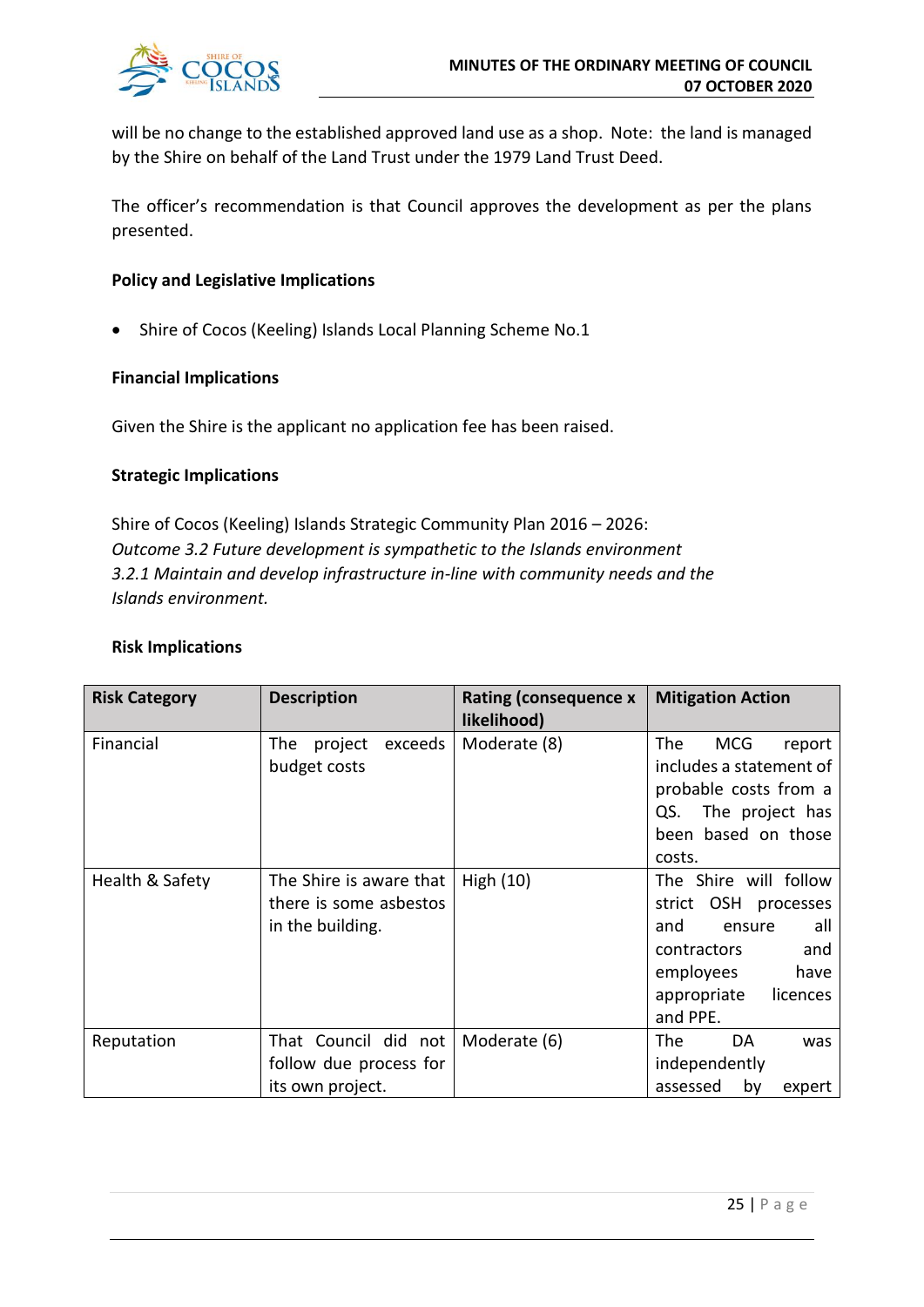

|                      | Three trees will have to<br>be removed and could<br>attract some criticism. |           | planners at the Shire of<br>Dandaragan to offer<br>that separation of duty<br>and<br>appropriate<br>probity.<br>The community has<br>been advised via the<br>Atoll that these trees<br>will<br>have<br>be<br>to<br>removed.                                                                                                     |
|----------------------|-----------------------------------------------------------------------------|-----------|---------------------------------------------------------------------------------------------------------------------------------------------------------------------------------------------------------------------------------------------------------------------------------------------------------------------------------|
| Service Interruption | The project will result<br>in some disruption to<br>the retail services     | High (15) | Retailer are being kept<br>informed of the project<br>and offered alternative<br>options<br>for<br>some<br>continuity of service.                                                                                                                                                                                               |
| Compliance           | <b>Building</b><br>permit<br>not<br>obtained<br>prior<br>to<br>construction | Low $(1)$ | Advice note added to<br>planning approval.                                                                                                                                                                                                                                                                                      |
| Property             | N/A                                                                         |           |                                                                                                                                                                                                                                                                                                                                 |
| Environment          | Trees will have to be<br>removed.                                           | High (15) | Advise the community<br>that three trees will<br>have to be removed.<br>The Shire is carrying<br>extensive<br>out<br>tree<br>planting<br>and<br>revegetation<br>programs. Around 120<br>mixture<br>of<br>trees -<br>cuttings, seedlings and<br>germinated seeds that<br>are all growing well<br>Under the 58 Plants<br>project. |
| Fraud                | N/A                                                                         |           |                                                                                                                                                                                                                                                                                                                                 |

#### **Risk Matrix**

| <b>Consequence /</b><br>Likelihood | Insignificant $(1)$ | Minor (2)        | Medium (3)       | Major (4)        | <b>Extreme (5)</b> |
|------------------------------------|---------------------|------------------|------------------|------------------|--------------------|
|                                    |                     |                  |                  |                  |                    |
| <b>Almost Certain (5)</b>          | Moderate (5)        | <b>High (10)</b> | <b>High (15)</b> | Extreme (20)     | Extreme (25)       |
| Likely (4)                         | Low(4)              | Moderate (8)     | <b>High (12)</b> | <b>High (16)</b> | Extreme (20)       |
| Possible (3)                       | Low(3)              | Moderate (6)     | Moderate (9)     | <b>High (12)</b> | <b>High (15)</b>   |
| Unlikely (2)                       | Low(2)              | Low $(4)$        | Moderate (6)     | Moderate (8)     | <b>High (10)</b>   |
| Rare (1)                           | Low(1)              | Low $(2)$        | Low $(3)$        | Low $(4)$        | Moderate (5)       |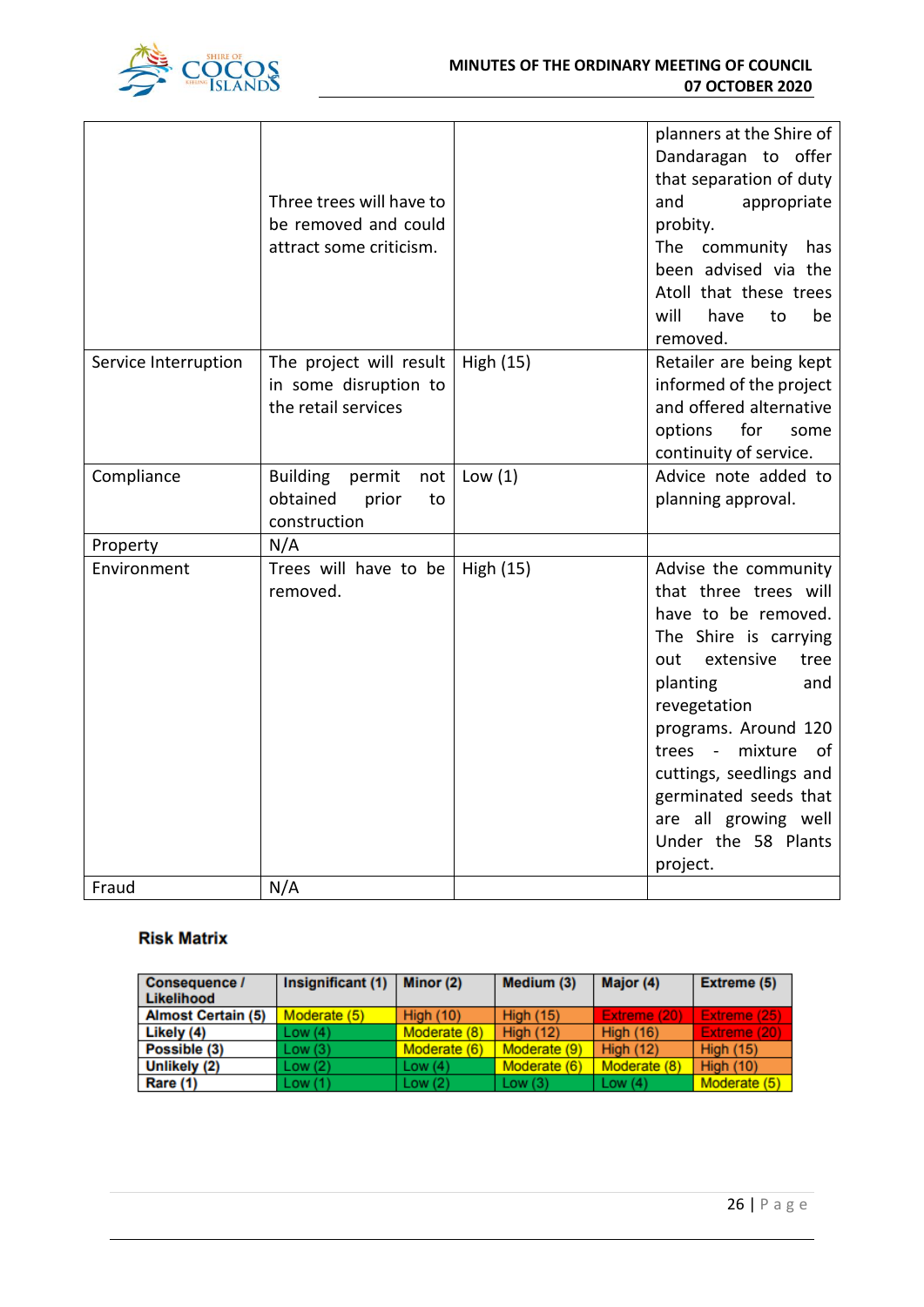

#### **Voting Requirements**

Simple Majority

#### **Conclusion**

Given there is no relevant planning concerns the officer supports the proposal.

#### **OFFICER'S RECOMMENDATION – ITEM NO 10.3.2**

THAT COUNCIL, BY SIMPLE MAJORITY, PURSUANT TO THE *SHIRE OF COCOS (KEELING) ISLANDS LOCAL PLANNING SCHEME NO.1*, RESOLVES TO GRANT DEVELOPMENT APPROVAL FOR THE PROPOSED ALTERATIONS AND ADDITIONS IN ACCORDANCE WITH THE ATTACHED PLANS ON LOT 18 JALAN BUNGA MAWAR, HOME ISLAND SUBJECT TO THE FOLLOWING CONDITION AND ADVICE NOTE:

#### CONDITION:

ALL DEVELOPMENT SHALL BE IN ACCORDANCE WITH THE APPROVED DEVELOPMENT PLANS (ENCLOSED), WHICH FORM PART OF THIS DEVELOPMENT APPROVAL, TO THE SPECIFICATIONS AND SATISFACTION OF THE SHIRE OF COCOS (KEELING) ISLANDS.

ADVICE NOTE:

- 1. THIS IS A DEVELOPMENT APPROVAL OF THE SHIRE OF COCOS (KEELING) ISLANDS UNDER ITS *LOCAL PLANNING SCHEME NO.1.* IT IS NOT AN APPROVAL TO COMMENCE OR CARRY OUT DEVELOPMENT UNDER ANY OTHER LAW. IT IS THE RESPONSIBILITY OF THE APPLICANT/LANDOWNER TO OBTAIN ANY OTHER NECESSARY APPROVALS, CONSENTS, PERMITS AND LICENSES REQUIRED UNDER ANY OTHER LAW, AND TO COMMENCE AND CARRY OUT DEVELOPMENT IN ACCORDANCE WITH ALL RELEVANT LAWS.
- 2. IF THE DEVELOPMENT THE SUBJECT OF THIS APPROVAL IS NOT SUBSTANTIALLY COMMENCED WITHIN A PERIOD OF TWO (2) YEARS, THE APPROVAL SHALL LAPSE AND BE OF NO FURTHER EFFECT.
- 3. WHERE AN APPROVAL HAS SO LAPSED, NO DEVELOPMENT SHALL BE CARRIED OUT WITHOUT THE FURTHER APPROVAL OF THE LOCAL GOVERNMENT HAVING FIRST BEEN SOUGHT AND OBTAINED.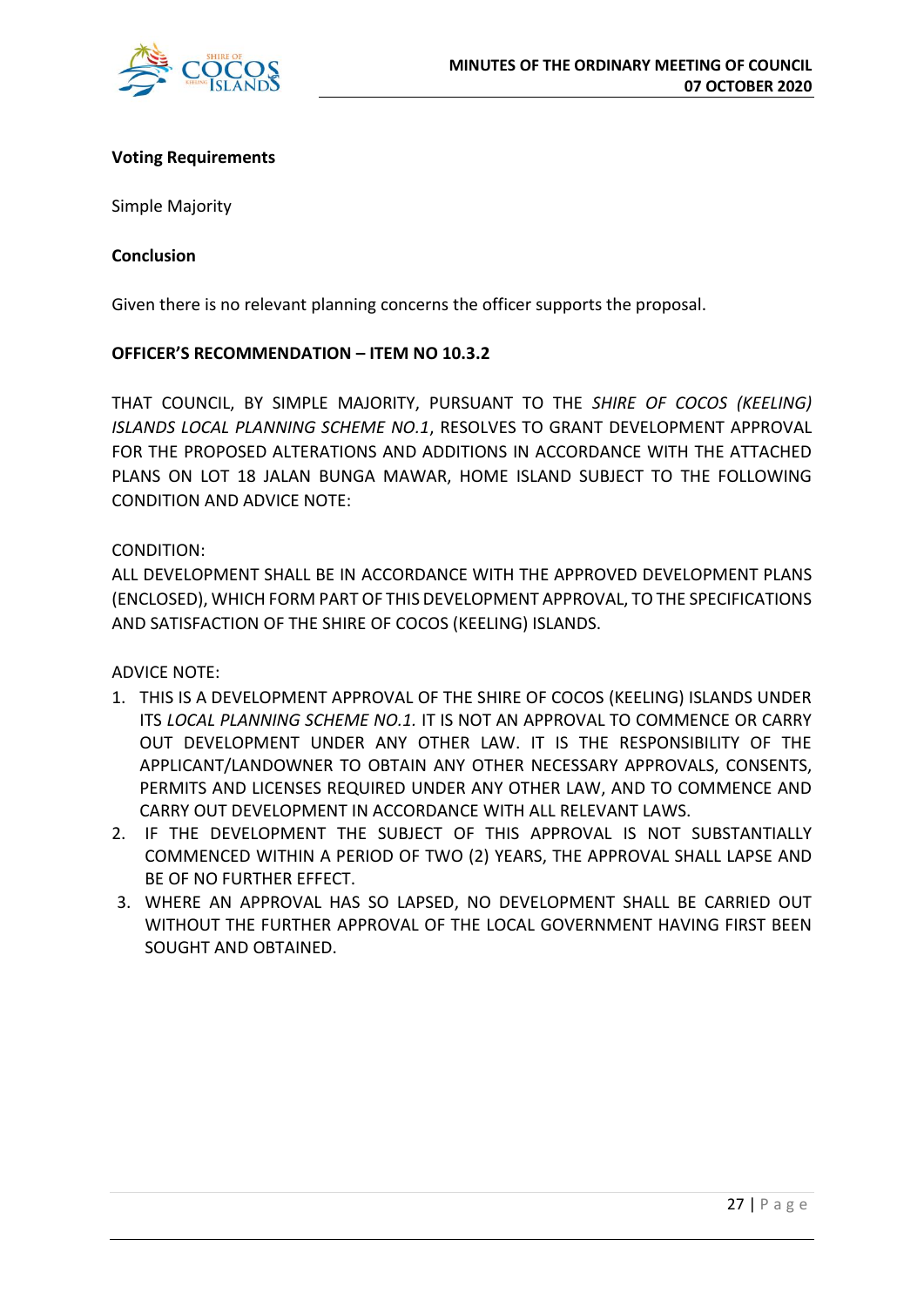

#### **COUNCIL RESOLUTION – ITEM NO 10.3.2**

#### **MOVED CR CHARLSTON, SECONDED CR LACY**

**THAT COUNCIL, BY SIMPLE MAJORITY, PURSUANT TO THE** *SHIRE OF COCOS (KEELING) ISLANDS LOCAL PLANNING SCHEME NO.1***, RESOLVES TO GRANT DEVELOPMENT APPROVAL FOR THE PROPOSED ALTERATIONS AND ADDITIONS IN ACCORDANCE WITH THE ATTACHED PLANS ON LOT 18 JALAN BUNGA MAWAR, HOME ISLAND SUBJECT TO THE FOLLOWING CONDITION AND ADVICE NOTE:** 

#### **CONDITION:**

**ALL DEVELOPMENT SHALL BE IN ACCORDANCE WITH THE APPROVED DEVELOPMENT PLANS (ENCLOSED), WHICH FORM PART OF THIS DEVELOPMENT APPROVAL, TO THE SPECIFICATIONS AND SATISFACTION OF THE SHIRE OF COCOS (KEELING) ISLANDS.**

**ADVICE NOTE:** 

- **1. THIS IS A DEVELOPMENT APPROVAL OF THE SHIRE OF COCOS (KEELING) ISLANDS UNDER ITS** *LOCAL PLANNING SCHEME NO.1.* **IT IS NOT AN APPROVAL TO COMMENCE OR CARRY OUT DEVELOPMENT UNDER ANY OTHER LAW. IT IS THE RESPONSIBILITY OF THE APPLICANT/LANDOWNER TO OBTAIN ANY OTHER NECESSARY APPROVALS, CONSENTS, PERMITS AND LICENSES REQUIRED UNDER ANY OTHER LAW, AND TO COMMENCE AND CARRY OUT DEVELOPMENT IN ACCORDANCE WITH ALL RELEVANT LAWS.**
- **2. IF THE DEVELOPMENT THE SUBJECT OF THIS APPROVAL IS NOT SUBSTANTIALLY COMMENCED WITHIN A PERIOD OF TWO (2) YEARS, THE APPROVAL SHALL LAPSE AND BE OF NO FURTHER EFFECT.**
- **3. WHERE AN APPROVAL HAS SO LAPSED, NO DEVELOPMENT SHALL BE CARRIED OUT WITHOUT THE FURTHER APPROVAL OF THE LOCAL GOVERNMENT HAVING FIRST BEEN SOUGHT AND OBTAINED.**

**THE MOTION WAS PUT AND DECLARED CARRIED (5/0)**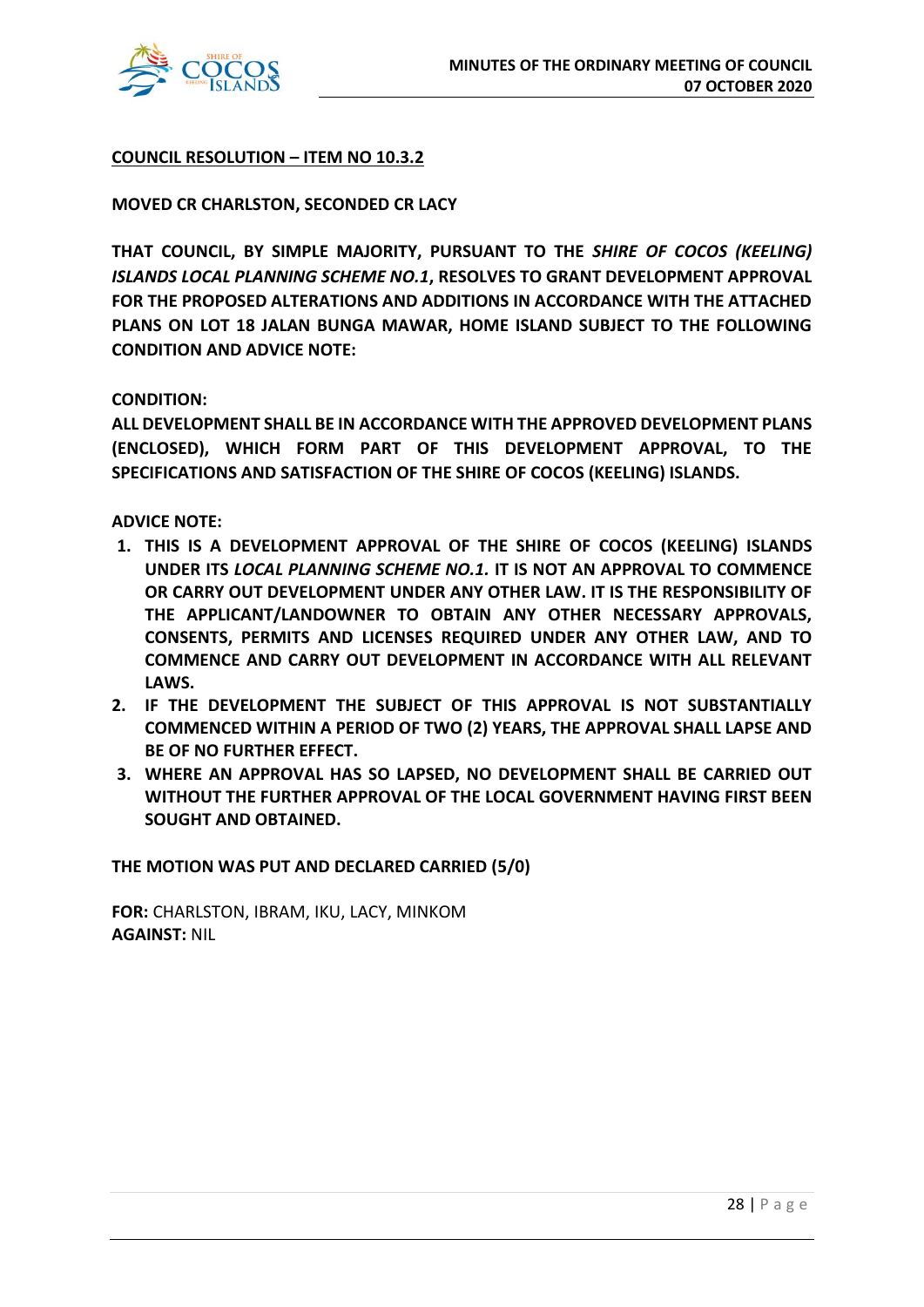

## **10.4 ADMINISTRATION**

## **10.4.1 RFT 2020/03 DESIGN AND SUPPLY OF TWO KIT HOMES FOR A RESIDENTIAL PROPERTIES ON HOME ISLAND**

#### **Report Information**

| The Shire of Cocos (Keeling) Islands |
|--------------------------------------|
|                                      |
|                                      |
| A. Selvey, Chief Executive Officer   |
|                                      |
|                                      |
|                                      |

#### **Authority / Discretion**

#### **Definition**

|             | Advocacy       | When Council advocates on its own behalf or on behalf of its<br>community to another level of government/body/agency.                                                                                                                                                                                                                                        |
|-------------|----------------|--------------------------------------------------------------------------------------------------------------------------------------------------------------------------------------------------------------------------------------------------------------------------------------------------------------------------------------------------------------|
| $\boxtimes$ | Executive      | The substantial direction setting and oversight role of the<br>Council. E.g. adopting plans and reports, accepting tenders,<br>directing operations, setting and amending budgets.                                                                                                                                                                           |
|             | Legislative    | Includes adopting local laws, town planning schemes and<br>policies. Review when Council reviews decisions made by<br>officers.                                                                                                                                                                                                                              |
|             | Quasi-Judicial | When Council determines an application / matter that directly<br>affects a person's right and interest. The judicial character arises<br>from the obligations to abide by the principles of natural justice.<br>Examples of Quasi-Judicial authority include town planning<br>applications, building licenses, applications for other permits /<br>licenses. |
|             | Information    | Includes items provides to Council for information purposes only<br>that do not require a decision of Council (i.e. $-$ for noting).                                                                                                                                                                                                                         |

#### **Report Purpose**

This report brings information regarding RFT 2020/03 before Council and seeks a Council resolution to reject all tenders as a result of an administrative oversight.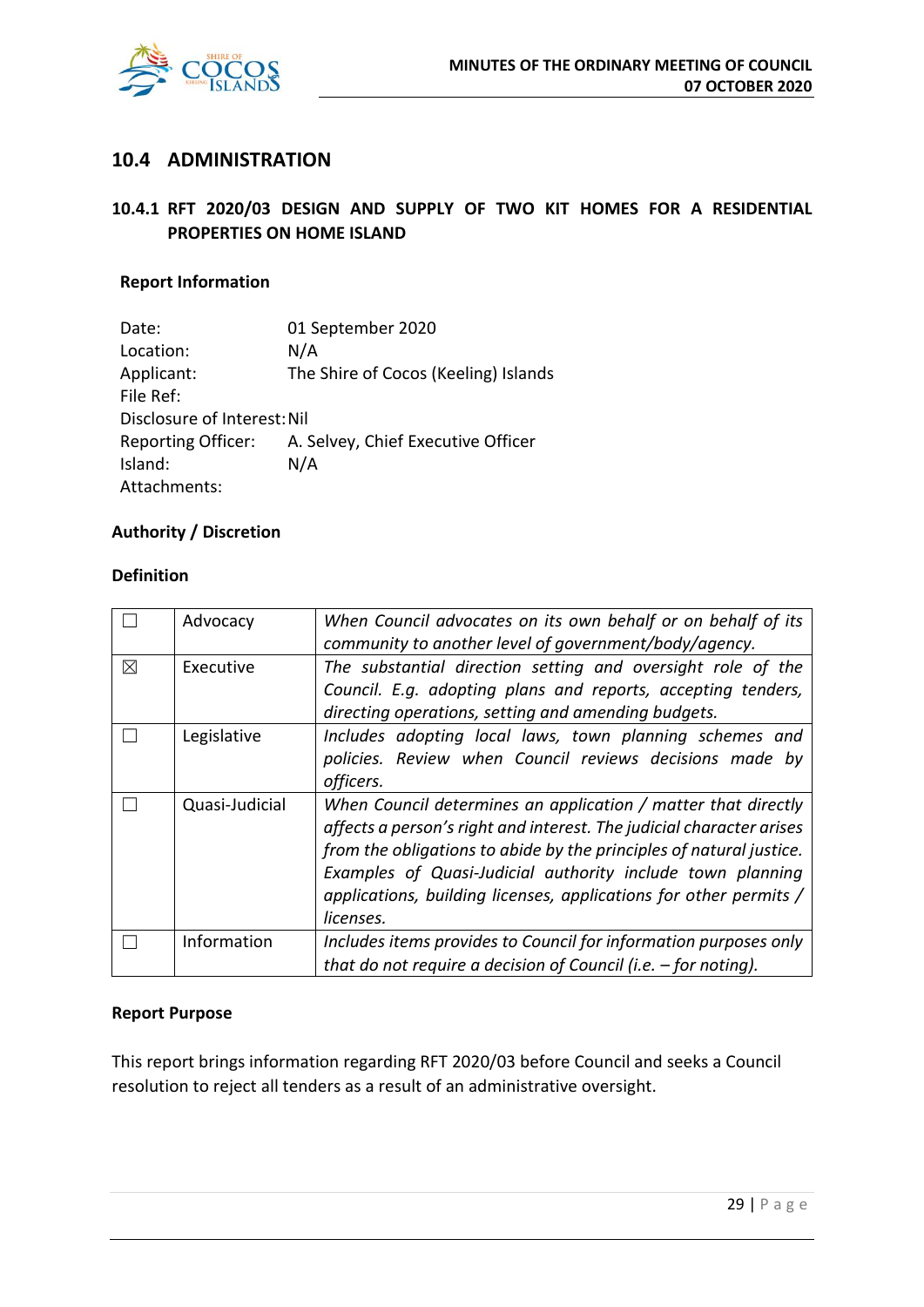

#### **Relevant Documents**

#### Available for viewing at the meeting

#### **Background**

As part of the 2019/20 budget, Council allocated \$500,000 for the construction of one residential property on Home Island. The CEO, under delegated authority, advertised the tender for this project. Advertising was done via the West Australian newspaper on 8 August 2020, the Atoll on 7 August 2020 and via the Shire's website. Tenders closed on 31 August at 12noon.

Tenders were submitted via the tender email address which was kept locked by the Shire's off-island IT service provider.

#### **Comment**

Shortly after the close of tender on Monday 31 August 2020, the Shire received a phone call from a contractor who had requested the tender documents. The contractor advised he had not received the tender documents. Investigations showed that the request for the tender documents had been made verbally and the Shire had not acted upon the request. The CEO made the decision that the tender process was flawed given that that the process could be challenged by that contractor; therefore, the tender would have to be readvertised.

It should be noted that the tender inbox was not opened, therefore all tenders and prices remained confidential, which protects the integrity of the process.

The Shire contacted all contractors who had requested tender documents to advise them that there had been an administrative flaw and therefore the tender would be readvertised under RFT 2020/04.

As a result, this report recommends that Council rejects all tenders received under RFT 2020/03.

#### **Policy and Legislative Implications**

Regulation 18(5) of the Functions and General Regulations and Section 11 (2) of the *Local Government (Functions and General) Regulations 1996*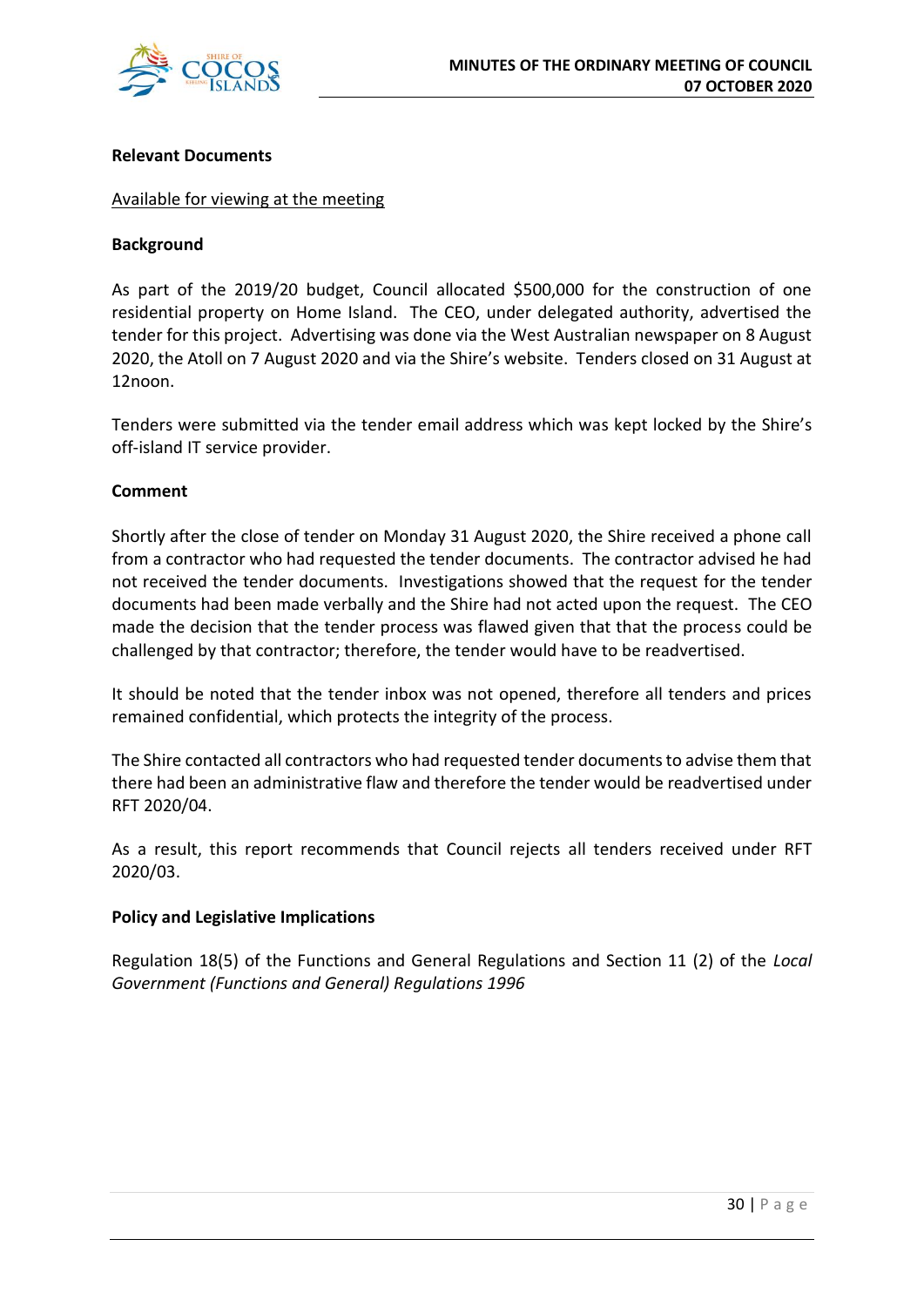

#### **Financial Implications**

The Shire's budget makes an allocation for this project and the Australian Government has matched this funding.

#### **Strategic Implications**

Housing has been repeatedly raised as a priority strategic issue and barrier to social and economic sustainability. See Corporate Business Plan ED1.1.21 and ED1.1.25

#### **Risk Implications**

| <b>Risk Category</b> | <b>Description</b>                                                                     | <b>Rating (consequence x</b><br>likelihood) | <b>Mitigation Action</b>                                                                                                                                                                                                                 |
|----------------------|----------------------------------------------------------------------------------------|---------------------------------------------|------------------------------------------------------------------------------------------------------------------------------------------------------------------------------------------------------------------------------------------|
| Financial            | N/A                                                                                    |                                             |                                                                                                                                                                                                                                          |
| Health & Safety      | N/A                                                                                    |                                             |                                                                                                                                                                                                                                          |
| Reputation           | Tenderers disillusioned<br>Shire<br>rejecting<br>by<br>tenders and do not<br>resubmit. | Moderate (6)                                | All potential tenderers<br>under RFT<br>2020/03<br>were contacted and all<br>happy<br>to<br>were<br>resubmit their tender<br>under RFT 2020/04.                                                                                          |
| Service Interruption | Project delays due to<br>retendering.                                                  | Low $(4)$                                   | Given that the Council<br>meeting had to be<br>postponed due to a<br>lack of quorum for the<br>original date, the<br>retendering has been<br>able to be completed<br>within timeframe to be<br>presented to the same<br>Council meeting. |
| Compliance           | Process non-compliant                                                                  | High (10)                                   | <b>Not</b><br>re-tendering<br>would have resulted in<br>process that was<br>a<br>flawed and open to<br>challenge<br>regarding<br>compliance.                                                                                             |
| Property             | N/A                                                                                    |                                             |                                                                                                                                                                                                                                          |
| Environment          | N/A                                                                                    |                                             |                                                                                                                                                                                                                                          |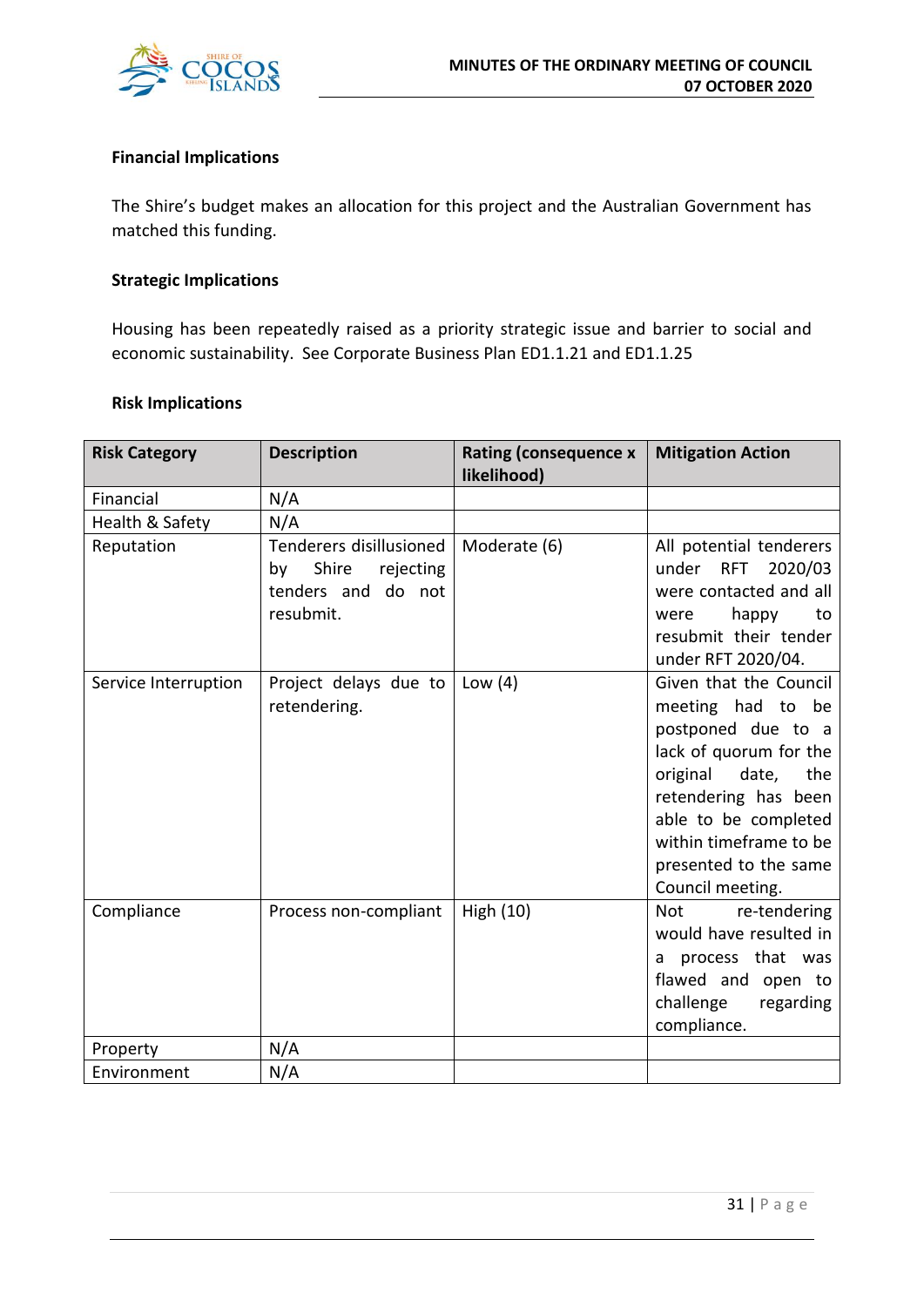

| Fraud | Fraudulent    | activity | Low $(4)$ | The tender inbox was     |
|-------|---------------|----------|-----------|--------------------------|
|       |               |          |           |                          |
|       | the<br>around | tender   |           | kept locked and none     |
|       | process.      |          |           | of the tenders were      |
|       |               |          |           | opened or viewed in      |
|       |               |          |           | any way by any person    |
|       |               |          |           | associated with the      |
|       |               |          |           | Shire. Therefore, the    |
|       |               |          |           | CEO is willing to vouch  |
|       |               |          |           | for the integrity of the |
|       |               |          |           | process and the low      |
|       |               |          |           | risk of any fraudulent   |
|       |               |          |           | activity.                |

#### **Risk Matrix**

| Consequence /<br>Likelihood | Insignificant (1) | Minor (2)        | Medium (3)       | Major (4)        | Extreme (5)      |
|-----------------------------|-------------------|------------------|------------------|------------------|------------------|
| <b>Almost Certain (5)</b>   | Moderate (5)      | <b>High (10)</b> | <b>High (15)</b> | Extreme (20)     | Extreme (25)     |
| Likely (4)                  | Low(4)            | Moderate (8)     | <b>High (12)</b> | <b>High (16)</b> | Extreme (20)     |
| Possible (3)                | Low(3)            | Moderate (6)     | Moderate (9)     | <b>High (12)</b> | <b>High (15)</b> |
| Unlikely (2)                | Low(2)            | Low $(4)$        | Moderate (6)     | Moderate (8)     | <b>High (10)</b> |
| Rare (1)                    | Low(1)            | Low(2)           | Low $(3)$        | Low $(4)$        | Moderate (5)     |

#### **Voting Requirements**

Simple Majority

#### **Conclusion**

The officer's recommendation for Council to reject all tenders is based on ensuring compliance for this process.

#### **OFFICER'S RECOMMENDATION – ITEM NO – 10.4.1**

THAT COUNCIL, BY SIMPLE MAJORITY, PURSUANT TO *REGULATION 18(5) OF THE FUNCTIONS AND GENERAL REGULATIONS AND SECTION 11 (2)* OF THE *LOCAL GOVERNMENT (FUNCTIONS AND GENERAL) REGULATIONS 1996* RESOLVES TO REJECT ALL TENDERS SUBMITTED FOR RFT 2020/03 DESIGN AND SUPPLY OF TWO KIT HOMES FOR A RESIDENTIAL PROPERTIES ON THE BASIS THAT THERE WAS AN ADMINISTRATIVE OVERSIGHT THAT COMPROMISED THE EQUITY TO ALL POTENTIAL TENDERERS.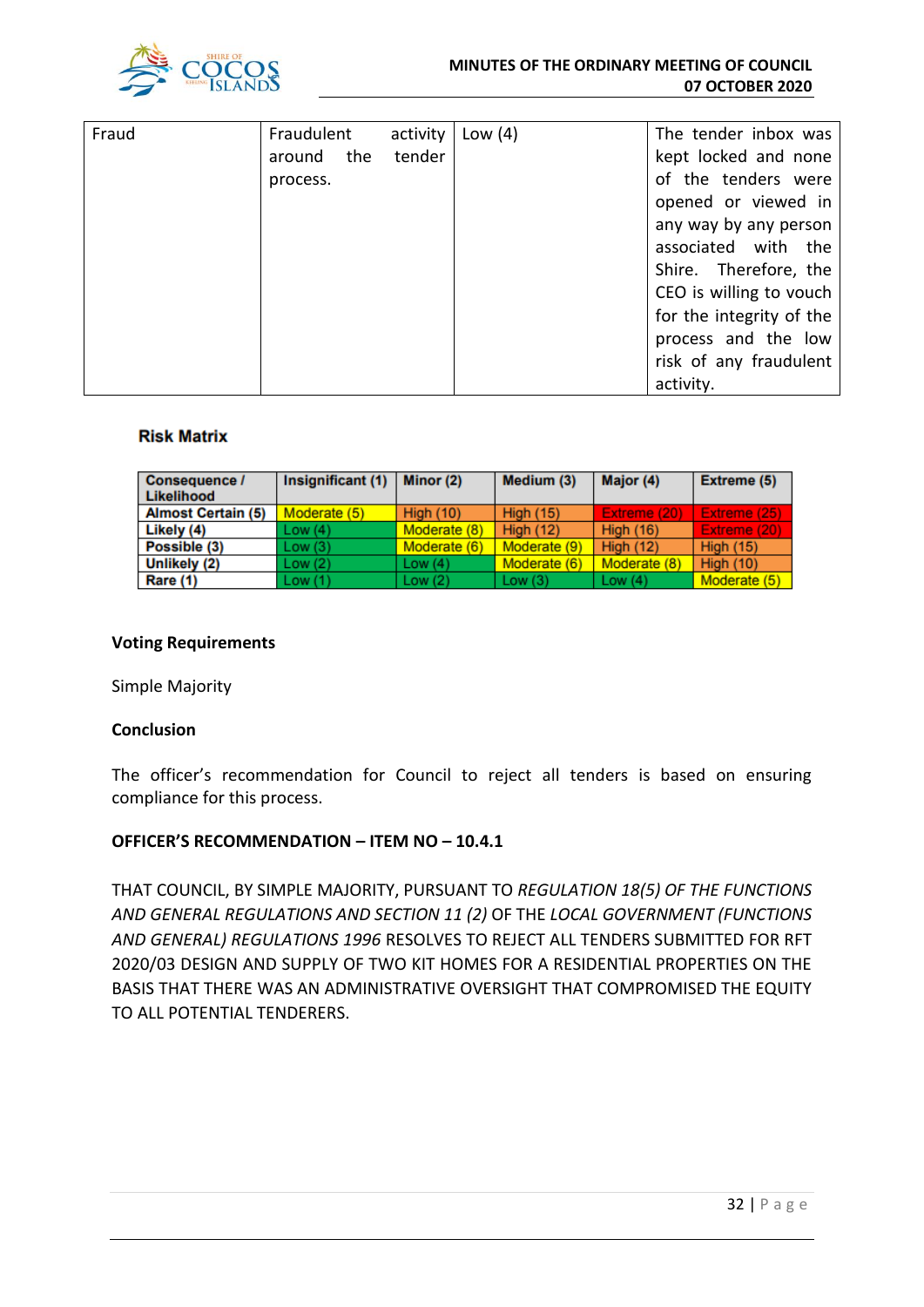

#### **COUNCIL RESOLUTION – ITEM NO 10.4.1**

#### **MOVED CR CHARLSTON, SECONDED CR IBRAM**

**THAT COUNCIL, BY SIMPLE MAJORITY, PURSUANT TO** *REGULATION 18(5) OF THE FUNCTIONS AND GENERAL REGULATIONS AND SECTION 11 (2) OF THE LOCAL GOVERNMENT (FUNCTIONS AND GENERAL) REGULATIONS 1996* **RESOLVES TO REJECT ALL TENDERS SUBMITTED FOR RFT 2020/03 DESIGN AND SUPPLY OF TWO KIT HOMES FOR A RESIDENTIAL PROPERTIES ON THE BASIS THAT THERE WAS AN ADMINISTRATIVE OVERSIGHT THAT COMPROMISED THE EQUITY TO ALL POTENTIAL TENDERERS.**

**THE MOTION WAS PUT AND DECLARED CARRIED (5/0)**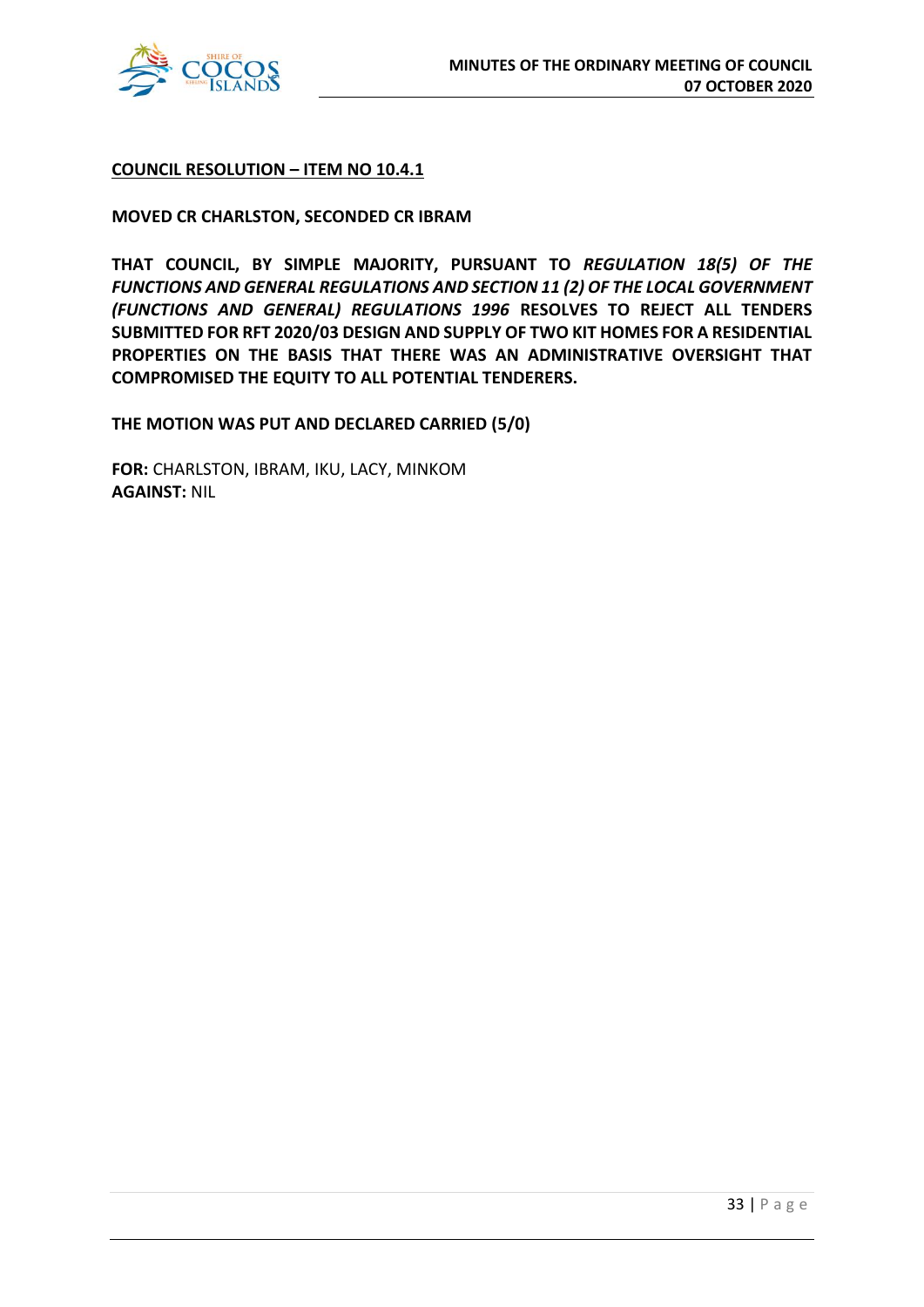

## **10.4.2 RFT 2020/04 DESIGN AND SUPPLY OF TWO KIT HOMES FOR RESIDENTIAL PROPERTIES**

#### **Report Information**

| 02 October 2020                             |
|---------------------------------------------|
| N/A                                         |
| The Shire of Cocos (Keeling) Islands        |
|                                             |
| Disclosure of Interest: Nil                 |
| A. Selvey, Chief Executive Officer          |
| N/A                                         |
| 10.4.2 RFT 2020/04 Tender Evaluation Report |
|                                             |

#### **Authority / Discretion**

#### **Definition**

|             | Advocacy       | When Council advocates on its own behalf or on behalf of its<br>community to another level of government/body/agency.                                                                                                                                                                                                                                        |
|-------------|----------------|--------------------------------------------------------------------------------------------------------------------------------------------------------------------------------------------------------------------------------------------------------------------------------------------------------------------------------------------------------------|
| $\boxtimes$ | Executive      | The substantial direction setting and oversight role of the<br>Council. E.g. adopting plans and reports, accepting tenders,<br>directing operations, setting and amending budgets.                                                                                                                                                                           |
|             | Legislative    | Includes adopting local laws, town planning schemes and<br>policies. Review when Council reviews decisions made by<br>officers.                                                                                                                                                                                                                              |
|             | Quasi-Judicial | When Council determines an application / matter that directly<br>affects a person's right and interest. The judicial character arises<br>from the obligations to abide by the principles of natural justice.<br>Examples of Quasi-Judicial authority include town planning<br>applications, building licenses, applications for other permits /<br>licenses. |
|             | Information    | Includes items provides to Council for information purposes only<br>that do not require a decision of Council (i.e. $-$ for noting).                                                                                                                                                                                                                         |

#### **Report Purpose**

This report brings the results of a tender (RFT 2020/04) for the supply and construction of two kit homes for residential properties on Home Island before Council, seeking a Council resolution to award the tender to the recommended tenderer as per the panel's Tender Evaluation Report.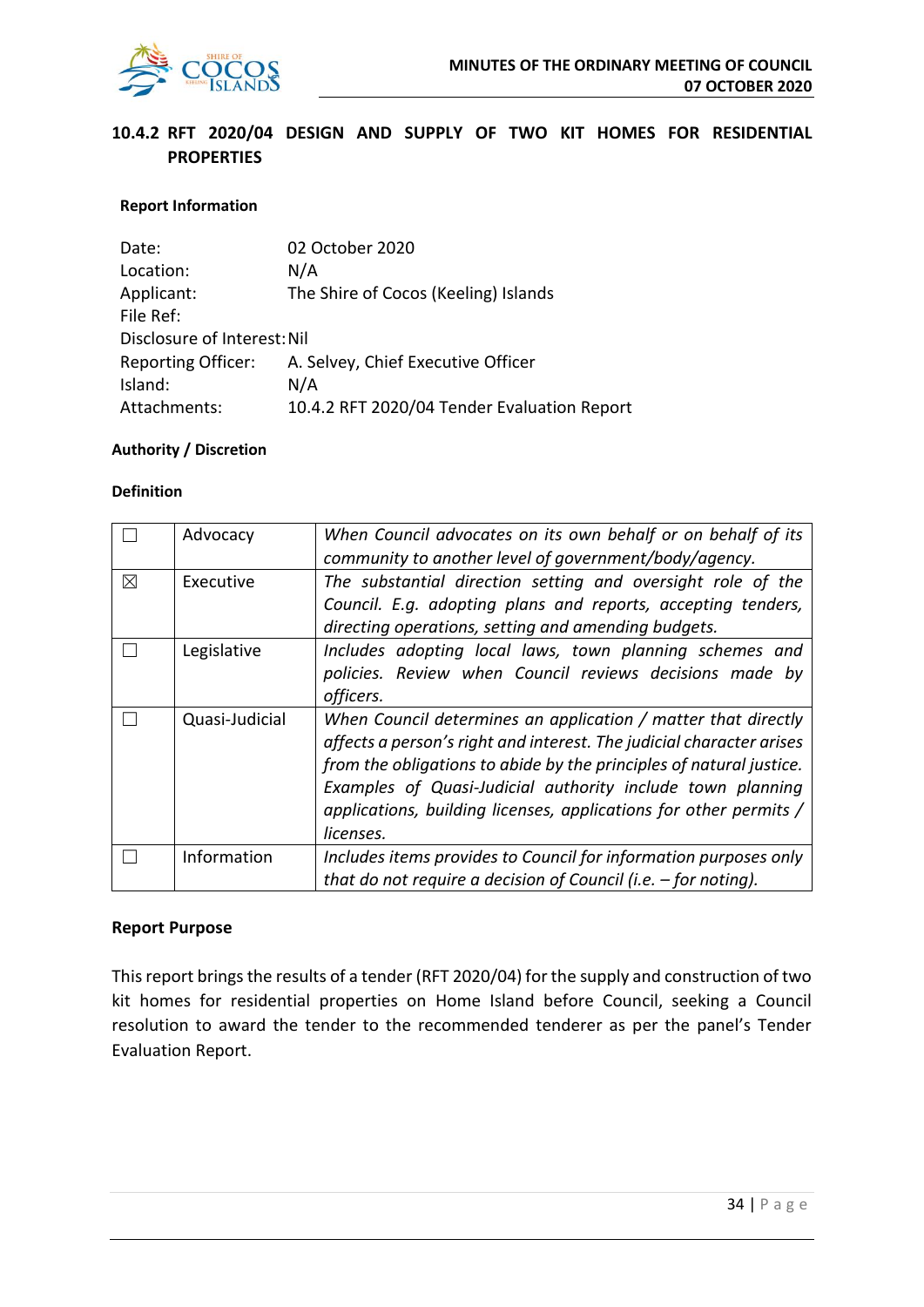

#### **Relevant Documents**

#### Available for viewing at the meeting

#### **Background**

As part of the 2019/20 budget, Council allocated \$500,000 for the construction of one residential property on Home Island and this funding was matched with Australian Government Economic Stimulus funding. The CEO, under delegated authority, advertised the tender for this project. Advertising was done via the Atoll on 7 August 2020, the West Australian on 8 August 2020 and via the Shire's website.

The tender closed on Monday 31 August 2020 at 12noon. All tenders were submitted via the [tenders@cocos.wa.gov.au](mailto:tenders@cocos.wa.gov.au) email address. For probity and compliance, the tenders inbox was locked until after 12noon on the day the tenders closed at which time the Shire contacted our IT providers for the password. At around this time, the Shire staff became aware that one of the contractors who had expressed an interest in receiving the tender documents had not been provided with them. This was a purely administrative oversight but one that has compromised the tender processes and exposed the Shire to possible complaints of noncompliance or a flawed process. The CEO decided that the best process to move forward was to reject this process and re-advertise the tender. This matter is presented to Council with all details under agenda item 10.4.1 earlier in this agenda.

The CEO, under delegated authority, readvertised the tender for this project under tender number RFT 2020/04. Advertising was done via the Atoll on 04 September 2020, the West Australian on 2 September 2020 and via the Shire's website.

This was conducted as an open public tender process with the aim of finding suitable proposals to design and supply two free-standing residential dwelling at fully serviced blocks on Home Island, Cocos (Keeling) Islands.

The scope of this tender included provision of a suitably qualified and experienced contractor to undertake the design, supply of 2 x kit homes suitable as residential dwellings at fully serviced blocks on Home Island, Cocos (Keeling) Islands. The design must be suitable for:

- harsh coastal environments
- occasional flooding and
- engineer certified for cyclones

All work is expected to be carried out in accordance with relevant conditions, licenses, registrations, standards.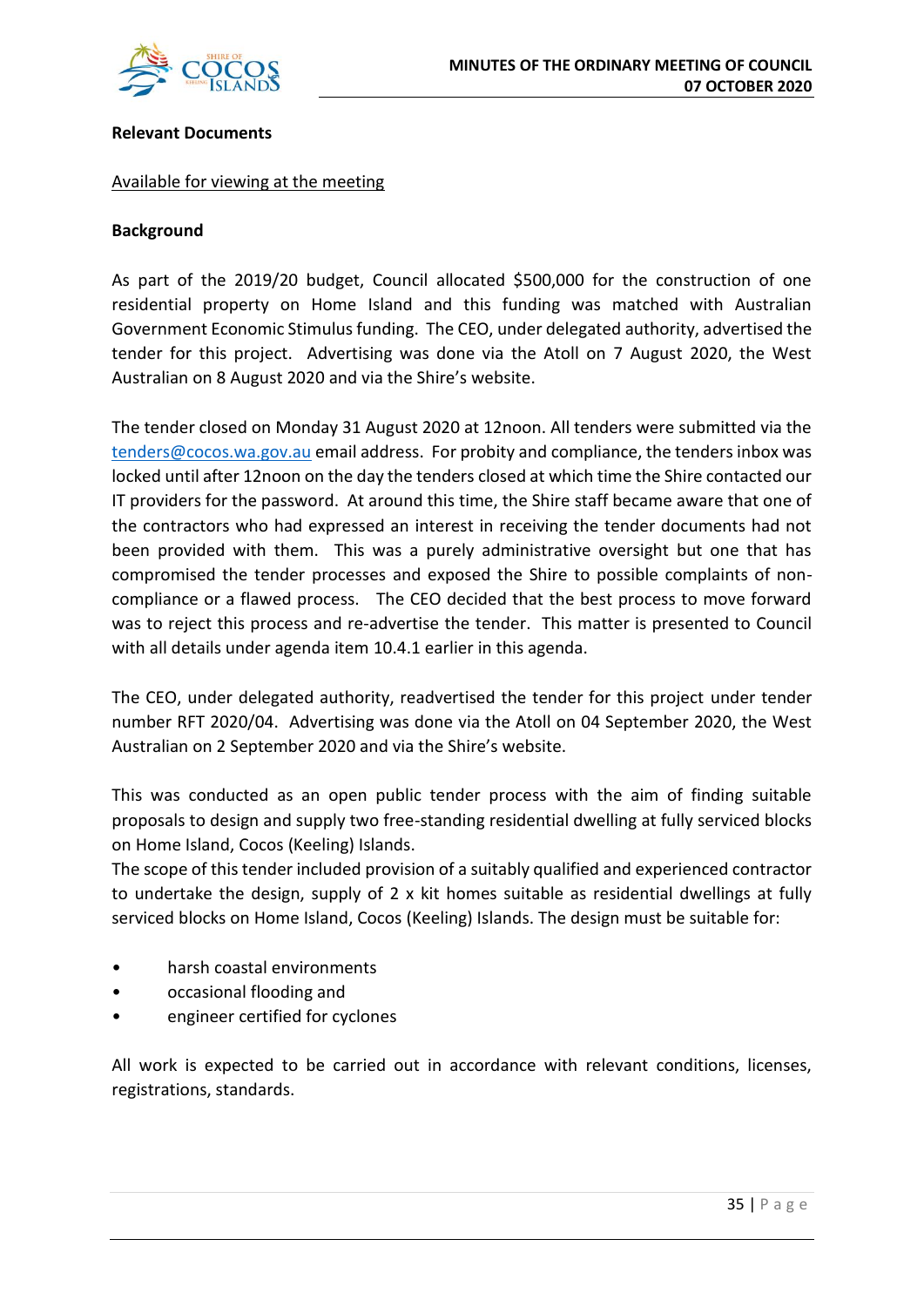

The anticipated value of the Contract was \$600,000.

The closing date for tenders was Friday 18 September at 12noon Cocos Island time. At close of tender eight responses were received.

# **Comment**

The Shire's Tender Evaluation Panel consisting of the Manager Works and Services, the Asset and Property Management Coordinator and the CEO reviewed all responses.

The initial examination and assessment were carried to ensure that the responses are legal and compliant. The compliance criteria were not point scored. Rather an assessment was made on a Yes/No basis.

Two responses were assessed as non-compliant as they did not provide any response to any of the information requested in the request for tender documents. These two responses were set aside from further consideration. (See the attached Confidential Tender Evaluation Report for more detail.)

# Qualitative Criteria

The six remaining compliant tenders were then scored against the qualitative criteria. A rating scale  $(0 - 10)$  was used to evaluate each Tender. A guide to the rating scale is provided in the attached Confidential Tender Evaluation Report.

The qualitative criteria were:

|           | • Capability and Methodology          | 25%    |
|-----------|---------------------------------------|--------|
|           | • Organisational Experience           | 50%    |
| $\bullet$ | Organicational Canacity and Dersonnel | つ ロ ロノ |

 $\bullet$  - Organisational Capacity and Personnel  $25\%$ 

A table attached as Appendix B to the Confidential Tender Evaluation Report provides a detailed summary of each tender, including their scores against the qualitative criteria, their price and company information.

The panel found that all tenderers scored well against the qualitative criteria. All were highly experience, provided sound proposals and methodology and had capacity to deliver a quality result for the Shire. Equally, it was found that prices were very competitive. The Manager of Works and Services conducted detailed reference checks and company checks and found that all received favourable references from past clients.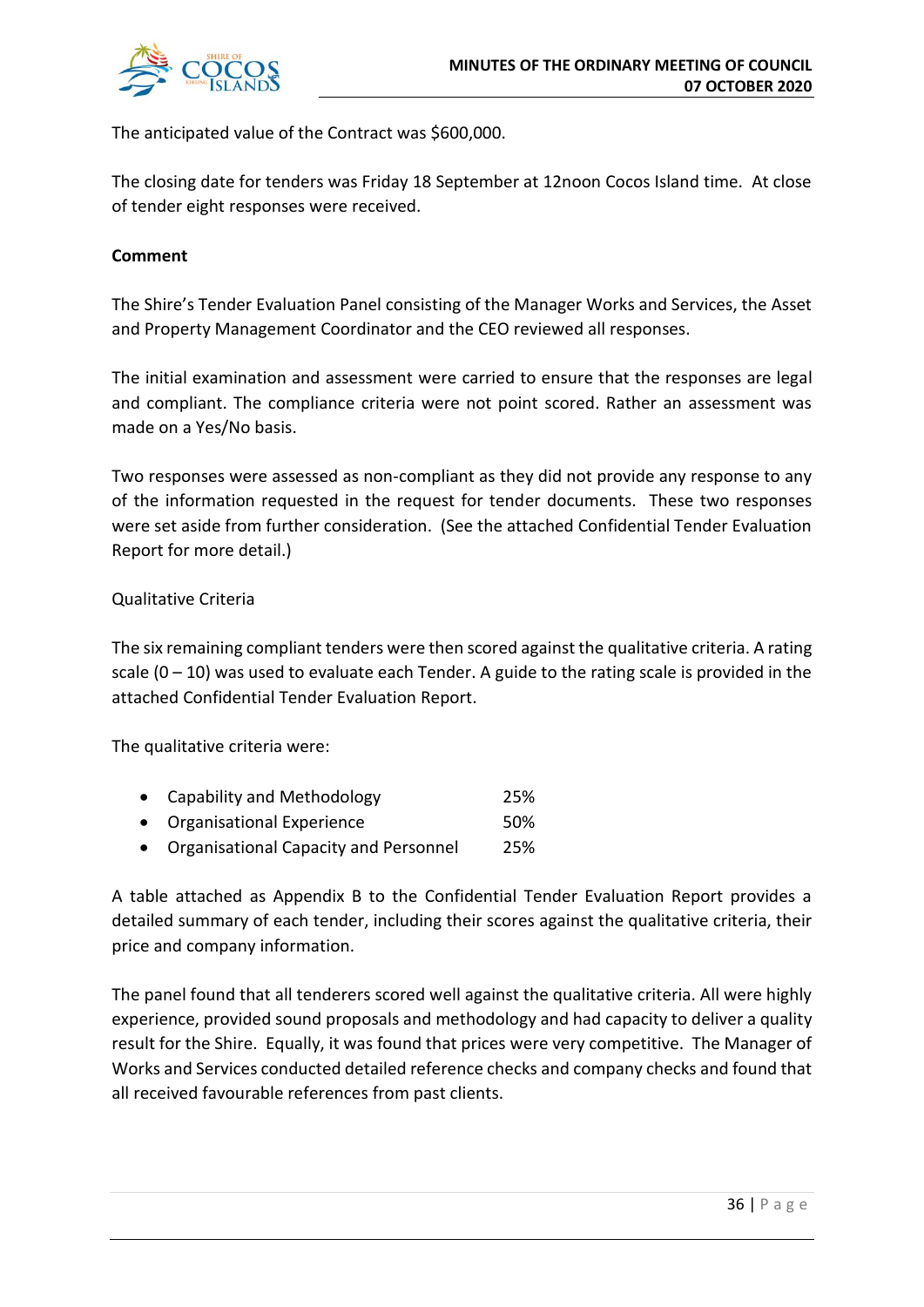

After considering all information the panel has formed the opinion regarding the preferred tenderer based on the following:

- 1. The appeal of the layout and design;
- 2. The size of the house in terms of value for money;
- 3. The least risk for the Shire.

# **Policy and Legislative Implications**

Regulation 18(5) of the Functions and General Regulations and Section 11 (2) of the *Local Government (Functions and General) Regulations 1996* 

# **Financial Implications**

The Shire's budget makes an allocation for this project and the Australian Government has matched this funding. The tender amount is within the budget allocation for this project.

# **Strategic Implications**

Housing has been repeatedly raised as a priority strategic issue and barrier to social and economic sustainability. See Corporate Business Plan ED1.1.21 and ED1.1.25. For this item, we also refer to the Strategic Community Plan Goal of Civic Leadership.

#### **Risk Implications**

| <b>Risk Category</b> | <b>Description</b>                                 | Rating (consequence x<br>likelihood) | <b>Mitigation Action</b>                                                                                                                                                                                  |
|----------------------|----------------------------------------------------|--------------------------------------|-----------------------------------------------------------------------------------------------------------------------------------------------------------------------------------------------------------|
| Financial            | <b>The</b><br>exceeds<br>cost<br>budget allocation | Low $4)$                             | A sound contract, good<br>project<br>management<br>and oversight to ensure<br>project is<br>managed<br>within budget.                                                                                     |
| Health & Safety      | Injury                                             | Moderate (8)                         | The<br>recommended<br>tendered<br>is.<br>an<br>builder<br>experienced<br>all<br>with<br><b>OSH</b><br>documentation<br>and<br>processes in place (one<br>compliance<br>οf<br>the<br>requirements).<br>The |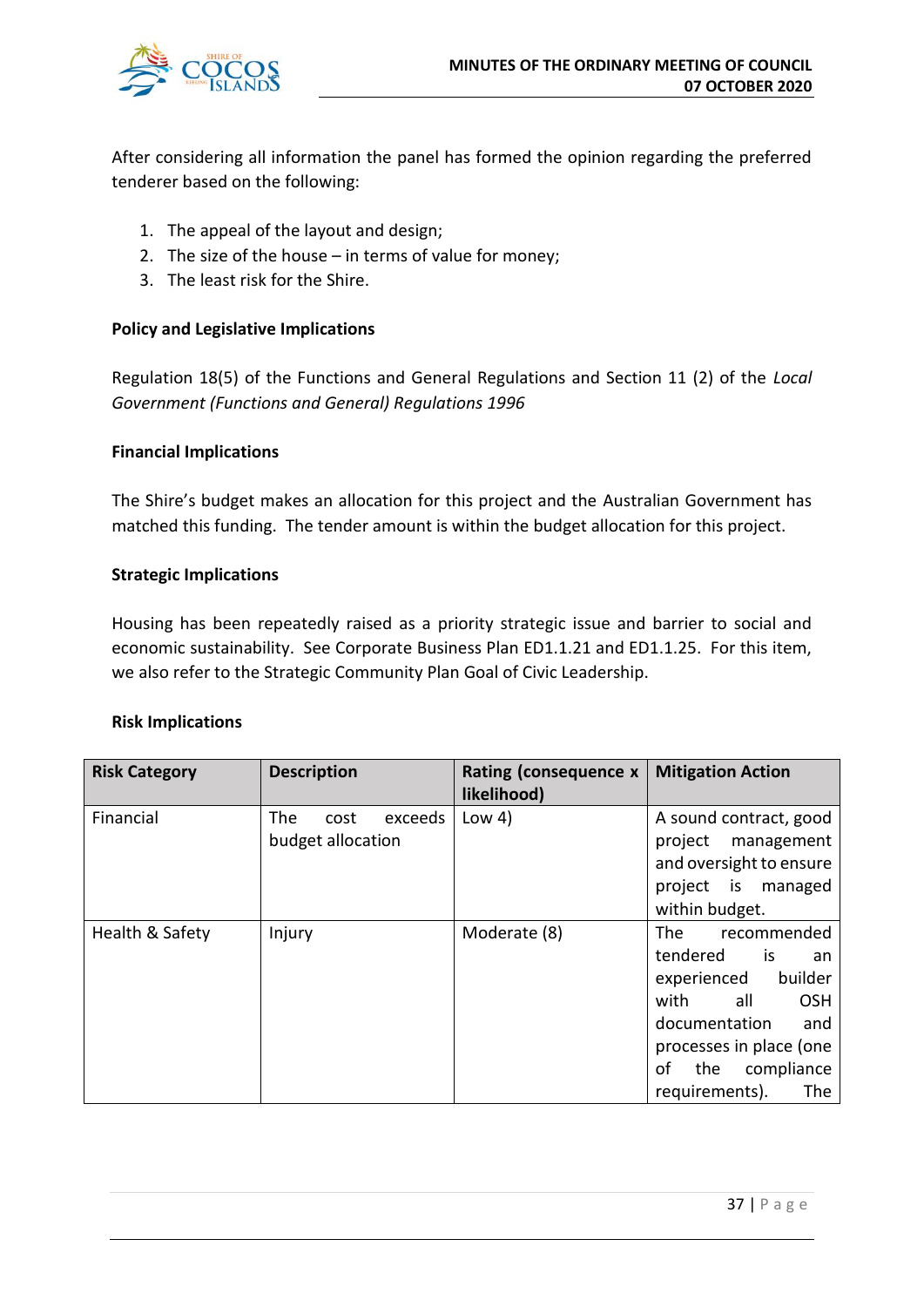

|                      |                                     |              | tenderer would<br>be<br>required to participate<br>Shire's<br>the<br>in<br>Contractor Induction<br>prior to commencing<br>the project. |
|----------------------|-------------------------------------|--------------|----------------------------------------------------------------------------------------------------------------------------------------|
| Reputation           | Project<br>is<br>quality<br>lacking | Moderate (6) | of<br>the<br>The<br>rigour<br>evaluation,<br>referee<br>checks etc mitigates<br>this risk.                                             |
| Service Interruption | N/A                                 |              |                                                                                                                                        |
| Compliance           | Process non-compliant               | Low $(4)$    | The tender process has<br>been compliant.                                                                                              |
| Property             | N/A                                 |              |                                                                                                                                        |
| Environment          | N/A                                 |              |                                                                                                                                        |
| Fraud                | N/A                                 |              |                                                                                                                                        |

# **Risk Matrix**

| <b>Consequence /</b><br>Likelihood | Insignificant (1) | Minor (2)        | Medium (3)       | Major (4)        | <b>Extreme (5)</b> |
|------------------------------------|-------------------|------------------|------------------|------------------|--------------------|
| <b>Almost Certain (5)</b>          | Moderate (5)      | <b>High (10)</b> | <b>High (15)</b> | Extreme (20)     | Extreme (25)       |
| Likely (4)                         | Low(4)            | Moderate (8)     | <b>High (12)</b> | <b>High (16)</b> | Extreme (20)       |
| Possible (3)                       | Low(3)            | Moderate (6)     | Moderate (9)     | High $(12)$      | <b>High (15)</b>   |
| Unlikely (2)                       | Low(2)            | Low $(4)$        | Moderate (6)     | Moderate (8)     | <b>High (10)</b>   |
| Rare (1)                           | Low(1)            | Low $(2)$        | Low(3)           | Low $(4)$        | Moderate (5)       |

# **Voting Requirements**

Simple Majority

# **Conclusion**

The officer's recommendation is that Council accepts the recommendation of the Tender Evaluation Panel based on the rigour of the process and as the recommendation is for a compliant tender that provided a high quality tender that is within the budget allocation for this project and that it is most advantageous to the Shire.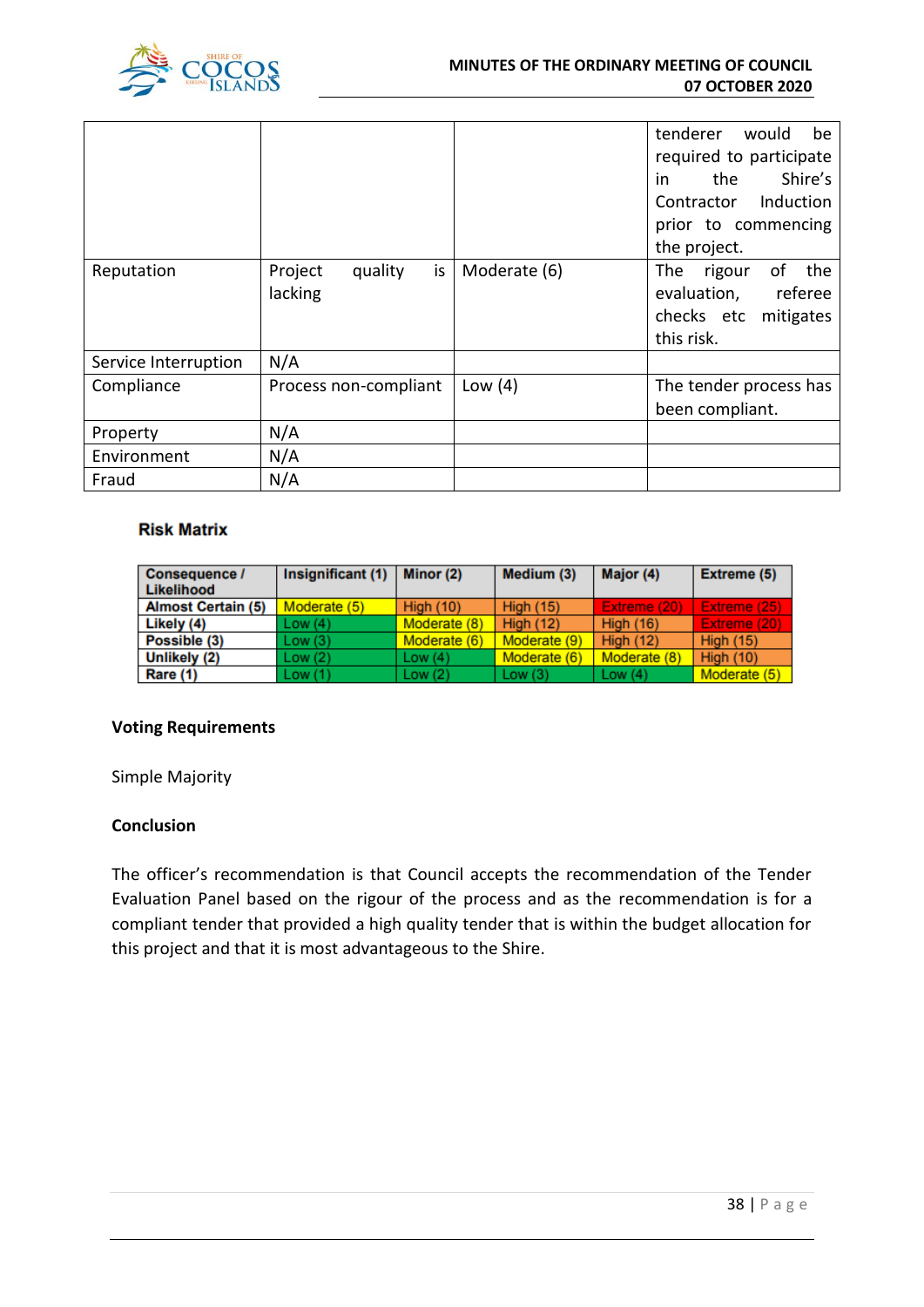

# **OFFICER'S RECOMMENDATION – ITEM NO – 10.4.2**

THAT COUNCIL, BY SIMPLE MAJORITY, PURSUANT TO *REGULATION 18 OF THE FUNCTIONS AND GENERAL REGULATIONS AND SECTION 11 (2) OF THE LOCAL GOVERNMENT (FUNCTIONS AND GENERAL) REGULATIONS 1996* RESOLVES TO AWARD THE CONTRACT FOR RFT 2020/04 DESIGN AND SUPPLY OF TWO KIT HOME FOR RESIDENTIAL PROPERTIES TO BLS CONSTRUCTION FOR THE TENDER PRICE OF \$530,030.48 (NB: VALUE OF TENDER WAS INSERTED IN THE MINUTES AFTER COUNCIL MEETING TO MAINTAIN COMMERICAL IN CONFIDENCE UNTIL AFTER THE TENDER WAS AWARDED).

# **COUNCIL RESOLUTION – ITEM NO 10.4.2**

**MOVED CR LACY, SECONDED CR CHARLSTON**

**THAT COUNCIL, BY SIMPLE MAJORITY, PURSUANT TO** *REGULATION 18 OF THE FUNCTIONS AND GENERAL REGULATIONS AND SECTION 11 (2) OF THE LOCAL GOVERNMENT (FUNCTIONS AND GENERAL) REGULATIONS 1996* **RESOLVES TO AWARD THE CONTRACT FOR RFT 2020/04 DESIGN AND SUPPLY OF TWO KIT HOME FOR RESIDENTIAL PROPERTIES TO BLS CONSTRUCTION FOR THE TENDER PRICE OF \$530,030.48 (NB: VALUE OF TENDER WAS INSERTED IN THE MINUTES AFTER COUNCIL MEETING TO MAINTAIN COMMERICAL IN CONFIDENCE UNTIL AFTER THE TENDER WAS AWARDED).**

**THE MOTION WAS PUT AND DECLARED CARRIED (5/0)**

**FOR:** CHARLSTON, IBRAM, IKU, LACY, MINKOM **AGAINST:** NIL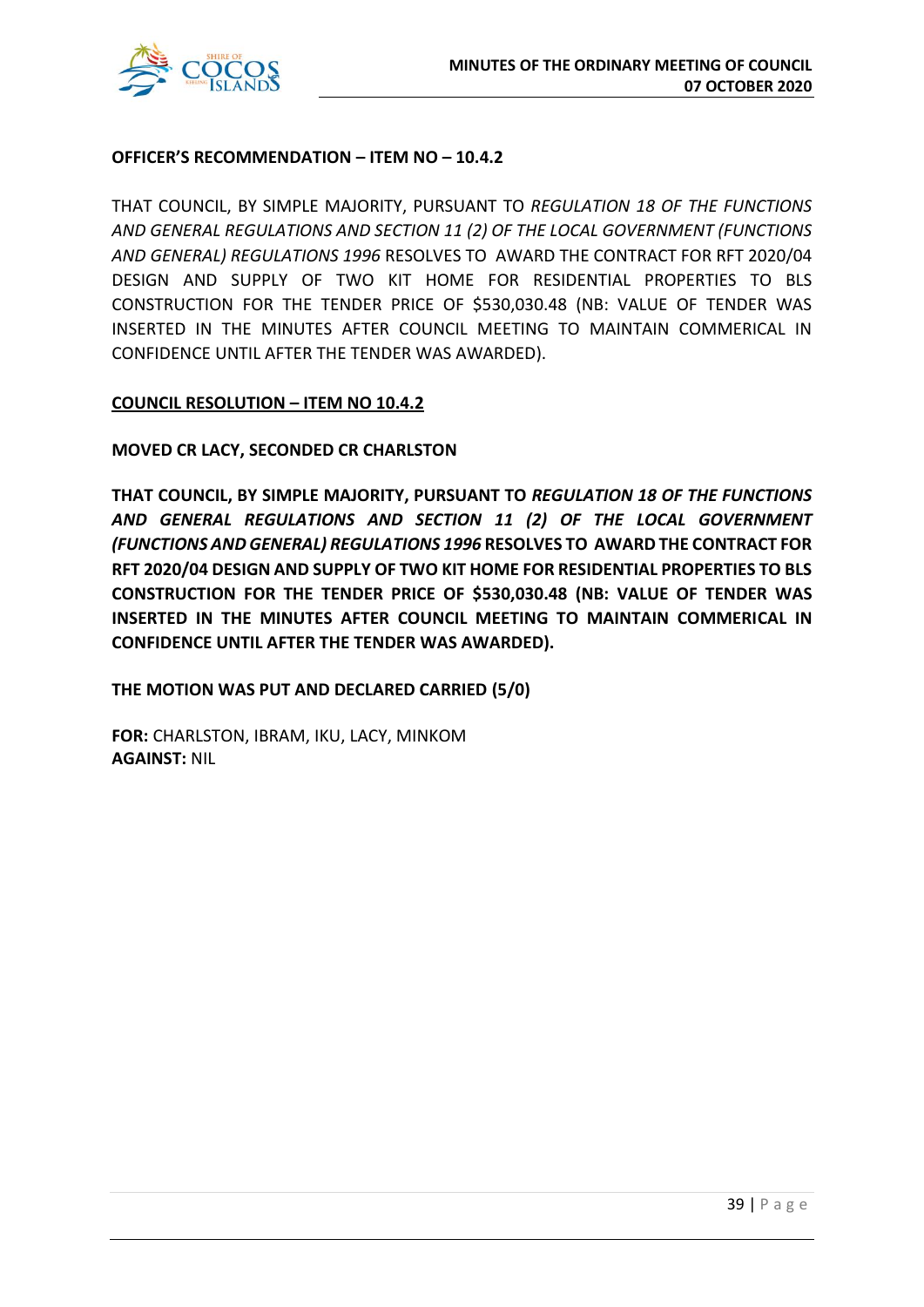

# **10.4.3 COVID-19 FINANCIAL HARDSHIPS POLICY**

# **Report Information**

| Date:                     | 24 September 2020                                |
|---------------------------|--------------------------------------------------|
| Location:                 | N/A                                              |
| Applicant:                | The Shire of Cocos (Keeling) Islands             |
| File Ref:                 |                                                  |
| Disclosure of Interest:   |                                                  |
| <b>Reporting Officer:</b> | Deputy Chief Executive Officer                   |
| Island:                   | N/A                                              |
| Attachments:              | 10.4.3 Draft COVID-19 Financial Hardships Policy |

#### **Authority / Discretion**

#### **Definition**

|   | Advocacy       | When Council advocates on its own behalf or on behalf of its<br>community to another level of government/body/agency. |
|---|----------------|-----------------------------------------------------------------------------------------------------------------------|
|   |                |                                                                                                                       |
| X | Executive      | The substantial direction setting and oversight role of the                                                           |
|   |                | Council. E.g. adopting plans and reports, accepting tenders,                                                          |
|   |                | directing operations, setting and amending budgets.                                                                   |
|   | Legislative    | Includes adopting local laws, town planning schemes and                                                               |
|   |                | policies. Review when Council reviews decisions made by                                                               |
|   |                | officers.                                                                                                             |
|   | Quasi-Judicial | When Council determines an application / matter that directly                                                         |
|   |                | affects a person's right and interest. The judicial character arises                                                  |
|   |                | from the obligations to abide by the principles of natural justice.                                                   |
|   |                | Examples of Quasi-Judicial authority include town planning                                                            |
|   |                | applications, building licenses, applications for other permits /                                                     |
|   |                | licenses.                                                                                                             |
|   | Information    | Includes items provides to Council for information purposes only                                                      |
|   |                | that do not require a decision of Council (i.e. $-$ for noting).                                                      |

#### **Report Purpose**

This report presents a draft COVID-19 Financial Hardships Policy for Council consideration and the officer's recommendation is that Council resolves to accept the policy as presented.

# **Relevant Documents**

# Available for viewing at the meeting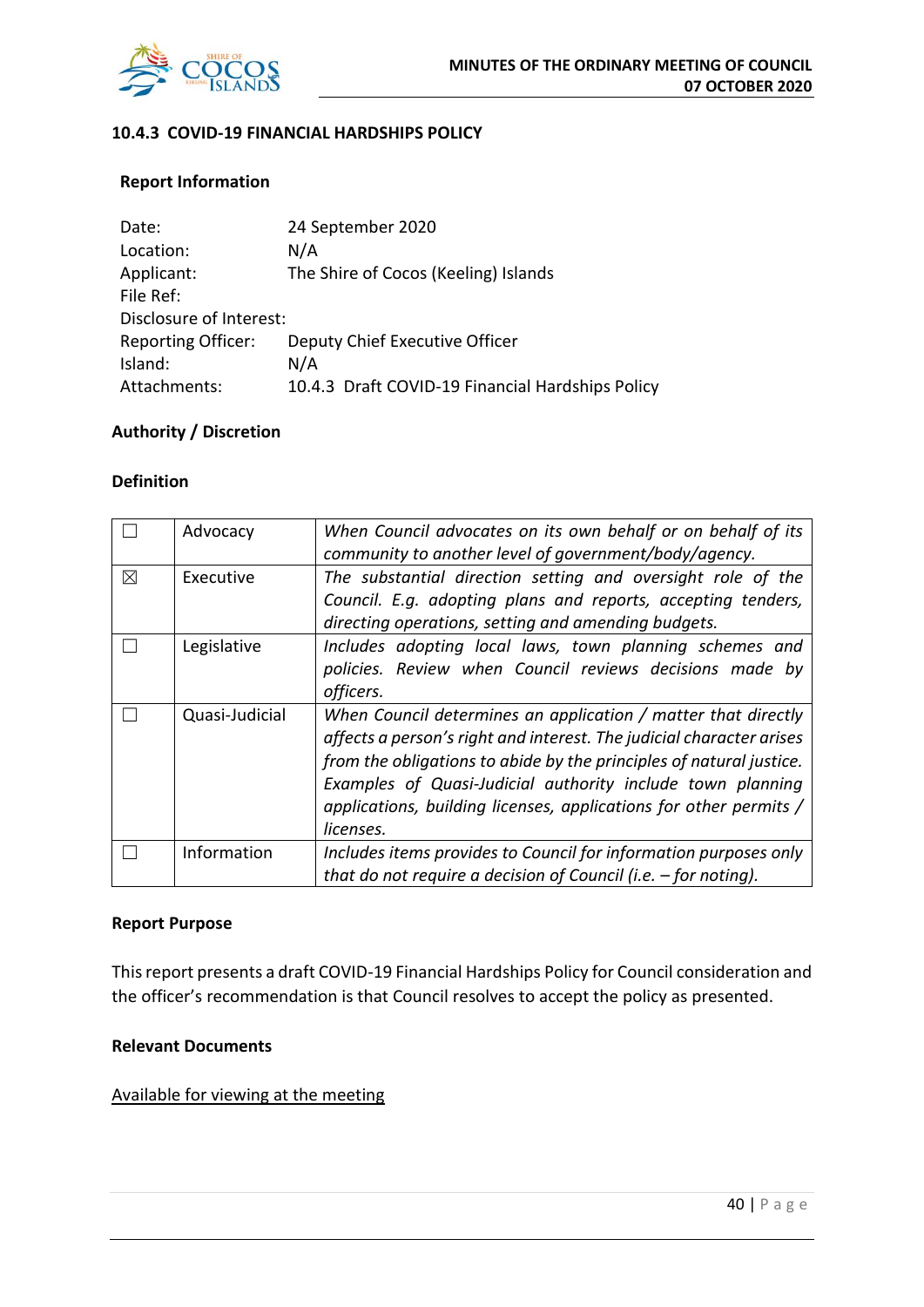

Nil

# **Background**

In accordance with *section 2.7(2)(b) of the Local Government Act 1995*, Council is responsible for determining the Shire's policies. The Shire does not have a policy in relation to financial hardship. Council's endorsement is sought for the adoption of a policy addressing Financial Hardship in light of COVID-19.

# **Comment**

This draft policy is considered necessary to assist with the submission and assessment of applications for financial hardship. This draft policy applies in relation to:

- a. Outstanding rates and service charges as at the date of adoption of the policy.
- b. Rates and service charges levied for the 2020/2021 financial year.

It is a reasonable community expectation, that those with the capacity to pay rates do so. For this reason, this draft policy is not intended to provide rate relief to ratepayers who are not able or not willing to evidence financial hardship and the statutory provisions of the *Local Government Act 1995* and *Local Government (Financial Management) Regulations 1996* will apply. This draft policy is intended to ensure that the Shire offers fair, equitable, consistent and dignified support to any ratepayers suffering hardship, while treating all members of the community with respect and understanding.

# **Policy and Legislative Implications**

*Section 2.7(2) (b) of the Local Government Act 1995 (WA)(CKI*)

# **Financial Implications**

Adopting this policy may result in the loss of some interest revenue however the amount is expected to be immaterial. It is also possible that some rates revenue will be delayed being received due to the policy.

# **Strategic Implications**

Strategic Community Plan: Key Result Area 4 – Civic Leadership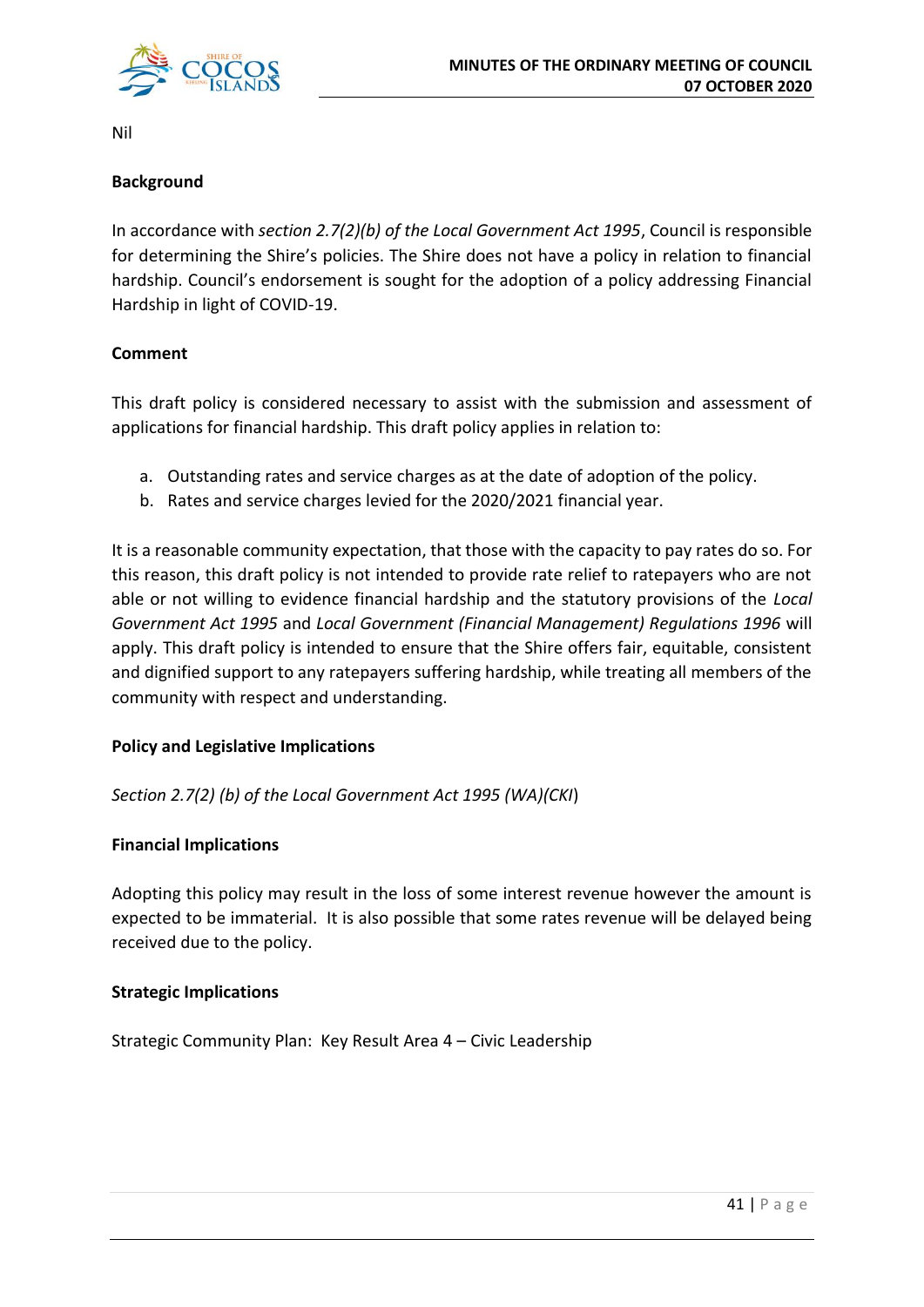

# **Risk Implications**

| <b>Risk Category</b> | <b>Description</b>                                                                                                                                               | <b>Rating (consequence x</b><br>likelihood) | <b>Mitigation Action</b>                                                                                                      |
|----------------------|------------------------------------------------------------------------------------------------------------------------------------------------------------------|---------------------------------------------|-------------------------------------------------------------------------------------------------------------------------------|
| Financial            | N/A                                                                                                                                                              |                                             |                                                                                                                               |
| Health & Safety      | N/A                                                                                                                                                              |                                             |                                                                                                                               |
| Reputation           | Potential<br>reputational<br>in the event<br>damage<br>Council<br>does<br>not<br>adequately support its<br>businesses<br>local<br>and<br>residential ratepayers. | Moderate (6)                                | The<br>provides<br>policy<br>clear and transparent<br>guidelines for decision-<br>making that can be<br>defended if required. |
| Service Interruption | N/A                                                                                                                                                              |                                             |                                                                                                                               |
| Compliance           | N/A                                                                                                                                                              |                                             |                                                                                                                               |
| Property             | N/A                                                                                                                                                              |                                             |                                                                                                                               |
| Environment          | N/A                                                                                                                                                              |                                             |                                                                                                                               |
| Fraud                | <b>Risk</b><br>of<br>fraudulent<br>for<br>applications<br>financial<br>hardship<br>relief.                                                                       | Moderate (6)                                | Require all applications<br>properly<br>be<br>to<br>substantiated<br>with<br>evidence.                                        |

#### **Risk Matrix**

| <b>Consequence /</b><br>Likelihood | Insignificant (1) | Minor (2)        | Medium (3)       | Major (4)        | Extreme (5)      |
|------------------------------------|-------------------|------------------|------------------|------------------|------------------|
| <b>Almost Certain (5)</b>          | Moderate (5)      | <b>High (10)</b> | <b>High (15)</b> | Extreme (20)     | Extreme (25)     |
| Likely (4)                         | Low(4)            | Moderate (8)     | High $(12)$      | <b>High (16)</b> | Extreme (20)     |
| Possible (3)                       | Low(3)            | Moderate (6)     | Moderate (9)     | <b>High (12)</b> | <b>High (15)</b> |
| Unlikely (2)                       | Low(2)            | Low $(4)$        | Moderate (6)     | Moderate (8)     | High $(10)$      |
| Rare (1)                           | Low(1)            | Low $(2)$        | Low(3)           | Low $(4)$        | Moderate (5)     |

# **Voting Requirements**

Absolute majority required

# **Conclusion**

The draft policy ensures the Shire is offering fair, equitable, consistent and dignified support to ratepayers suffering financial hardship and therefore the officer recommends that the policy is adopted as presented.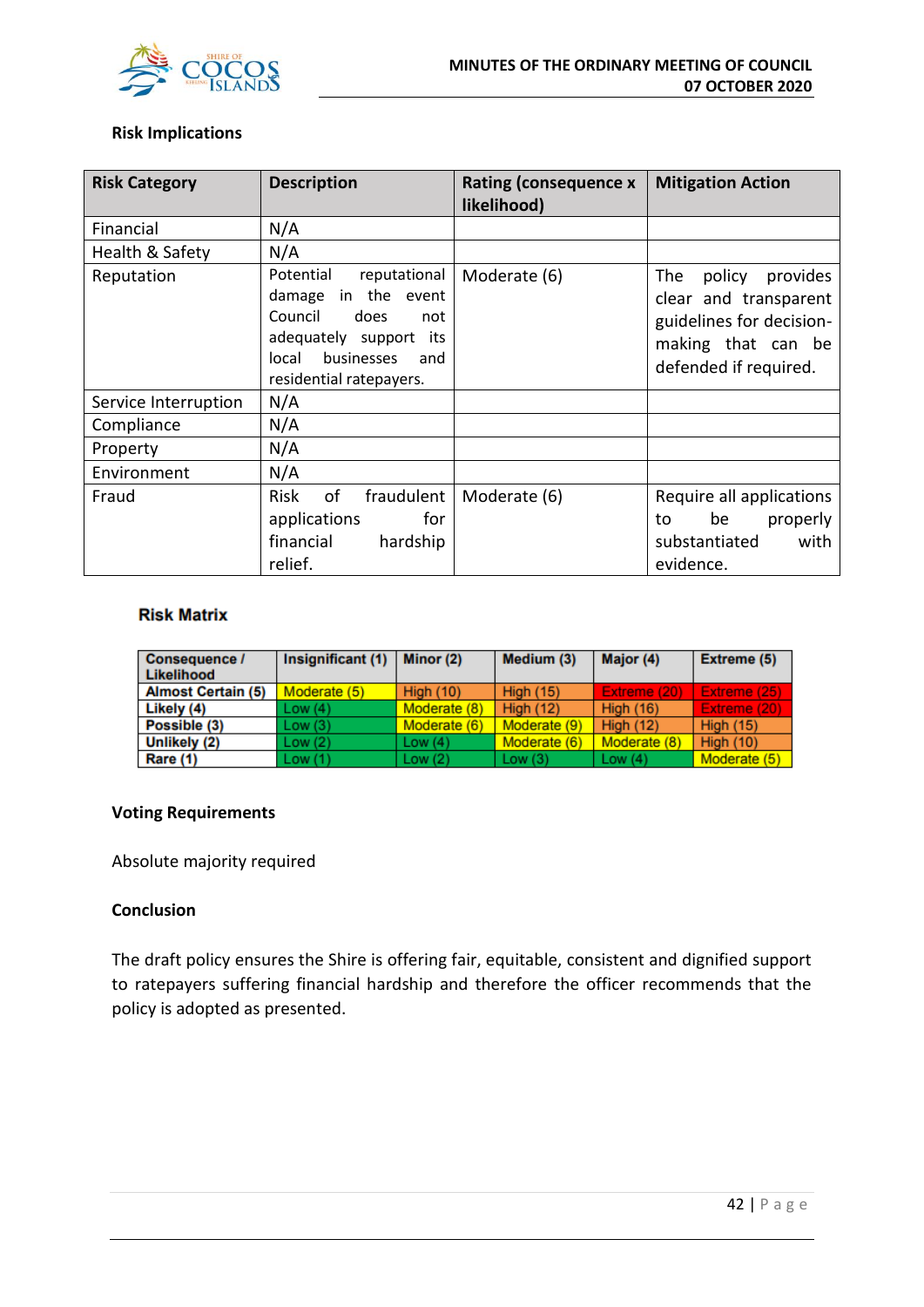

# **OFFICER'S RECOMMENDATION – ITEM NO 10.4.3**

THAT COUNCIL, BY ABSOLUTE MAJORITY, PURSUANT TO *SECTION 2.7(2)(B) OF THE LOCAL GOVERNMENT ACT 1995 (WA)(CKI*), RESOLVES TO ADOPT THE COVID-19 FINANCIAL HARDSHIP POLICY AND INCLUDE THE POLICY IN THE SHIRE OF COCOS (KEELING) POLICY MANUAL 2020 FOR REVIEW WHEN THE POLICY MANUAL IS REVIEWED IN JANUARY/FEBRUARY 2021.

#### **COUNCIL RESOLUTION – ITEM NO 10.4.3**

#### **MOVED CR LACY, SECONDED CR IBRAM**

**THAT COUNCIL, BY ABSOLUTE MAJORITY, PURSUANT TO** *SECTION 2.7(2)(B) OF THE LOCAL GOVERNMENT ACT 1995 (WA)(CKI***), RESOLVES TO ADOPT THE COVID-19 FINANCIAL HARDSHIP POLICY AND INCLUDE THE POLICY IN THE SHIRE OF COCOS (KEELING) POLICY MANUAL 2020 FOR REVIEW WHEN THE POLICY MANUAL IS REVIEWED IN JANUARY/FEBRUARY 2021.**

#### **THE MOTION WAS PUT AND DECLARED CARRIED BY ABSOLUTE MAJORITY (5/0)**

**FOR:** CHARLSTON, IBRAM, IKU, LACY, MINKOM **AGAINST:** NIL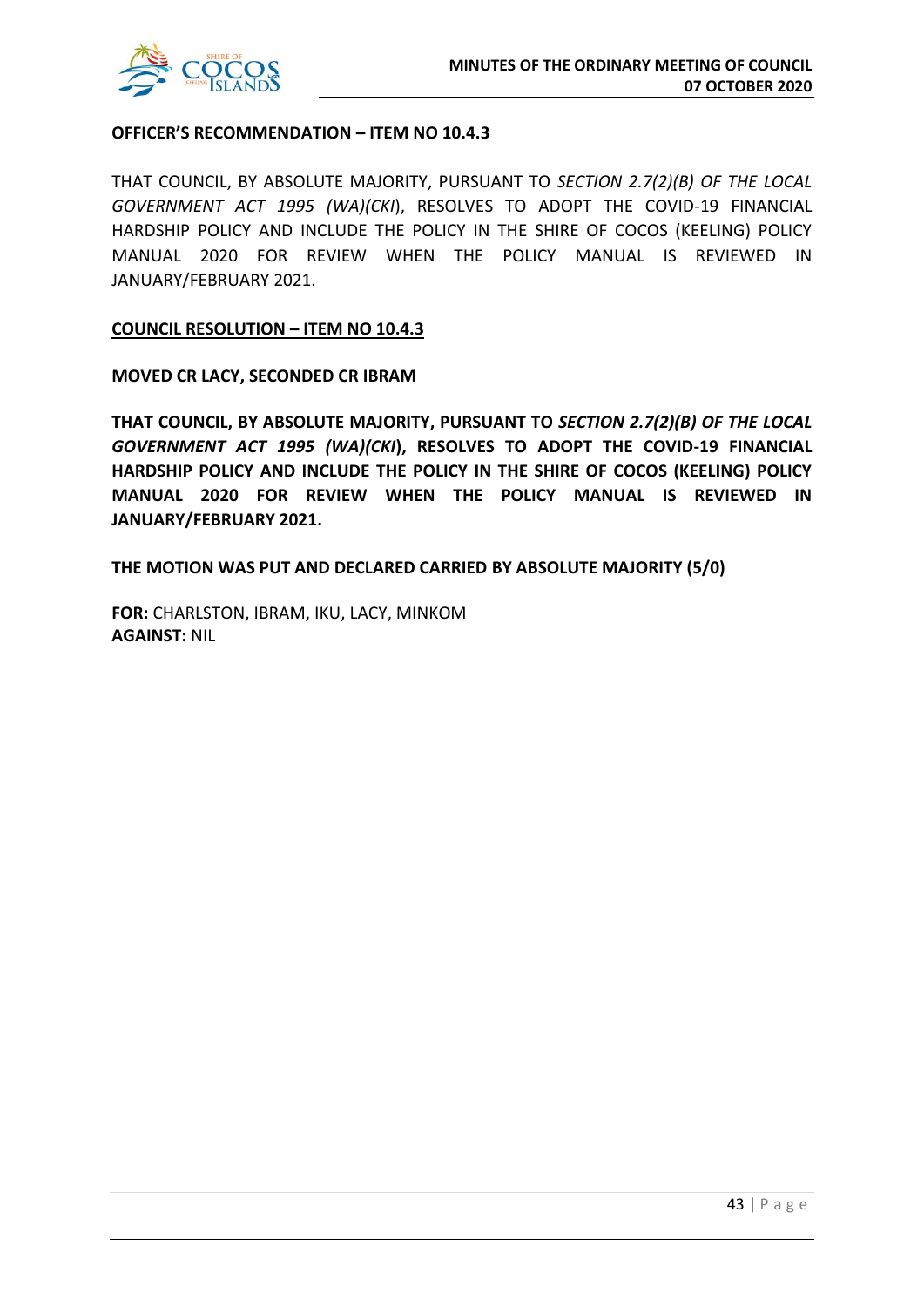

# **10.4.4 SHIRE OF COCOS (KEELING) ISLANDS DISABILITY ACCESS AND INCLUSION PLAN AND POSITIVE AGEING PLAN**

# **Report Information**

| Date:                     | 28 September 2020                                 |
|---------------------------|---------------------------------------------------|
| Location:                 | N/A                                               |
| Applicant:                | Shire of Cocos Keeling Islands                    |
| File Ref:                 |                                                   |
| <b>Reporting Officer:</b> | <b>Community Development Coordinator</b>          |
| Island:                   | Home & West Island                                |
| Attachments:              | 14.4.4 Disability Access and Inclusion Plan FINAL |
|                           | 14.4.4 Positive Ageing Plan FINAL                 |

# **Authority / Discretion**

# **Definition**

|   | Advocacy       | When Council advocates on its own behalf or on behalf of its         |
|---|----------------|----------------------------------------------------------------------|
|   |                | community to another level of government/body/agency.                |
|   | Executive      | The substantial direction setting and oversight role of the          |
|   |                | Council. E.g. adopting plans and reports, accepting tenders,         |
|   |                | directing operations, setting and amending budgets.                  |
| 冈 | Legislative    | Includes adopting local laws, town planning schemes and              |
|   |                | policies. Review when Council reviews decisions made by              |
|   |                | officers.                                                            |
|   | Quasi-Judicial | When Council determines an application / matter that directly        |
|   |                | affects a person's right and interest. The judicial character arises |
|   |                | from the obligations to abide by the principles of natural justice.  |
|   |                | Examples of Quasi-Judicial authority include town planning           |
|   |                | applications, building licenses, applications for other permits /    |
|   |                | licenses.                                                            |
|   | Information    | Includes items provides to Council for information purposes only     |
|   |                | that do not require a decision of Council (i.e. $-$ for noting).     |

#### **Report Purpose**

This report brings the Disability Access and Inclusion Plan (DAIP) and Positive Ageing Plan (PAP) before Council for consideration. The officer's recommendation is that the DAIP and PAP be adopted as presented and reviewed annual as part of the budget process.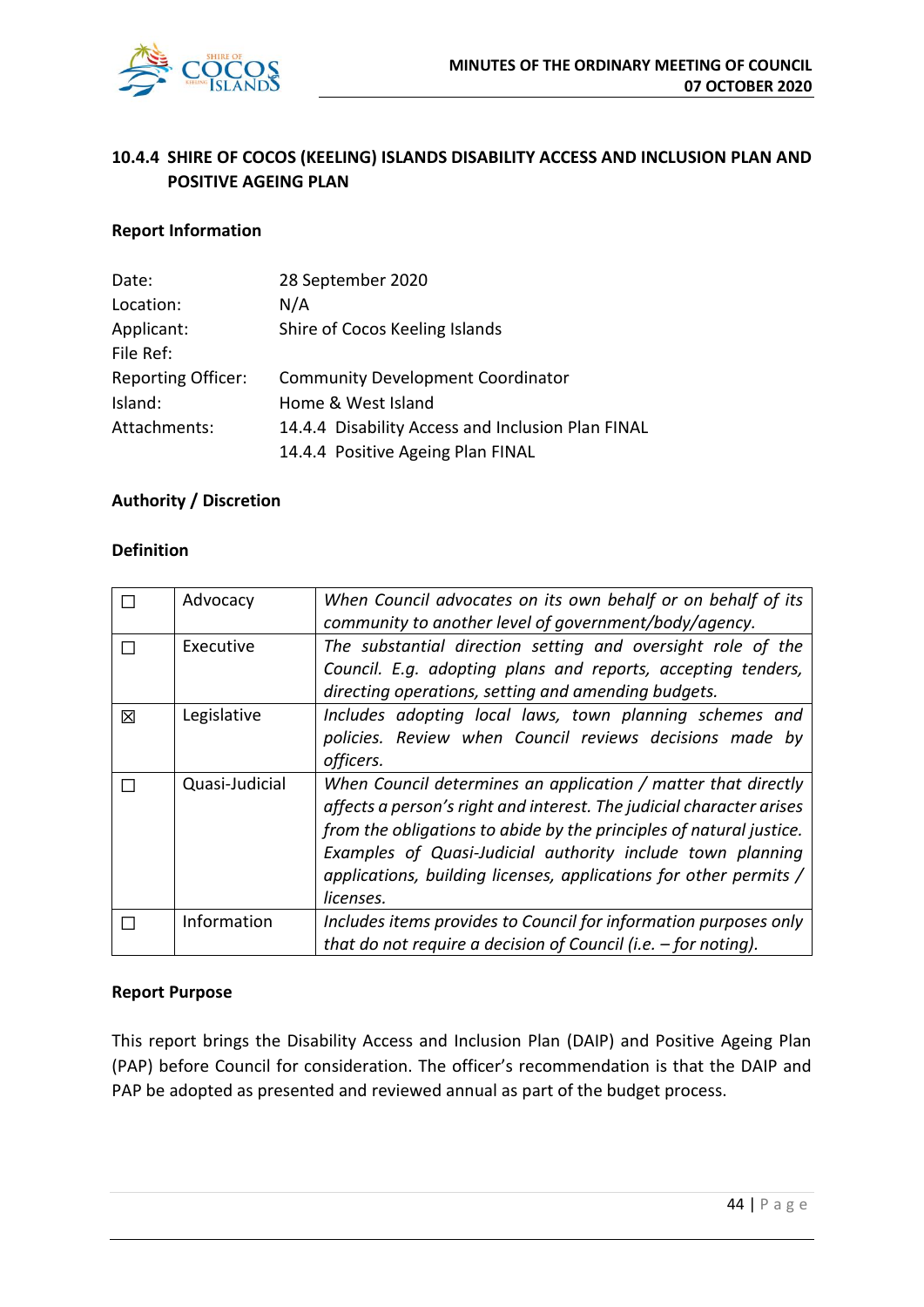

# **Relevant Documents**

# Available for viewing at the meeting

# **Background**

It is a legislative requirement that every local government in Western Australia should have a DAIP to ensure its goods, services, workplace, premises and facilities are accessible and inclusive to people with disabilities. As this Shire did not have a DAIP, and indeed has never had a DAIP, this was seen a priority and listed for development in the Shire's Corporate Business Plan S2.1.5.5. Noting that the community has a significant proportion of elderly residents, and that the national demographic trend towards an aging population, the Corporate Business Plan also listed the need for a plan to ensure our services are cognisant of this sector of our community (S2.1.5.1). Given the alignment and overlap between the DAIP and plan for services to seniors, these plans have been developed concurrently.

# **Comment**

The Shire is committed to exceeding its legal obligations in providing goods, services, workplaces, and facilities which are accessible and inclusive to all people in the community. The Shire seeks to demonstrate this commitment with the development of a Disability Access and Inclusion Plan which guides future actions to overcome the attitudinal, physical, communication and social barriers which may be faced by those living with a disability in the community.

Developing and implementing a Disability Access and Inclusion Plan is a proactive way for the Shire to comply with legislation regarding the provision of goods, services or facilities, against people on the basis that they have or may have, a disability. The plan will express our commitment to go beyond compliance and break down attitudinal, physical, communication and social barriers.

The DAIP aims to:

- 1. Align with the Shire's Community Strategic Plan and Corporate Business Plan aspirations and priorities;
- 2. Ensure legislative compliance;
- 3. Demonstrate a proactive approach that assists us to deliver services more efficiently and increase its ability to reach all stakeholders; and
- 4. Be action focussed with clear measures.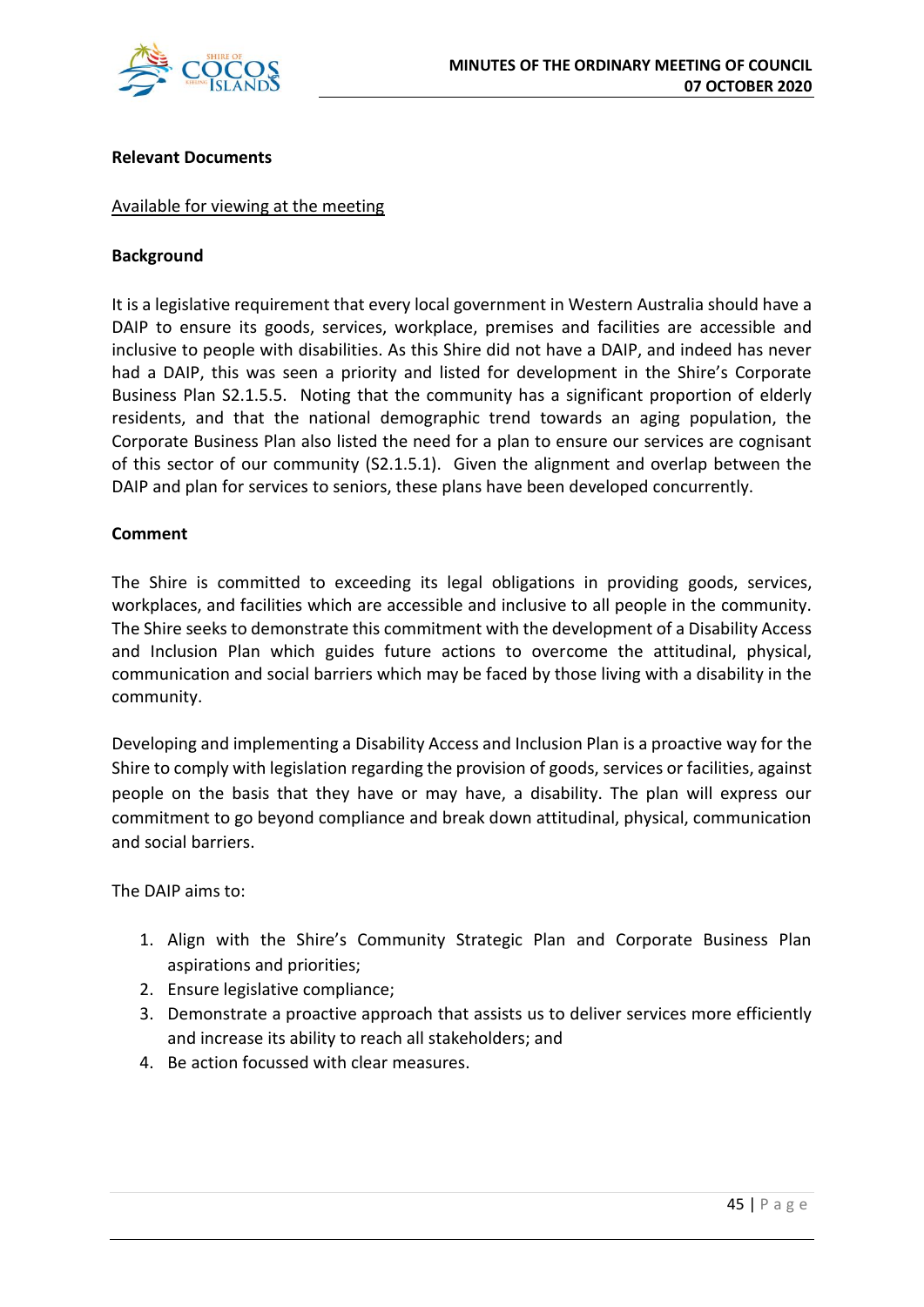

A Positive Ageing Plan articulates a commitment to support the Shire's ageing population. The Shire is anecdotally aware that the population of older people is increasing and therefore is also aware of importance of that demographic having access to appropriate support and services as they age. As a result, the Shire has developed a Positive Ageing Plan that provides direction for how the Shire will address, in partnership, the challenges facing its ageing community. The plan provides effective strategies to facilitate meaningful participation in the community to build social capital whereby community members are involved and take leadership in shaping their community. The Plan assists in building a strong, connected, accessible, harmonious and supportive community that drives improvements in the quality of life of the older community.

The Shire's Positive Ageing Plan:

- 1. Aligns with the Shire's Community Strategic Plan and Corporate Business Plan aspirations and priorities;
- 2. Ensures legislative compliance;
- 3. Demonstrates a proactive approach that assists us to deliver services more efficiently and increase its ability to reach all stakeholders; and
- 4. Is action focussed with clear measures.

The DAIP and PAP went through an extensive consultation process that began with internal engagements with Shire staff and Elected Members. Face to face meetings were held to ascertain whether staff and elected members have been made aware of any barriers/strategies to access in the past and to include any that have been highlighted internally into the external engagement consultations as a way of providing examples that have been implemented to address them.

As part of the external engagement, the community were informed through The Atoll newsletter, Facebook and Shire website regarding the development of a DAIP and PAP to address barriers to access for people with disability, their family and carers, and to support its older population (60+) to be engaged, healthy and socially connected as they age on Cocos. This engagement process invited people to provide input in writing, by phone or in person however received poor response rate. A survey was also made available online and at the Shire offices. A community and focus group meeting were also held and attracted a total of 21 participants discussing barriers and its potential strategies and listening to its older population providing direction for the Shire to address areas highlighted by providing a supportive, inclusive community. These meeting were also extended to stakeholder interviews with Health and School representatives to discuss potential inter-agency collaboration.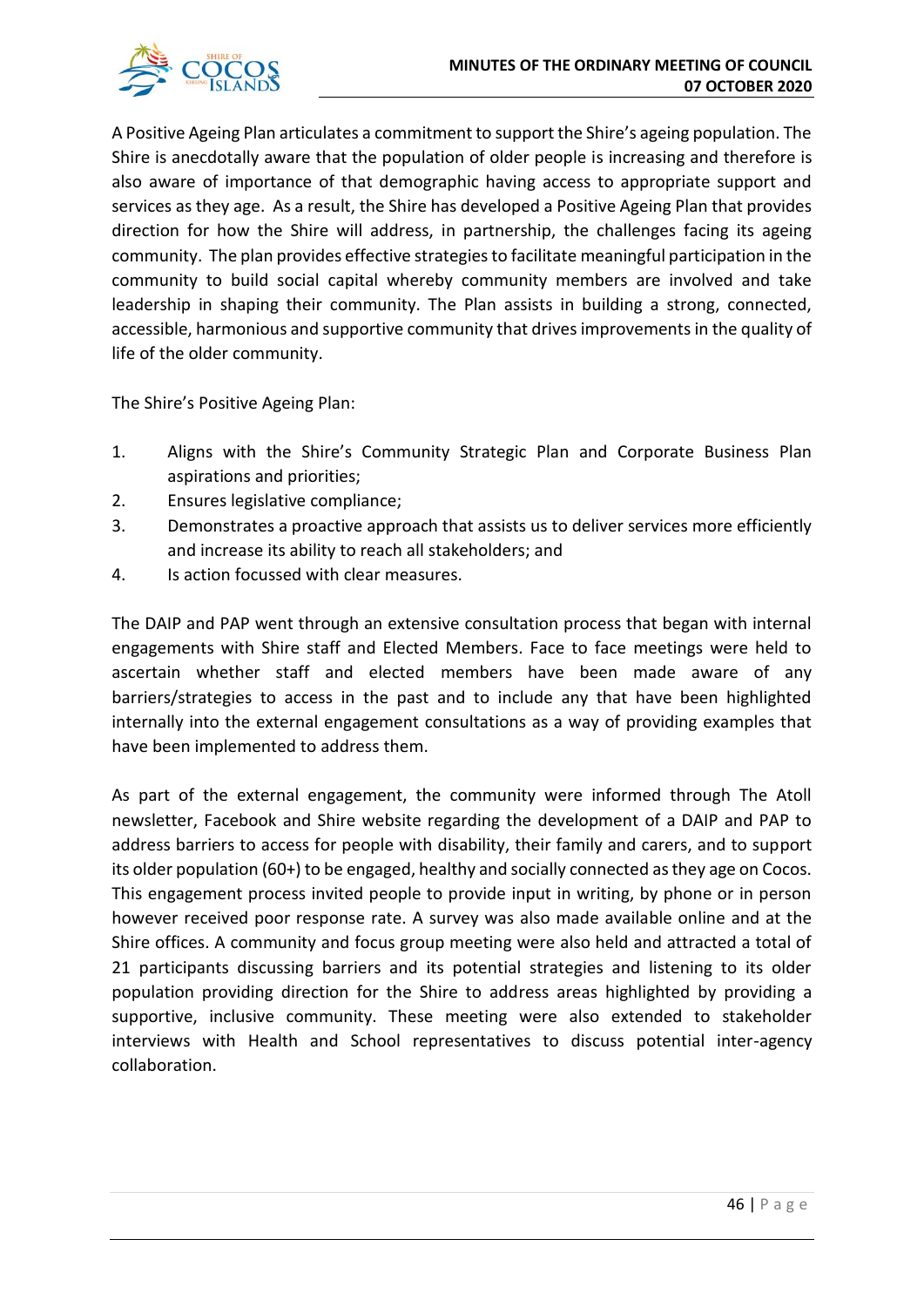

The draft DAIP and PAP was made available for public comment prior to this report. No comments were received.

After the public consultation period the DAIP and PAP was sent to the Dept of Communities for their signoff. The only aspect that was suggested was that some formatting adjustments be made to improve the accessibility of the document. These adjustments were made using department issued guidelines and checklists. These are not compliance issues, just best practice. The revised DAIP as presented to Council, has been checked by Dept of Communities.

Following Council's endorsement, a copy of the plans will be sent to the Dept of Communities for their records and for the Shire to publish and implement. It is important to note that the legislation requires an annual review of the DAIP. The review date will be calculated as the end of the month the department receive the endorsed version. (NB: minor details in the document (noted in red) will be changed accordingly depending on Council's resolution).

# **Policy and Legislative Implications**

It is a requirement under the Disability Services Act 1993 (Western Australia, amended 2004) that all local governments develop and implement a Disability Access and Inclusion Plan (DAIP) identifying barriers and outlining strategies to ensure people with disability have equal access to its facilities and services.

Further legislation underpinning access and inclusion includes the Equal Opportunity Act 1984 (Western Australia, amended 1988) and Commonwealth Disability Discrimination Act 1992 (DDA), both of which define discrimination on the basis of a person's disability unlawful.

# **Financial Implications**

The adoption of these plans has no direct financial implications; however, they do recommend actions that will need investment from Council or via other funding streams. These investments will be brought before Council as part of the budget process, either as operational or capital investment.

# **Strategic Implications**

Strategic Community Plan - Key Result Area: Social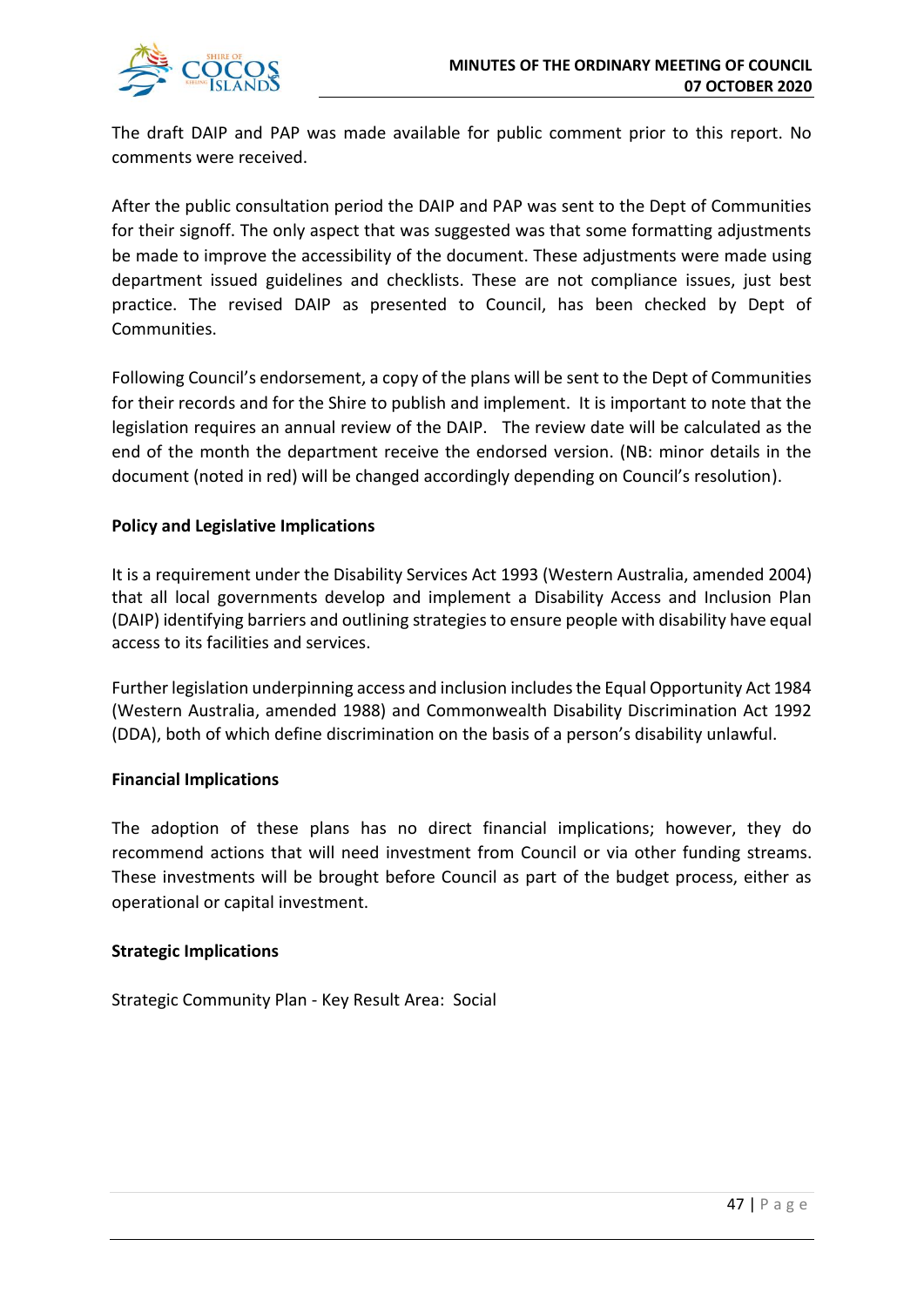

# **Risk Implications**

| <b>Risk Category</b> | <b>Description</b>                                                                     | <b>Rating (consequence x</b><br>likelihood) | <b>Mitigation Action</b>                                                                   |
|----------------------|----------------------------------------------------------------------------------------|---------------------------------------------|--------------------------------------------------------------------------------------------|
| Financial            | N/A                                                                                    | N/A                                         | N/A                                                                                        |
| Health & Safety      | N/A                                                                                    | N/A                                         | N/A                                                                                        |
| Reputation           | The Shire is seen not<br>providing equal access<br>to its facilities and<br>services   | Low $(5)$                                   | Adopt plans as policies<br>and ensure community<br>awareness of its<br>strategic outcomes. |
| Service Interruption | N/A                                                                                    | N/A                                         | N/A                                                                                        |
| Compliance           | Non-compliant to the<br><b>Disability Services Act</b><br>1993 (as amended in<br>2004) | Low $(2)$                                   | The DAIP has been<br>assessed and will<br>ensure compliance.                               |
| Property             | N/A                                                                                    | N/A                                         | N/A                                                                                        |
| Environment          | N/A                                                                                    | N/A                                         | N/A                                                                                        |
| Fraud                | N/A                                                                                    | N/A                                         | N/A                                                                                        |

#### **Risk Matrix**

| Consequence /<br>Likelihood | Insignificant (1) | Minor (2)    | Medium (3)       | Major (4)        | <b>Extreme (5)</b> |
|-----------------------------|-------------------|--------------|------------------|------------------|--------------------|
| <b>Almost Certain (5)</b>   | Moderate (5)      | High $(10)$  | <b>High (15)</b> | Extreme (20)     | Extreme (25)       |
| Likely (4)                  | Low (4)           | Moderate (8) | High $(12)$      | <b>High (16)</b> | Extreme (20)       |
| Possible (3)                | Low (3)           | Moderate (6) | Moderate (9)     | High $(12)$      | <b>High (15)</b>   |
| Unlikely (2)                | Low (2)           | Low $(4)$    | Moderate (6)     | Moderate (8)     | <b>High (10)</b>   |
| Rare (1)                    | Low (1)           | Low(2)       | Low(3)           | Low $(4)$        | Moderate (5)       |

# **Voting Requirements**

Simple Majority

# **Conclusion**

These plans will demonstrate Council's commitment to serving all sectors of our community. The plans have been developed in consultation with the community and provide a guide to operational and capital investment. They are therefore presented for adoption subject to annual review and refinement.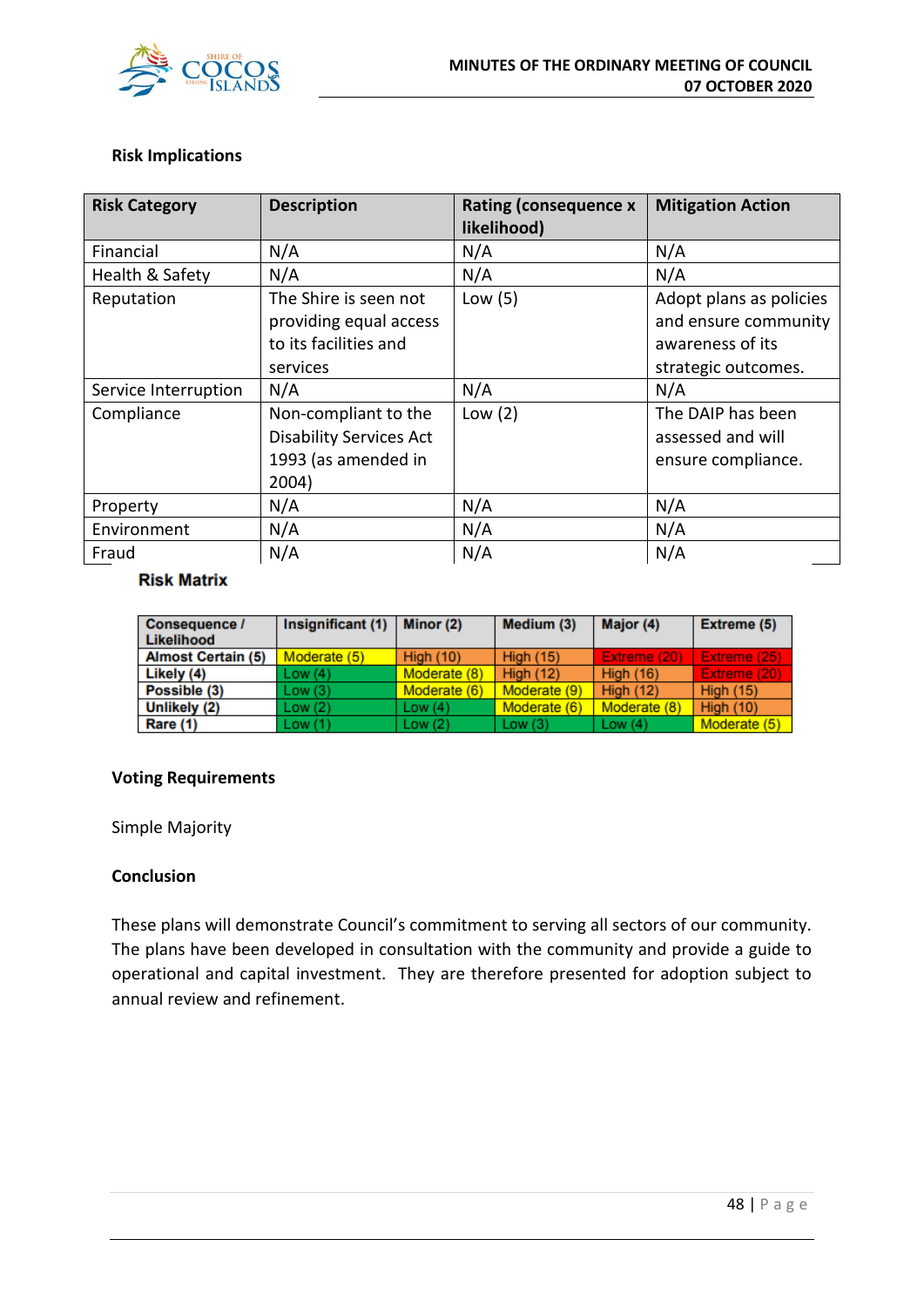

# **OFFICER'S RECOMMENDATION – ITEM NO 10.4.4**

THAT COUNCIL, BY SIMPLE MAJORITY, PURSUANT TO *SECTION S3.18 (3) OF THE LOCAL GOVERNMENT ACT (WA) (CKI) 1995 AND THE DISABILITY SERVICE ACT 1993 (WA)* RESOLVES TO:

- 1. ADOPT THE SHIRE OF COCOS (KEELING) ISLANDS DISABILITY ACCESS AND INCLUSION PLAN 2020;
- 2. ADOPT THE SHIRE OF COCOS (KEELING) ISLANDS POSITIVE AGEING PLAN 2020; AND
- 3. REVIEW BOTH PLANS AS PART OF THE 2021/22 BUDGET PROCESS.

# **COUNCIL RESOLUTION – ITEM NO 10.4.4**

**MOVED CR IKU, SECONDED CR LACY**

**THAT COUNCIL, BY SIMPLE MAJORITY, PURSUANT TO** *SECTION S3.18 (3) OF THE LOCAL GOVERNMENT ACT (WA) (CKI) 1995 AND THE DISABILITY SERVICE ACT 1993 (WA)* **RESOLVES TO:**

- **1. ADOPT THE SHIRE OF COCOS (KEELING) ISLANDS DISABILITY ACCESS AND INCLUSION PLAN 2020;**
- **2. ADOPT THE SHIRE OF COCOS (KEELING) ISLANDS POSITIVE AGEING PLAN 2020; AND**
- **3. REVIEW BOTH PLANS AS PART OF THE 2021/22 BUDGET PROCESS.**

**THE MOTION WAS PUT AND DECLARED CARRIED (5/0)**

**FOR:** CHARLSTON, IBRAM, IKU, LACY, MINKOM **AGAINST:** NIL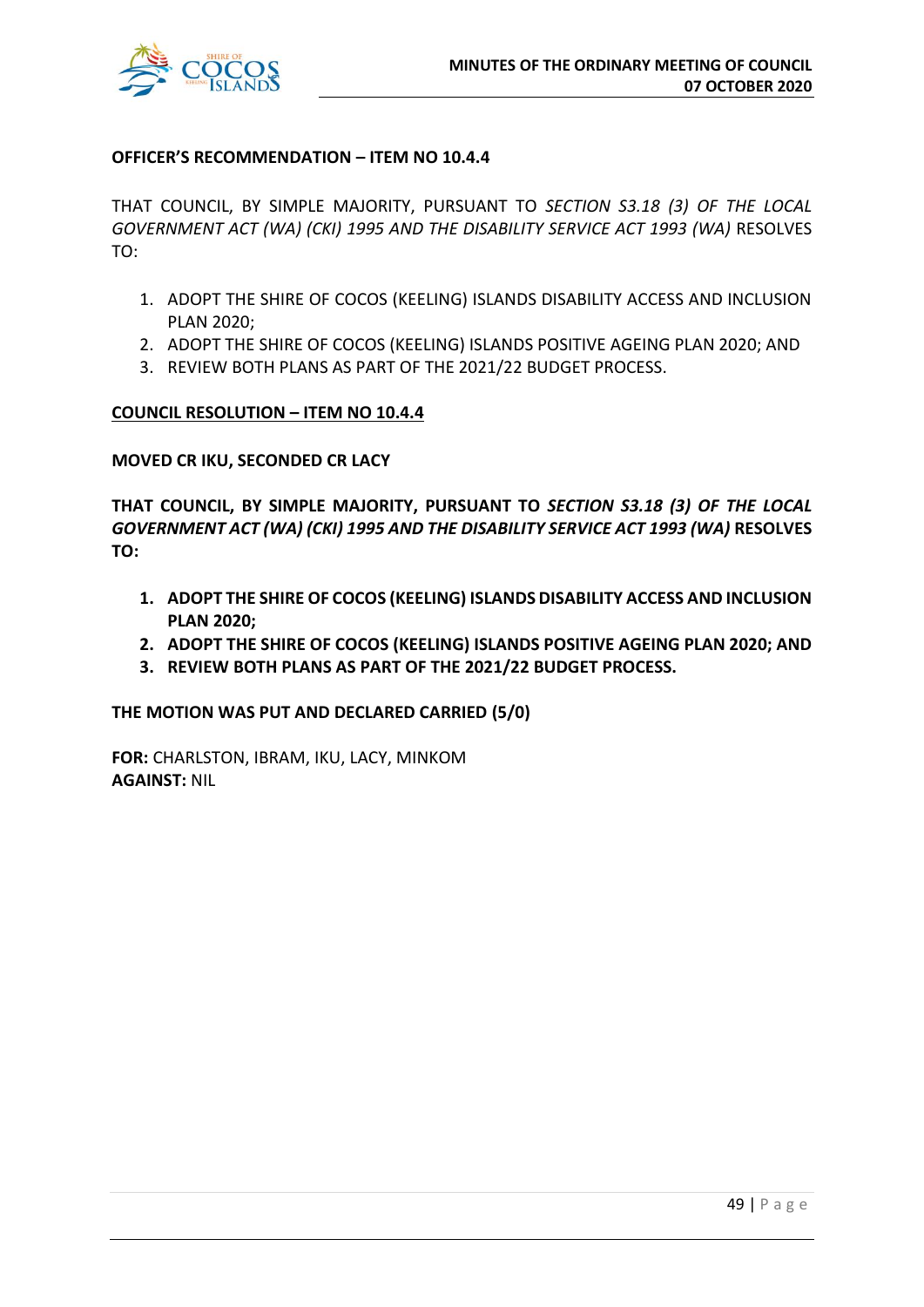

# **10.5 MINUTES TO BE RECEIVED**

Nil

**11. ELECTED MEMBERS MOTION OF WHICH PREVIOUS NOTICE HAS BEEN GIVEN**

Nil

**12. MOTIONS WITHOUT NOTICE WITH LEAVE OF COUNCIL**

Nil

**13. MATTERS BEHIND CLOSED DOORS**

Nil

**14. MATTERS RELATING TO THE LAND TRUSTS**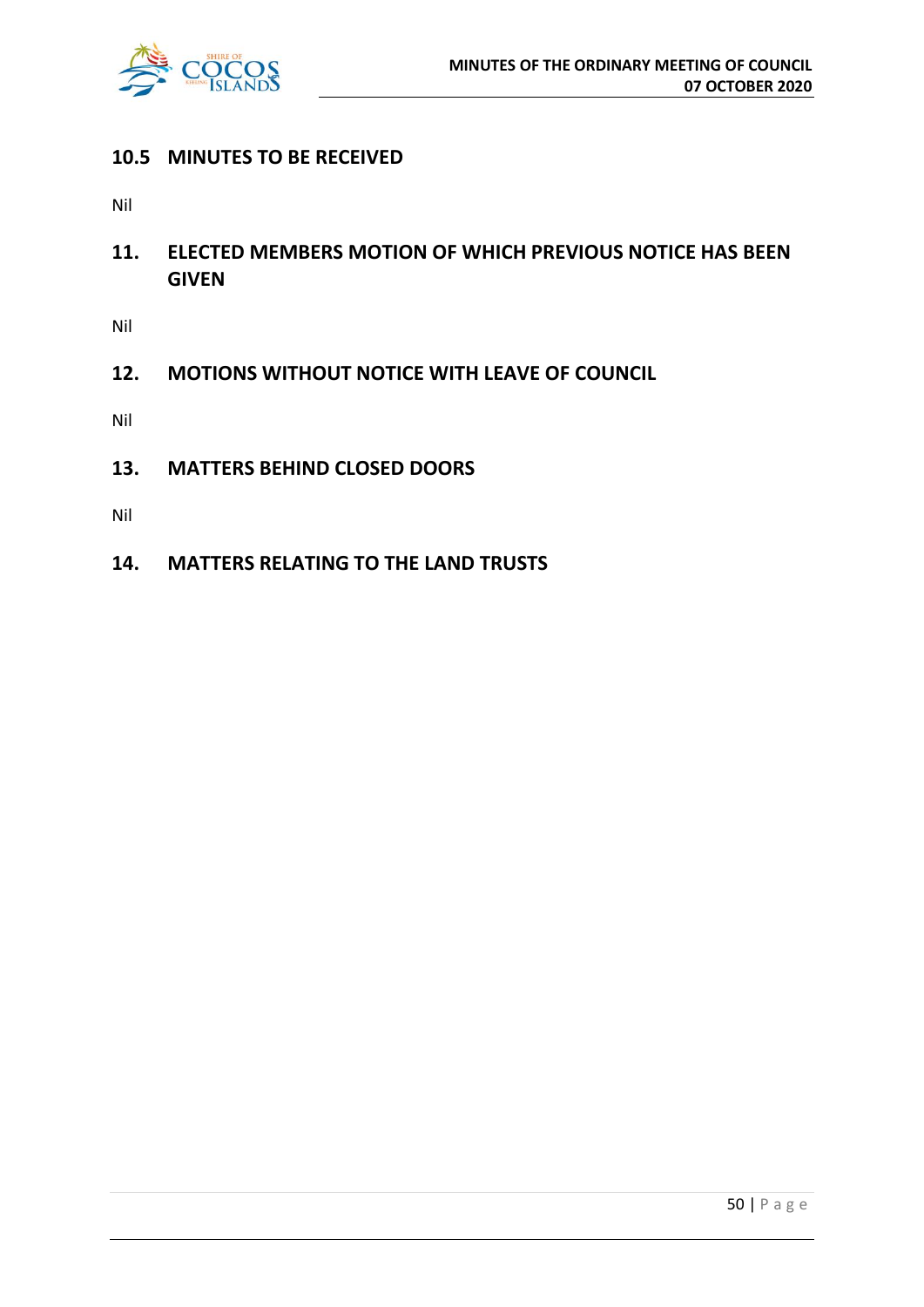



# MATTERS RELATING TO THE LAND TRUST 1979 AND LAND TRUST 1984

The Australian Government transferred ownership of portions of land on the Cocos (Keeling) Islands, under two separate deeds, to the Territory's local government being the Cocos (Keeling) Islands Council. On 1 July 1992 the Territories Law Reform Act came into effect by which the Commonwealth Government applied Western Australian laws to the Cocos (Keeling) Islands. The Local Government (Transition) Ordinance 1992 established the Shire of the Cocos (Keeling) Islands by absorbing the Cocos (Keeling) Islands Council. By this arrangement, the body corporate called the Shire of Cocos (Keeling) Islands became the Trustee for both Land Trusts. Decisions relating to the Trust are made by Council as the decision-making arm of the body corporate.

**The 1979 Deed:** The 1979 Trust Deed applies to all of the land above the high-water mark on Home Island, except Lot 13, Lot 14 and Pulu Gangsa (Cemetery Island). The Deed states that the land is to be held 'upon trust for the benefit, advancement and wellbeing of the community formed by the Kampong residents.' No other terms were expressed in the Deed. 'Kampong residents' were described in the 1979 Trust Deed as 'the residents from time to time of the Kampong area'.

**The 1984 Deed:** The 1984 Trust Deed applies to all parcels of land situated and being above high-water mark within the Cocos (Keeling) Islands, including North Keeling Island, but not including parcels of land as described in the First Schedule of the 1984 Trust Deed. This transferred land was to be held by the Council (and later, by its successor, the Shire) 'upon trust for the benefit, advancement and wellbeing of the Cocos (Keeling) Islanders resident in the Territory on land owned by the Council."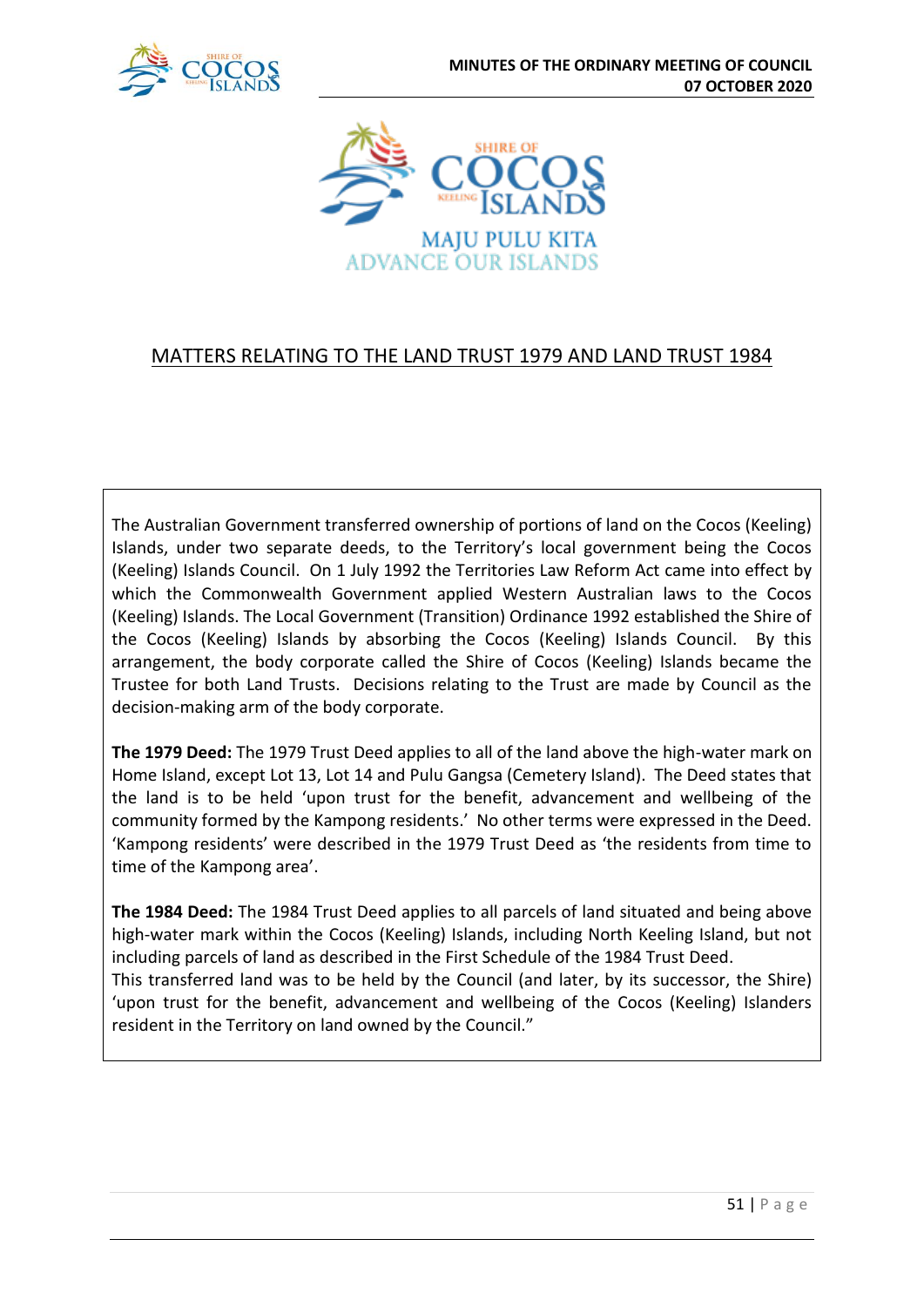

# **14.1 TRUSTS ADMINISTRATION**

Nil

# **14.2 TRUSTS LEASE**

# **14.2.1 ASSIGNMENT OF LEASE KAFE KU**

# **Report Information**

| Date:                       | October 2020                                    |
|-----------------------------|-------------------------------------------------|
| Location:                   | LOT 227, Tenancy 8 Community Resource Centre    |
| Applicant:                  | Mrs Hayati Kasban                               |
| File Ref:                   |                                                 |
| Disclosure of Interest: NIL |                                                 |
| <b>Reporting Officer:</b>   | Asset & Property Management Coordinator         |
| Island:                     | Home Island                                     |
| Attachments:                | 14.2.1 Letter from Current Lessee and Applicant |

# **Authority / Discretion**

# **Definition**

|   | Advocacy       | When Council advocates on its own behalf or on behalf of its<br>community to another level of government/body/agency.                                                                                                                                                                                                                                        |
|---|----------------|--------------------------------------------------------------------------------------------------------------------------------------------------------------------------------------------------------------------------------------------------------------------------------------------------------------------------------------------------------------|
| 区 | Executive      | The substantial direction setting and oversight role of the<br>Council. E.g. adopting plans and reports, accepting tenders,<br>directing operations, setting and amending budgets.                                                                                                                                                                           |
|   | Legislative    | Includes adopting local laws, town planning schemes and<br>policies. Review when Council reviews decisions made by<br>officers.                                                                                                                                                                                                                              |
|   | Quasi-Judicial | When Council determines an application / matter that directly<br>affects a person's right and interest. The judicial character arises<br>from the obligations to abide by the principles of natural justice.<br>Examples of Quasi-Judicial authority include town planning<br>applications, building licenses, applications for other permits /<br>licenses. |
|   | Information    | Includes items provides to Council for information purposes only<br>that do not require a decision of Council (i.e. $-$ for noting).                                                                                                                                                                                                                         |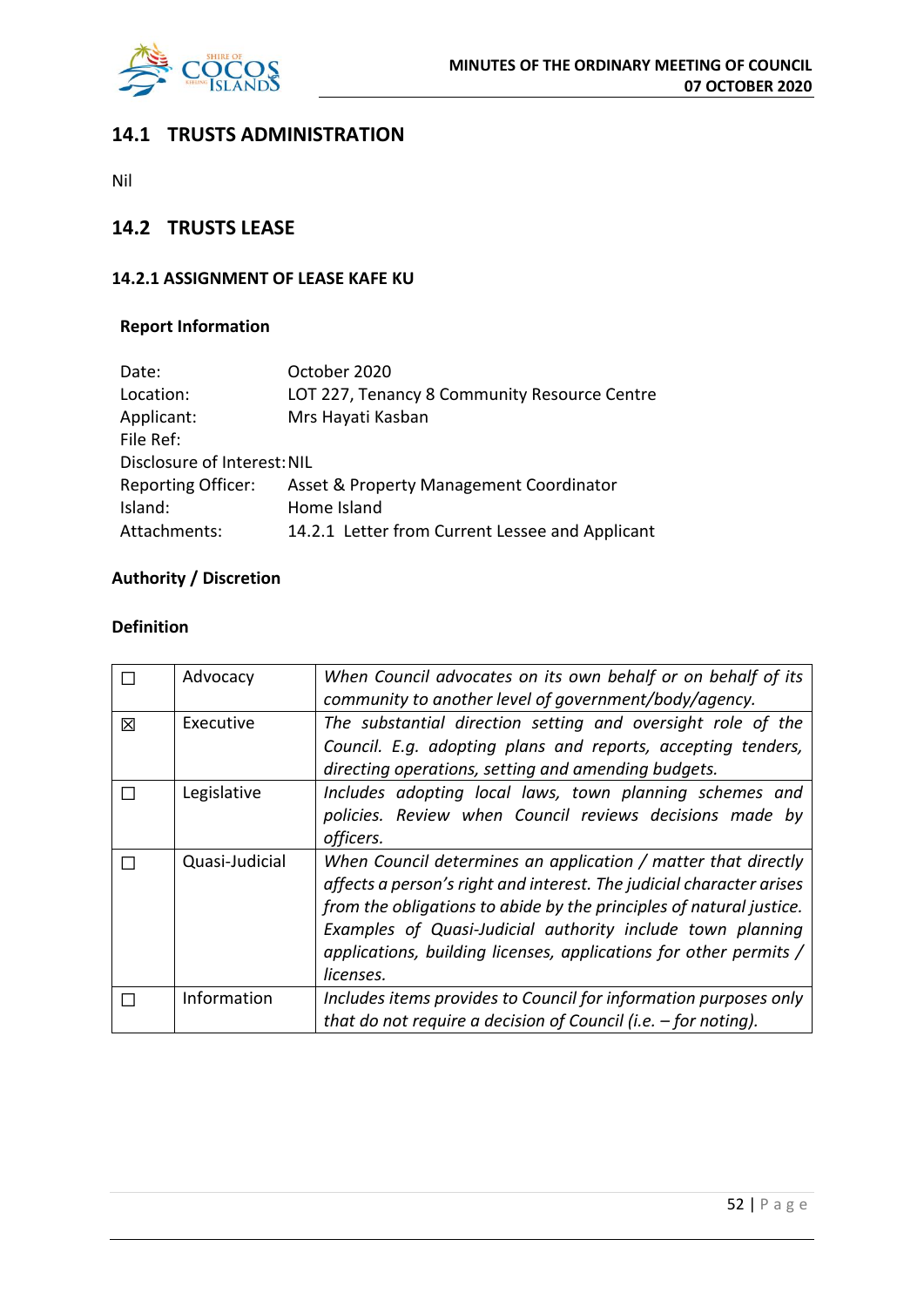

# **Report Purpose**

To present to Council, a request and supporting documentation for assignment of a lease for a commercial tenancy (on a portion of Lot 227 on Home Island). It should be noted that Council, in this instance, is acting in its capacity as the Trustee of the 1984 Land Trust as the Land (Lot 227) is held in Trust. Council, in making any decision in relation to the Trust, must give due consideration of the purpose of the Trust that is "for the benefit, advancement and wellbeing of the Cocos (Keeling) Islanders resident in the Territory on land owned by the Council" and ensure their decision-making is guided by this objective. Council, acting in its capacity as Trustee, has the authority to consider matters relating to Land held in Trust.

# **Relevant Documents**

# Available for viewing at the meeting

# **Background**

The applicant has requested approval to offer an assignment on their current lease, being a portion of Lot 227 (known as Kafe Ku) to Mrs Noorzulaikha Jadah for the remaining term of the current lease. The assignment of lease will be effective as of 1 January 2021. See attachment 14.2.1

The lease with the Shire for the Café at the HI Community Resource Centre was initially executed in January 2017. The initial term of the lease was for 3 years with a 3-year option. The applicant has exercised the option which commenced in January 2020 and expires in January 2023.

# **Comment**

Under the Lease Agreement:

# *3.23 Assignment or subletting*

- *(1) The Lessee must not assign, sublet or part with the possession of the Premises or nay part of the premises and the Lease without the prior written consent of the Lessor.*
- *(2) Sections 80 and 82 of the Property Law Act 1969 are expressly excluded.*
- *(3) The Lessor must not mortgage, encumber or charge the Premises or the Lease.*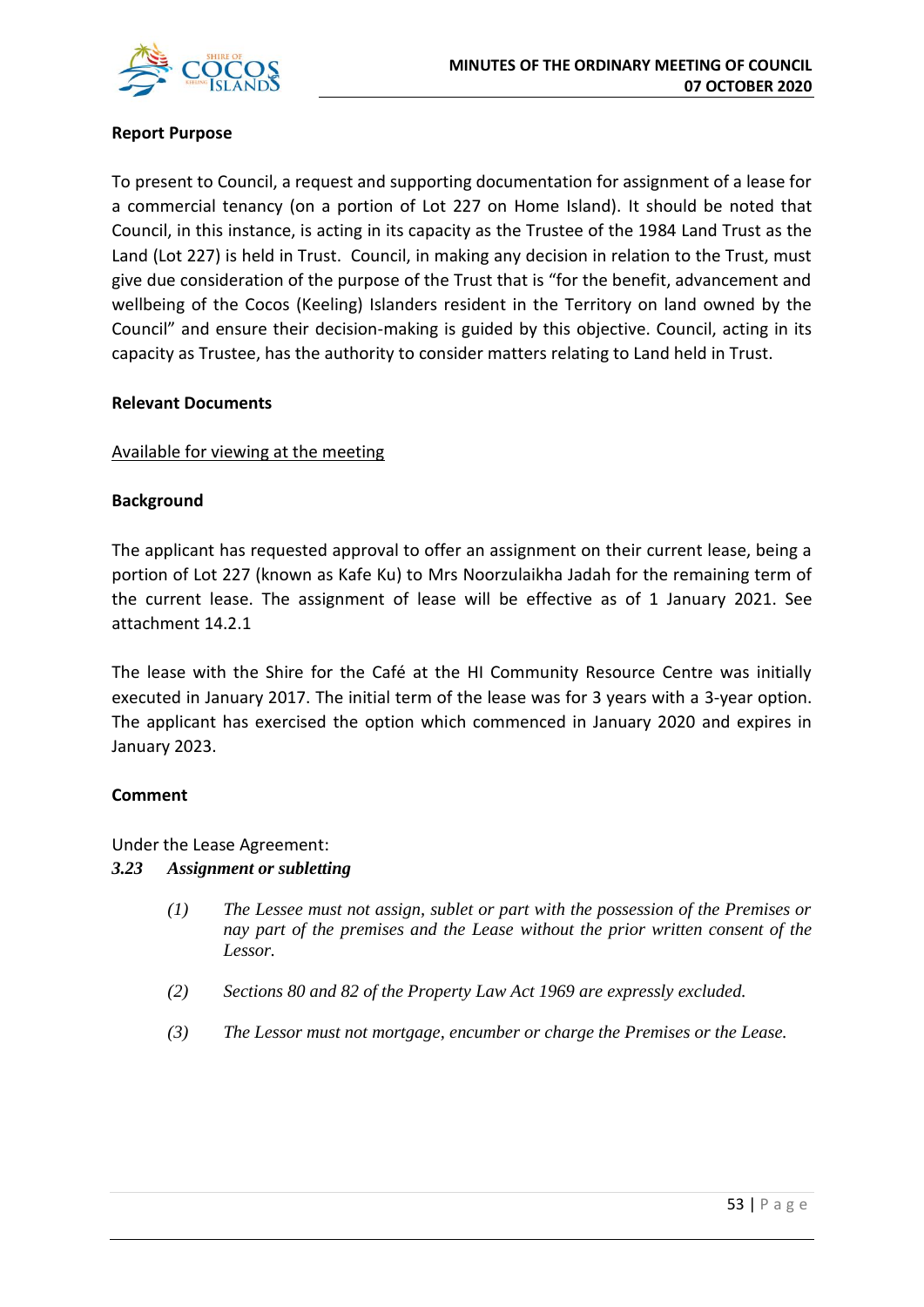

The officer's recommendation is for Council to approve the request for the assignment. Previous requests of similar nature have been supported by Council. The current tenant has provided a good service but sees this as a chance to allow another small business to have an opportunity to establish their business. The lessee (applicant) is aware that a sublease does not absolve her of responsibility for the lease but is keen to proceed on this basis.

# **Policy and Legislative Implications**

Section 3.58 of the Local Government Act 1995 as amended

# **Financial Implications**

Entering into a new lease should always be conditional on any outstanding amounts owing to the shire having been first paid. A fee of \$250 will be charged for the preparation of assignment of lease document.

# **Strategic Implications**

Strategic Community Plan: Key Result Area 4 – Civic Leadership

#### **Risk Implications**

| <b>Risk Category</b> | <b>Description</b>                                                                                                                                          | Rating (consequence x<br>likelihood) | <b>Mitigation Action</b>                                                                                                          |
|----------------------|-------------------------------------------------------------------------------------------------------------------------------------------------------------|--------------------------------------|-----------------------------------------------------------------------------------------------------------------------------------|
| Financial            | N/A                                                                                                                                                         | N/A                                  | N/A                                                                                                                               |
| Health & Safety      | N/A                                                                                                                                                         | N/A                                  | N/A                                                                                                                               |
| Reputation           | Not progressing with<br>the lease in a timely<br>manner could result in<br>for<br>uncertainty<br>continuation<br>of<br>catering service to the<br>community | Moderate (8)                         | <b>This</b><br>item<br>being<br>is<br>progressed as quickly<br>as possible, while still<br>observing legislative<br>requirements. |
| Service Interruption | Without<br>lease,<br>a a<br>could<br>be<br>service<br>disrupted and<br>put<br>added<br>pressure<br><b>on</b><br>other service provider                      | Moderate (6)                         | This<br>item<br>being<br>is<br>progressed as quickly<br>as possible, while still<br>observing legislative<br>requirements.        |
| Compliance           | The process for leasing<br>does not comply with<br>legislation                                                                                              | Low $(3)$                            | The process outlined in<br>this report is consistent                                                                              |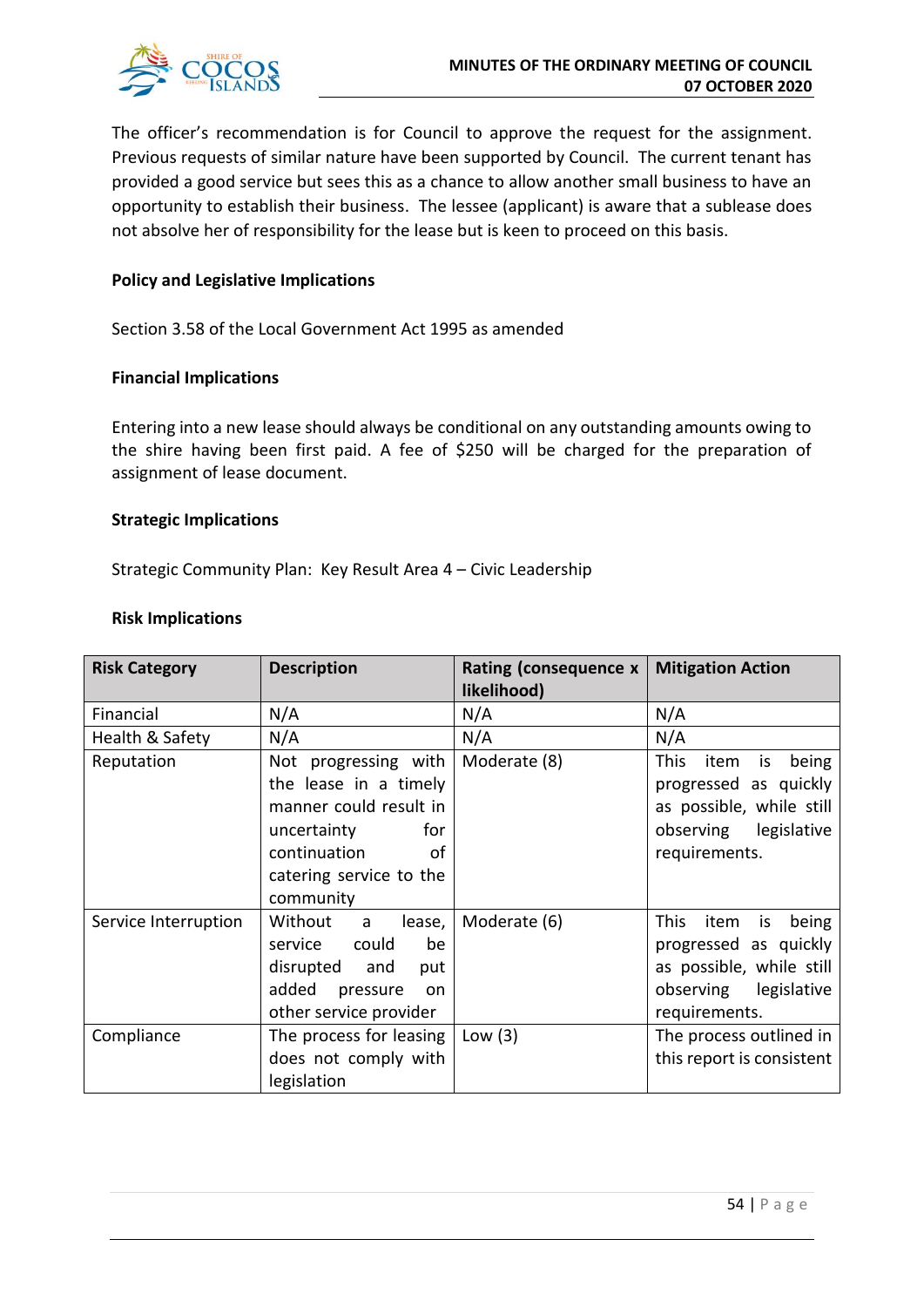

#### **MINUTES OF THE ORDINARY MEETING OF COUNCIL 07 OCTOBER 2020**

|             |                                   |     | with                   | legislative |
|-------------|-----------------------------------|-----|------------------------|-------------|
|             |                                   |     | requirements.          |             |
| Property    | The property is being $ $ Low (3) |     | Property inspection to |             |
|             | used other than what it           |     | be conducted annually  |             |
|             | has been intended for             |     |                        |             |
| Environment | N/A                               | N/A | N/A                    |             |
| Fraud       | N/A                               | N/A | N/A                    |             |

# **Risk Matrix**

| <b>Consequence /</b><br>Likelihood | Insignificant (1) | Minor (2)        | Medium (3)       | Major (4)        | <b>Extreme (5)</b> |
|------------------------------------|-------------------|------------------|------------------|------------------|--------------------|
| <b>Almost Certain (5)</b>          | Moderate (5)      | <b>High (10)</b> | <b>High (15)</b> | Extreme (20)     | Extreme (25)       |
| Likely (4)                         | Low(4)            | Moderate (8)     | <b>High (12)</b> | <b>High (16)</b> | Extreme (20)       |
| Possible (3)                       | Low(3)            | Moderate (6)     | Moderate (9)     | <b>High (12)</b> | High $(15)$        |
| Unlikely (2)                       | Low(2)            | Low $(4)$        | Moderate (6)     | Moderate (8)     | <b>High (10)</b>   |
| Rare (1)                           | Low(1)            | Low(2)           | Low $(3)$        | Low $(4)$        | Moderate (5)       |

# **Voting Requirements**

Simple majority

# **Conclusion**

The request for a new lease is presented to the Trust for consideration and the officer's recommendation is that the request is approved based on providing business opportunity for others to provide catering and food service.

# **OFFICER'S RECOMMENDATION – ITEM NO – 14.2.1**

THAT COUNCIL ACTING IN ITS CAPACITY AS TRUSTEE OF THE 1984 LAND TRUST DEED, BY SIMPLE MAJORITY, PURSUANT TO SECTION 3.58 OF THE *LOCAL GOVERNMENT ACT (WA) (CKI) 1995* RESOLVES:

- 1. TO GRANT APPROVAL TO ASSIGN LEASE FOR KAFE KU TO MRS NOORZULAIKHA JADAH ON THE BASIS THAT THE NEW LESSEE ACCEPTS ALL TERMS AND CONDITIONS OF THE CURRENT LEASE, INCLUDING THE LEASE EXPIRY DATE OF 1 JANUARY 2023;
- 2. ADVISE THE NEW LESSEE THAT REGULAR INSPECTIONS OF COMMERCIAL TENANCY WILL BE UNDERTAKEN;
- 3. ADVISE THE OUTGOING LESSEE THAT SHOULD ANY OUTSTANDING MONIES BE OWING TO THE SHIRE; THEY ARE TO BE PAID IN FULL.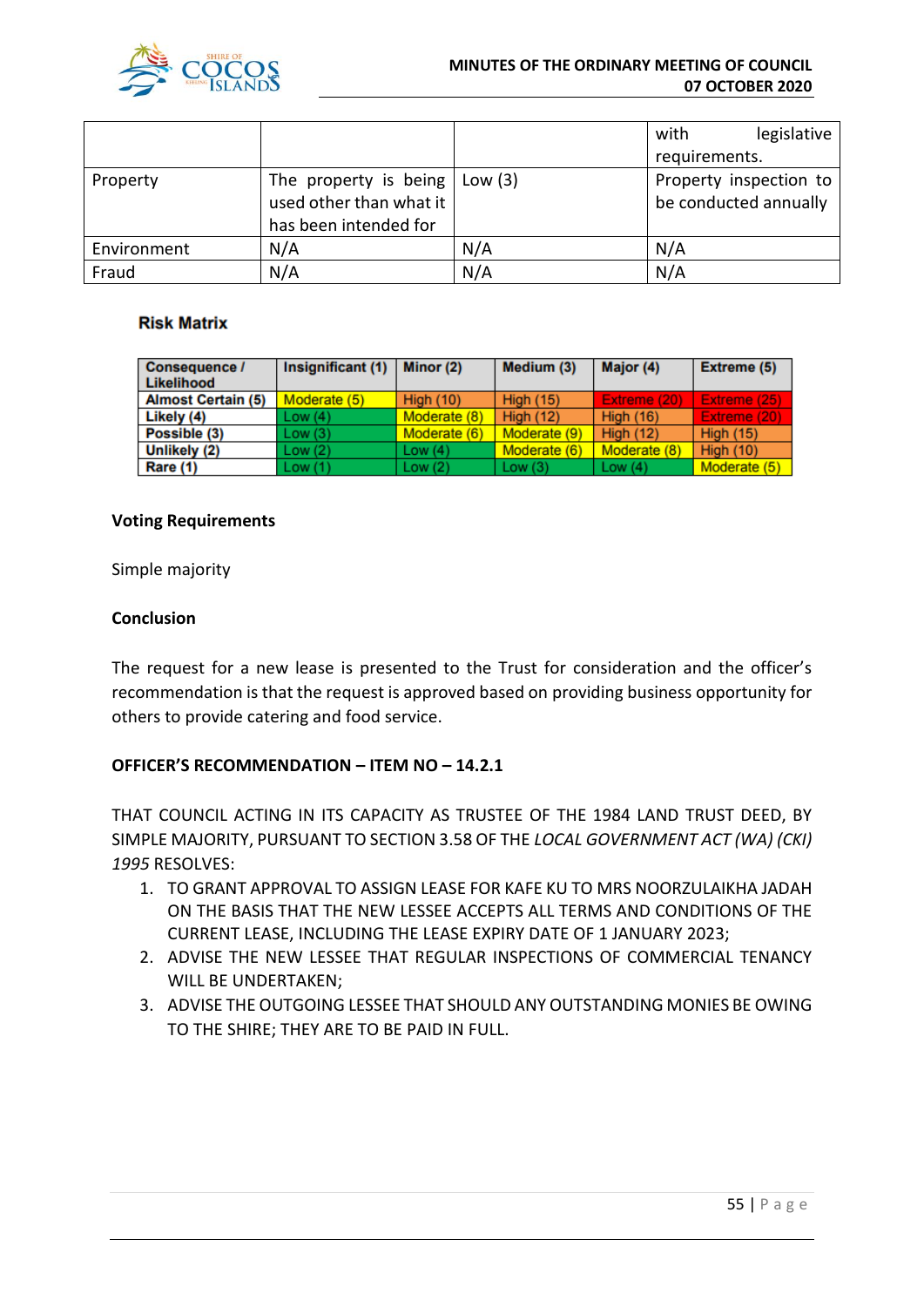

**COUNCIL RESOLUTION – ITEM NO 14.2.1**

**MOVED CR IBRAM, SECONDED CR LACY**

**THAT COUNCIL ACTING IN ITS CAPACITY AS TRUSTEE OF THE 1984 LAND TRUST DEED, BY SIMPLE MAJORITY, PURSUANT TO SECTION 3.58 OF THE** *LOCAL GOVERNMENT ACT (WA) (CKI) 1995* **RESOLVES:**

- **1. TO GRANT APPROVAL TO ASSIGN LEASE FOR KAFE KU TO MRS NOORZULAIKHA JADAH ON THE BASIS THAT THE NEW LESSEE ACCEPTS ALL TERMS AND CONDITIONS OF THE CURRENT LEASE, INCLUDING THE LEASE EXPIRY DATE OF 1 JANUARY 2023;**
- **2. ADVISE THE NEW LESSEE THAT REGULAR INSPECTIONS OF COMMERCIAL TENANCY WILL BE UNDERTAKEN;**
- **3. ADVISE THE OUTGOING LESSEE THAT SHOULD ANY OUTSTANDING MONIES BE OWING TO THE SHIRE; THEY ARE TO BE PAID IN FULL.**

**THE MOTION WAS PUT AND DECLARED CARRIED (5/0)**

**FOR:** CHARLSTON, IBRAM, IKU, LACY, MINKOM **AGAINST:** NIL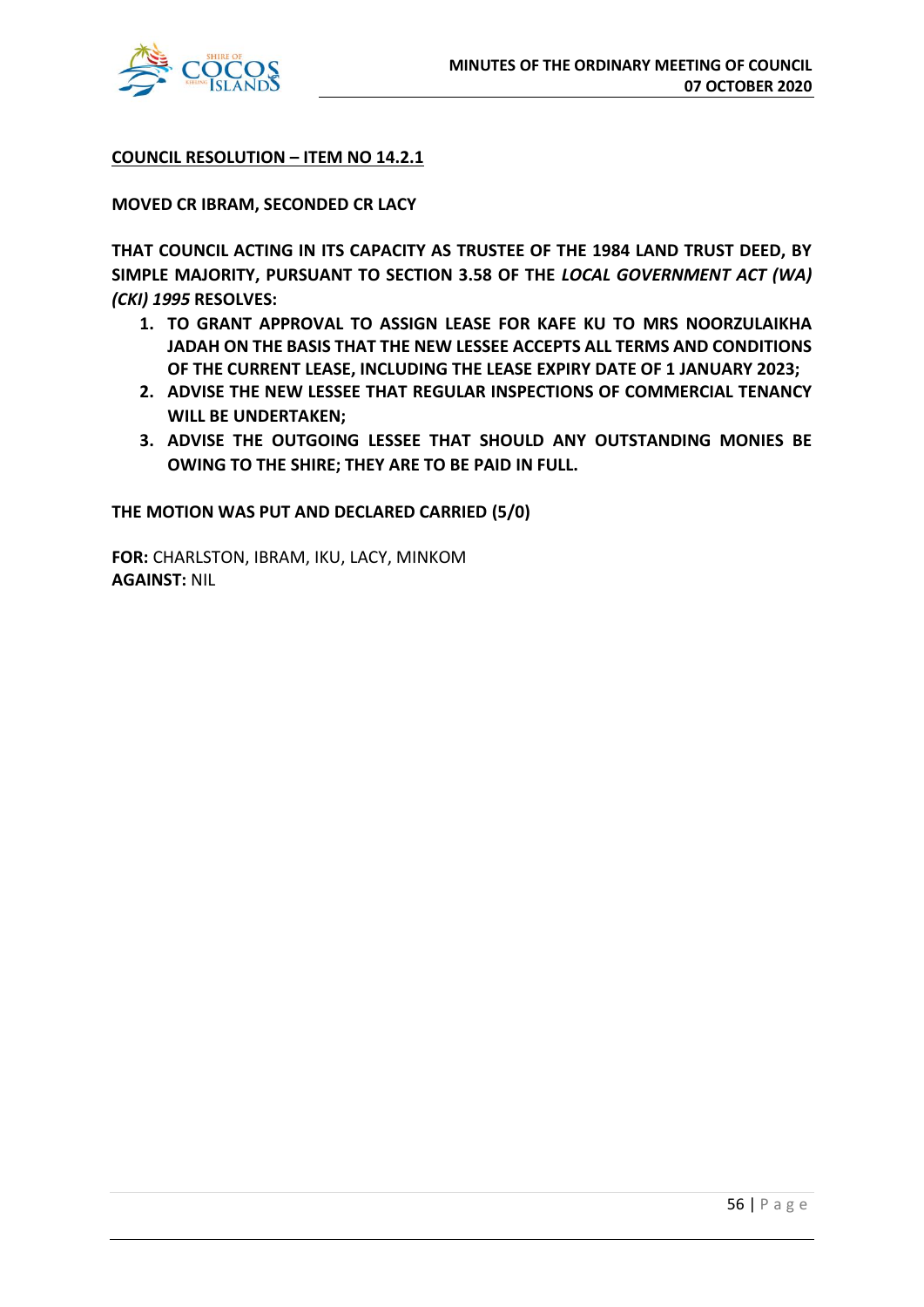

*Cr Ibram declared a financial interest on item 14.2.2 and 14.2.3 and left the meeting room at 4.29pm.*

# **14.2.2 APPLICATION TO RENEW LEASE FOR HARDWARE STORE AND DEMOUNTABLE OFFICE – COCOS ISLANDS COOPERATIVE**

# **Report Information**

| Date:                       | 30 September 2020                                |
|-----------------------------|--------------------------------------------------|
| Location:                   | LOT 250, Hardware Store and Demountable          |
| Applicant:                  | Cocos Island Cooperative Society Ltd             |
| File Ref:                   |                                                  |
| Disclosure of Interest: NIL |                                                  |
| <b>Reporting Officer:</b>   | L Sloan, Asset & Property Management Coordinator |
| Island:                     | Home Island                                      |
| Attachments:                | 14.2.2 Application letter to lease               |

# **Authority / Discretion**

# **Definition**

|             | Advocacy       | When Council advocates on its own behalf or on behalf of its         |
|-------------|----------------|----------------------------------------------------------------------|
|             |                | community to another level of government/body/agency.                |
| $\boxtimes$ | Executive      | The substantial direction setting and oversight role of the          |
|             |                | Council. E.g. adopting plans and reports, accepting tenders,         |
|             |                | directing operations, setting and amending budgets.                  |
|             | Legislative    | Includes adopting local laws, town planning schemes and              |
|             |                | policies. Review when Council reviews decisions made by              |
|             |                | officers.                                                            |
|             | Quasi-Judicial | When Council determines an application / matter that directly        |
|             |                | affects a person's right and interest. The judicial character arises |
|             |                | from the obligations to abide by the principles of natural justice.  |
|             |                | Examples of Quasi-Judicial authority include town planning           |
|             |                | applications, building licenses, applications for other permits /    |
|             |                | licenses.                                                            |
|             | Information    | Includes items provides to Council for information purposes only     |
|             |                | that do not require a decision of Council (i.e. $-$ for noting).     |

# **Report Purpose**

To present the request and supporting documentation from the Cocos Islands Cooperative Society to enter into new lease agreement for Lot 250 to Council for consideration. It should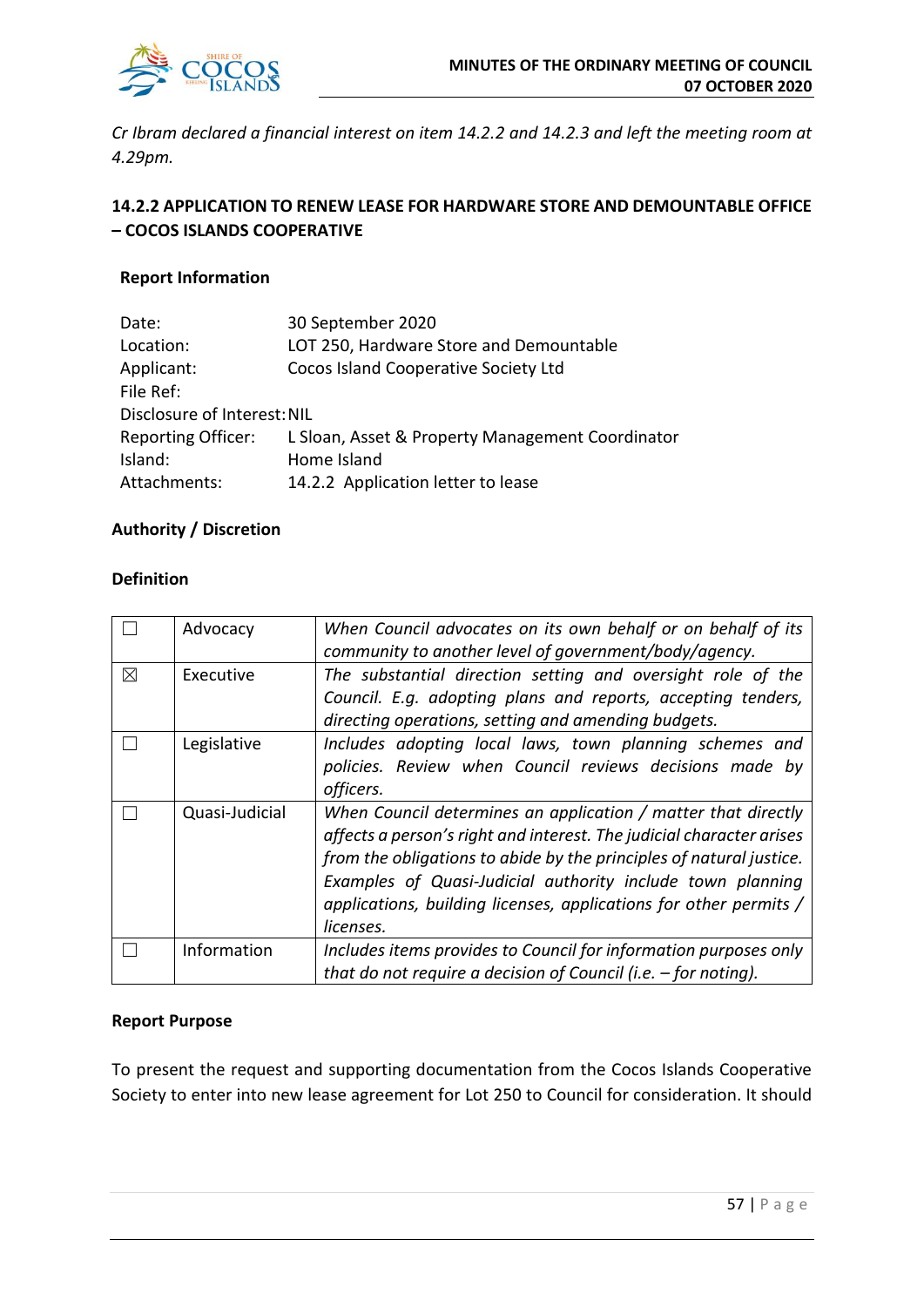

be noted that Council, in this instance, is acting in its capacity as the Trustee of the 1984 Land Trust as the Land (Lot 250) is held in Trust. Council, in making any decision in relation to the Trust, must give due consideration of the purpose of the Trust that is "for the benefit, advancement and wellbeing of the Cocos (Keeling) Islanders resident in the Territory on land owned by the Council" and ensure their decision-making is guided by this objective. Council, acting in its capacity as Trustee, has the authority to consider matters relating to Land held in Trust.

# **Relevant Documents**

# Available for viewing at the meeting

# **Background**

The Cocos Keeling Islands Cooperative Society Ltd (Cocos Coop) has been lessee of Lot 250, known as the Hardware Store which is used for hardware retail and office. The proponent also installed a demountable for additional office space adjacent to the hardware store which has been utilised for stevedoring operations. The Cocos Coop is also the sole provider of stevedoring service on the islands.

The Shire wrote to the lessee advising them that the lease had expired and to seek their intentions moving forward. They have advised the Shire of their intent to enter into a new lease agreement with the Shire and subsequently submitted their request on 20 July 2020. See attachment 14.2.2

In their application, Cocos Coop has used the template provided by the Shire for smaller commercial leases.

# **Comment**

The Cocos Coop is the only business that provides hardware sales and stevedoring on Cocos and is an important service to the community. The remoteness of Cocos provides very limited opportunities for customers to purchase hardware products.

A revaluation will be sought from a registered independent valuer which will determine the annual lease fee to be charged, noting the fee would be subject to annual CPI review. In addition to this Shire rates would also be raised on the area if this lease is approved.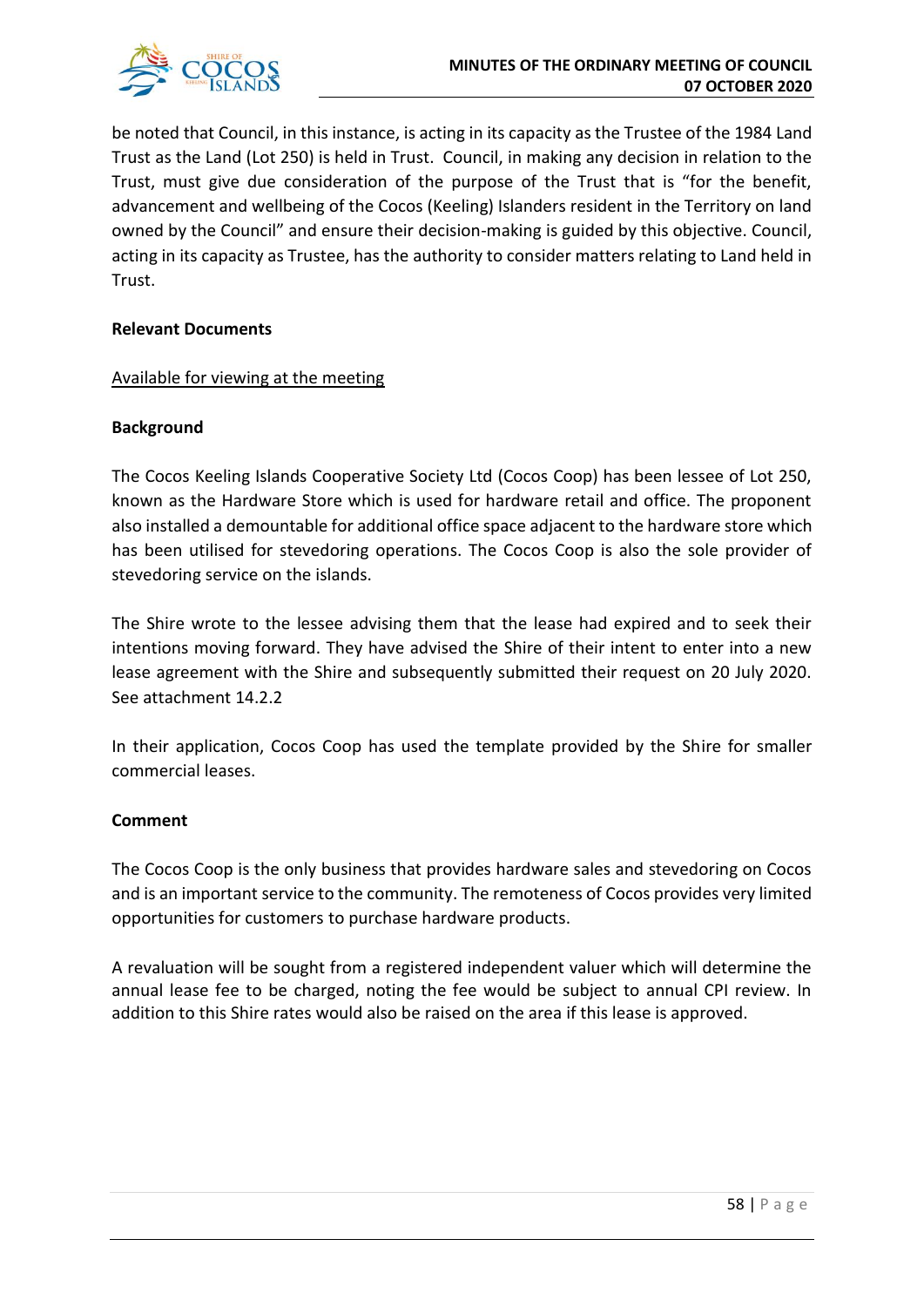

The proponent has requested a 5 year with a further 5-year option. Milestones have not been requested as there is no change proposed for the current business use and output, however the lease will stipulate that the lease purpose continues to be met.

As noted above, in determining this matter, Council is acting in its capacity as the Trustee of the Land Trusts as the Land (Lot 250) is Land held in Trust under the 1984 Land Trust Deed; therefore Council, is required to have due consideration of the purpose of the Trust, that is "upon trust for the benefit, advancement and wellbeing of the Cocos (Keeling) Islanders resident in the Territory on land owned by the Council."

# **Policy and Legislative Implications**

Section 3.58 of the *Local Government Act (WA) (CKI)* 1995 as amended

# **Financial Implications**

The applicant has committed to paying the market value. The current lease fee is \$4,131 and it is likely the valuation will be of a similar amount; therefore, it is unlikely to have any impact on the adopted budget

# **Strategic Implications**

Strategic Community Plan: Key Result Area 4 – Civic Leadership

#### **Risk Implications**

| <b>Risk Category</b> | <b>Description</b>                                                                                                                                                 | Rating (consequence x<br>likelihood) | <b>Mitigation Action</b>                                                                                                   |
|----------------------|--------------------------------------------------------------------------------------------------------------------------------------------------------------------|--------------------------------------|----------------------------------------------------------------------------------------------------------------------------|
| Financial            | N/A                                                                                                                                                                | N/A                                  | N/A                                                                                                                        |
| Health & Safety      | N/A                                                                                                                                                                | N/A                                  | N/A                                                                                                                        |
| Reputation           | Not progressing with<br>the lease in a timely<br>manner could result in<br>uncertainty for a key<br>stakeholder<br>who<br>provides a critical<br>community service | Moderate (8)                         | This<br>item<br>being<br>is<br>progressed as quickly<br>as possible, while still<br>observing legislative<br>requirements. |
| Service Interruption | Without<br>a lease, a<br>critical<br>community<br>could<br>be<br>service<br>disrupted.                                                                             | Moderate (6)                         | This<br>item<br>being<br><b>is</b><br>progressed as quickly<br>as possible, while still                                    |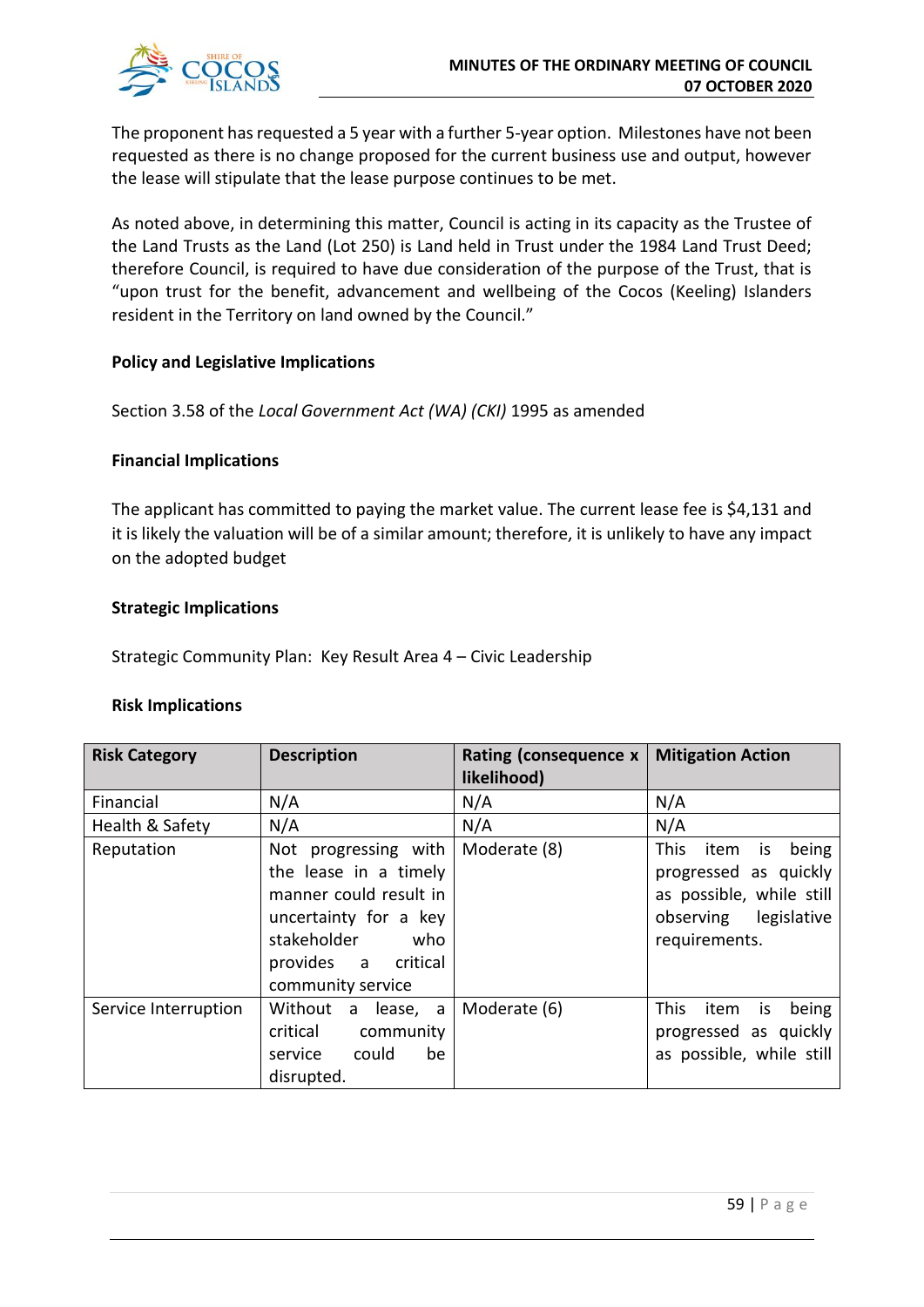

#### **MINUTES OF THE ORDINARY MEETING OF COUNCIL 07 OCTOBER 2020**

|             |                                                                           |           | legislative<br>observing<br>requirements.                                                    |
|-------------|---------------------------------------------------------------------------|-----------|----------------------------------------------------------------------------------------------|
| Compliance  | The process for leasing<br>does not comply with<br>legislation            | Low $(3)$ | The process outlined in<br>this report is consistent<br>legislative<br>with<br>requirements. |
| Property    | The property is being<br>used other than what it<br>has been intended for | Low $(3)$ | Property inspection to<br>be conducted annually                                              |
| Environment | N/A                                                                       | N/A       | N/A                                                                                          |
| Fraud       | N/A                                                                       | N/A       | N/A                                                                                          |

# **Risk Matrix**

| Consequence /<br>Likelihood | Insignificant (1) | Minor $(2)$      | Medium (3)       | Major (4)        | Extreme (5)      |
|-----------------------------|-------------------|------------------|------------------|------------------|------------------|
| <b>Almost Certain (5)</b>   | Moderate (5)      | <b>High (10)</b> | <b>High (15)</b> | Extreme (20)     | Extreme (25)     |
| Likely (4)                  | Low(4)            | Moderate (8)     | High $(12)$      | <b>High (16)</b> | Extreme (20)     |
| Possible (3)                | Low(3)            | Moderate (6)     | Moderate (9)     | High $(12)$      | <b>High (15)</b> |
| Unlikely (2)                | Low(2)            | Low $(4)$        | Moderate (6)     | Moderate (8)     | <b>High (10)</b> |
| Rare (1)                    | Low(1)            | Low(2)           | Low $(3)$        | Low $(4)$        | Moderate (5)     |

# **Voting Requirements**

Simple majority

# **Conclusion**

The request for a new lease is presented to Council, acting as the Trustee of the 1984 Land Trust, for consideration and the officer's recommendation is that the request is approved as it does the benefit and provide for the wellbeing of Cocos (Keeling) Islanders resident in the Territory on land owned by the Council" a it provides continuation of service for other onisland businesses that seek the services of the lessee through the procurement of supplies and equipment;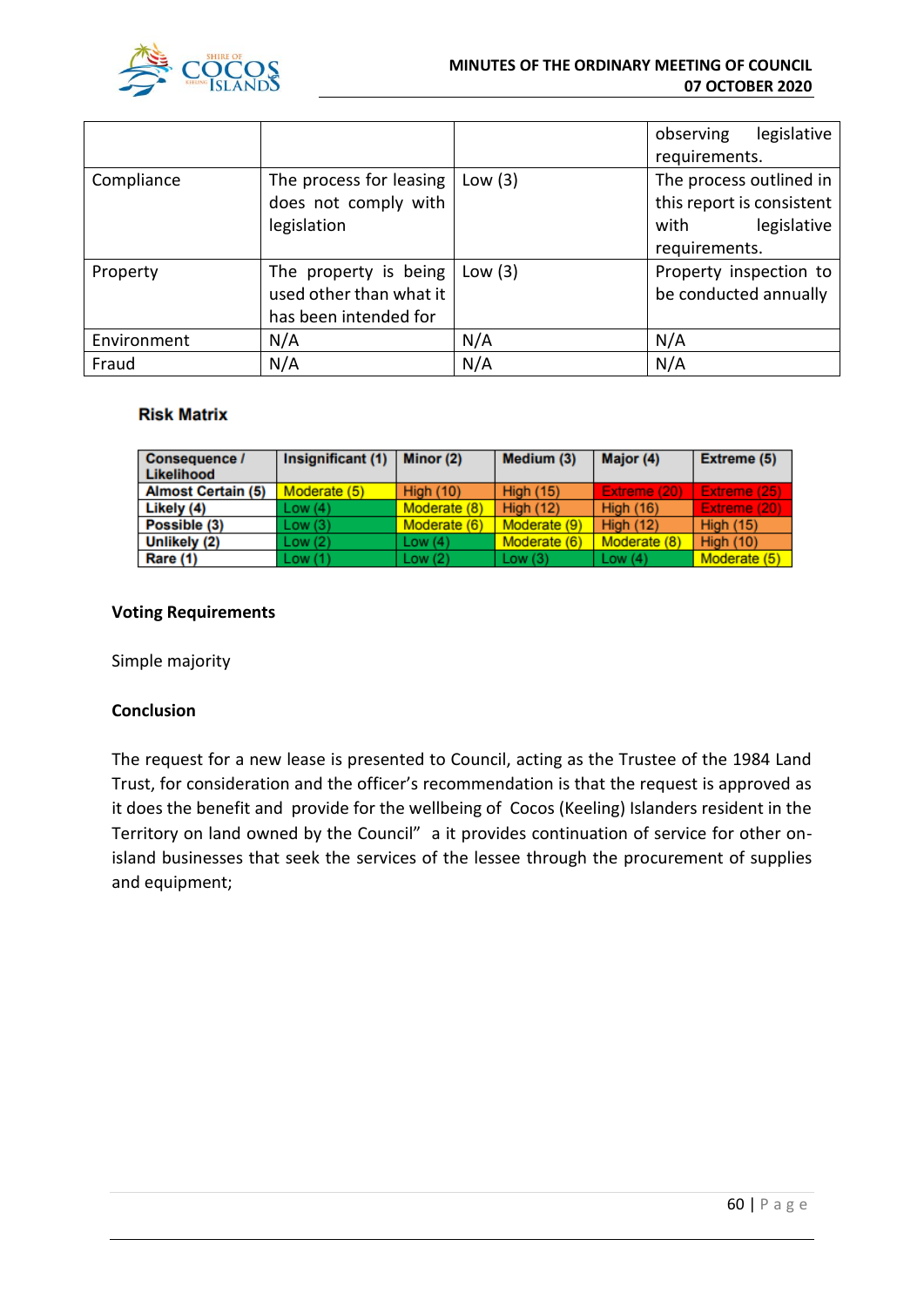

# **OFFICER'S RECOMMENDATION – ITEM NO – 14.2.2**

THAT COUNCIL ACTING IN ITS CAPACITY AS TRUSTEE OF THE 1984 LAND TRUST DEED, BY SIMPLE MAJORITY, PURSUANT TO SECTION 3.58 OF THE *LOCAL GOVERNMENT ACT (WA) (CKI) 1995* RESOLVES:

- 1. TO GIVE PUBLIC NOTICE OF THE INTENT (INCLUDING INVITING PUBLIC SUBMISSIONS) TO DISPOSE BY LEASE OF LOT 250 TO THE COCOS ISLANDS COOPERATIVE SOCIETY AS PER THE SHIRE'S STANDARD COMMERCIAL LEASE TEMPLATE, SUBJECT TO THE FOLLOWING CONDITIONS:
	- a. THAT THE LEASE FEE BE SET AS PER THE INDEPENDENT VALUATION, SUBJECT TO ANNUAL CPI REVIEWS, PLUS A ONE-OFF LEASE PREPARATION FEE OF \$250;
	- b. THE LEASE OF PROPERTY WILL BE FOR "AS IS WHERE IS" BASIS;
	- c. THAT THE PROSPECTIVE LESSEE IS ADVISED THAT THEY WILL BE RESPONSIBLE FOR ALL MAINTENANCE OF THE BUILDING;
	- d. THE LEASE TERM BEING FOR 5 YEARS WITH 5 YEAR OPTION;
	- e. THE PURPOSE OF THE LEASE IS TO CONTINUE TO PROVIDE ESSENTIAL STORAGE FOR THE HARDWARE STORE AND STEVEDORING SERVICE.
- 2. THAT SHOULD NO OBJECTIONS BE RECEIVED DURING THE PUBLIC NOTICE PERIOD, AUTHORISE THE CEO TO ENTER THE LEASE AS PER THE SHIRE'S STANDARD COMMERCIAL LEASE TEMPLATE AND WITH THE CONDITIONS AS OUTLINED ABOVE;
- 3. THAT IF OBJECTIONS ARE RECEIVED, CONSIDER ALL PUBLIC SUBMISSIONS AT THE FIRST ORDINARY MEETING OF COUNCIL FOLLOWING THE CLOSE OF THE PUBLIC SUBMISSION PERIOD;
- 4. THAT REGULAR INSPECTIONS OF COMMERCIAL TENANCY WILL BE UNDERTAKEN;
- 5. TO ADVISE THE PROSPECTIVE LESSEE THAT SHOULD ANY OUTSTANDING MONIES BE OWING TO THE SHIRE; THEY ARE TO BE PAID IN FULL.

# **COUNCIL RESOLUTION – ITEM NO 14.2.2**

# **MOVED CR IKU, SECONDED CR CHARLSTON**

**THAT COUNCIL ACTING IN ITS CAPACITY AS TRUSTEE OF THE 1984 LAND TRUST DEED, BY SIMPLE MAJORITY, PURSUANT TO SECTION 3.58 OF THE** *LOCAL GOVERNMENT ACT (WA) (CKI) 1995* **RESOLVES:**

**1. TO GIVE PUBLIC NOTICE OF THE INTENT (INCLUDING INVITING PUBLIC SUBMISSIONS) TO DISPOSE BY LEASE OF LOT 250 TO THE COCOS ISLANDS COOPERATIVE SOCIETY AS PER THE SHIRE'S STANDARD COMMERCIAL LEASE TEMPLATE, SUBJECT TO THE FOLLOWING CONDITIONS:**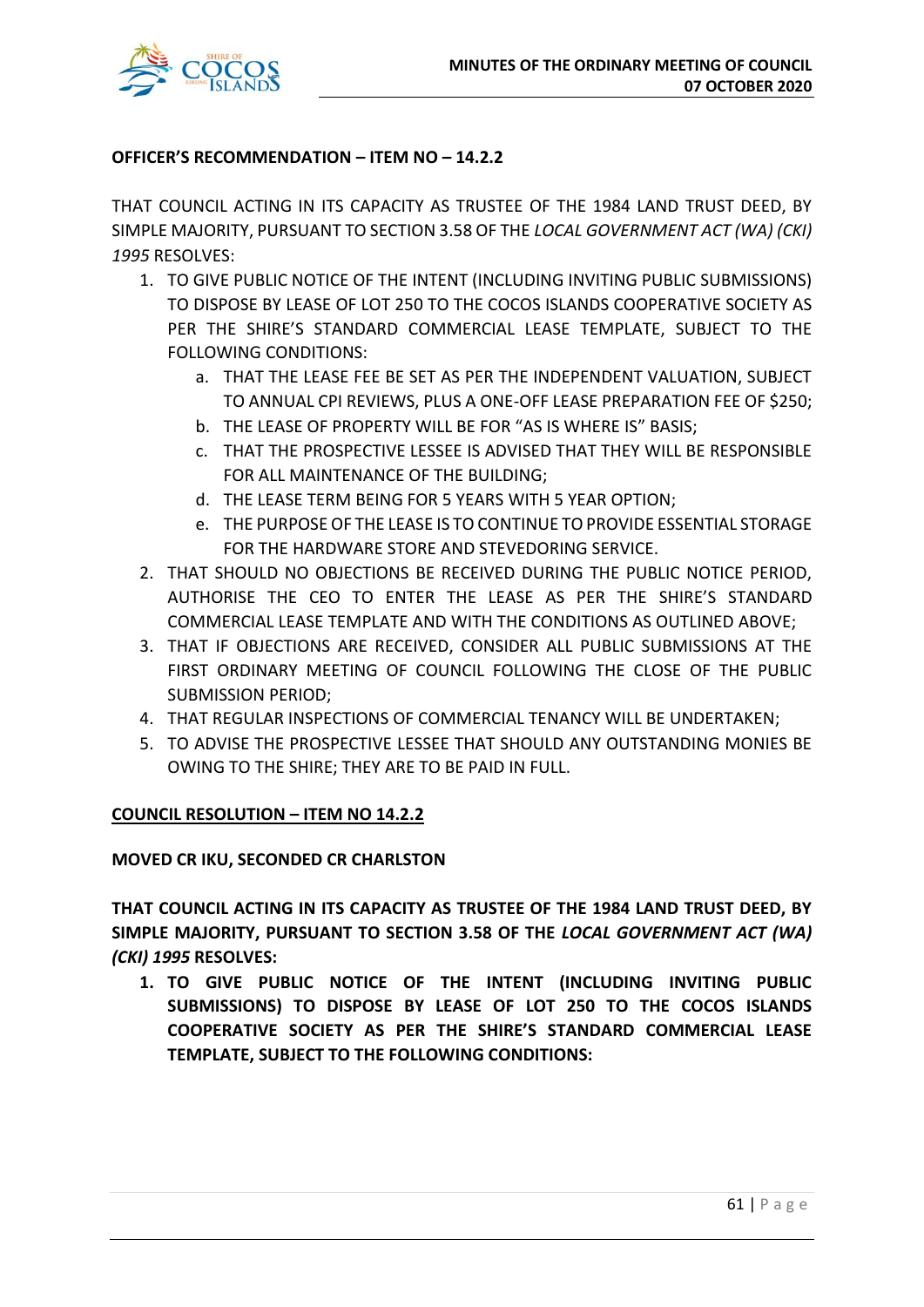

- **a. THAT THE LEASE FEE BE SET AS PER THE INDEPENDENT VALUATION, SUBJECT TO ANNUAL CPI REVIEWS, PLUS A ONE-OFF LEASE PREPARATION FEE OF \$250;**
- **b. THE LEASE OF PROPERTY WILL BE FOR "AS IS WHERE IS" BASIS;**
- **c. THAT THE PROSPECTIVE LESSEE IS ADVISED THAT THEY WILL BE RESPONSIBLE FOR ALL MAINTENANCE OF THE BUILDING;**
- **d. THE LEASE TERM BEING FOR 5 YEARS WITH 5 YEAR OPTION;**
- **e. THE PURPOSE OF THE LEASE IS TO CONTINUE TO PROVIDE ESSENTIAL STORAGE FOR THE HARDWARE STORE AND STEVEDORING SERVICE.**
- **2. THAT SHOULD NO OBJECTIONS BE RECEIVED DURING THE PUBLIC NOTICE PERIOD, AUTHORISE THE CEO TO ENTER THE LEASE AS PER THE SHIRE'S STANDARD COMMERCIAL LEASE TEMPLATE AND WITH THE CONDITIONS AS OUTLINED ABOVE;**
- **3. THAT IF OBJECTIONS ARE RECEIVED, CONSIDER ALL PUBLIC SUBMISSIONS AT THE FIRST ORDINARY MEETING OF COUNCIL FOLLOWING THE CLOSE OF THE PUBLIC SUBMISSION PERIOD;**
- **4. THAT REGULAR INSPECTIONS OF COMMERCIAL TENANCY WILL BE UNDERTAKEN;**
- **5. TO ADVISE THE PROSPECTIVE LESSEE THAT SHOULD ANY OUTSTANDING MONIES BE OWING TO THE SHIRE; THEY ARE TO BE PAID IN FULL.**

**THE MOTION WAS PUT AND DECLARED CARRIED (4/0)**

**FOR:** CHARLSTON, IKU, LACY, MINKOM **AGAINST:** NIL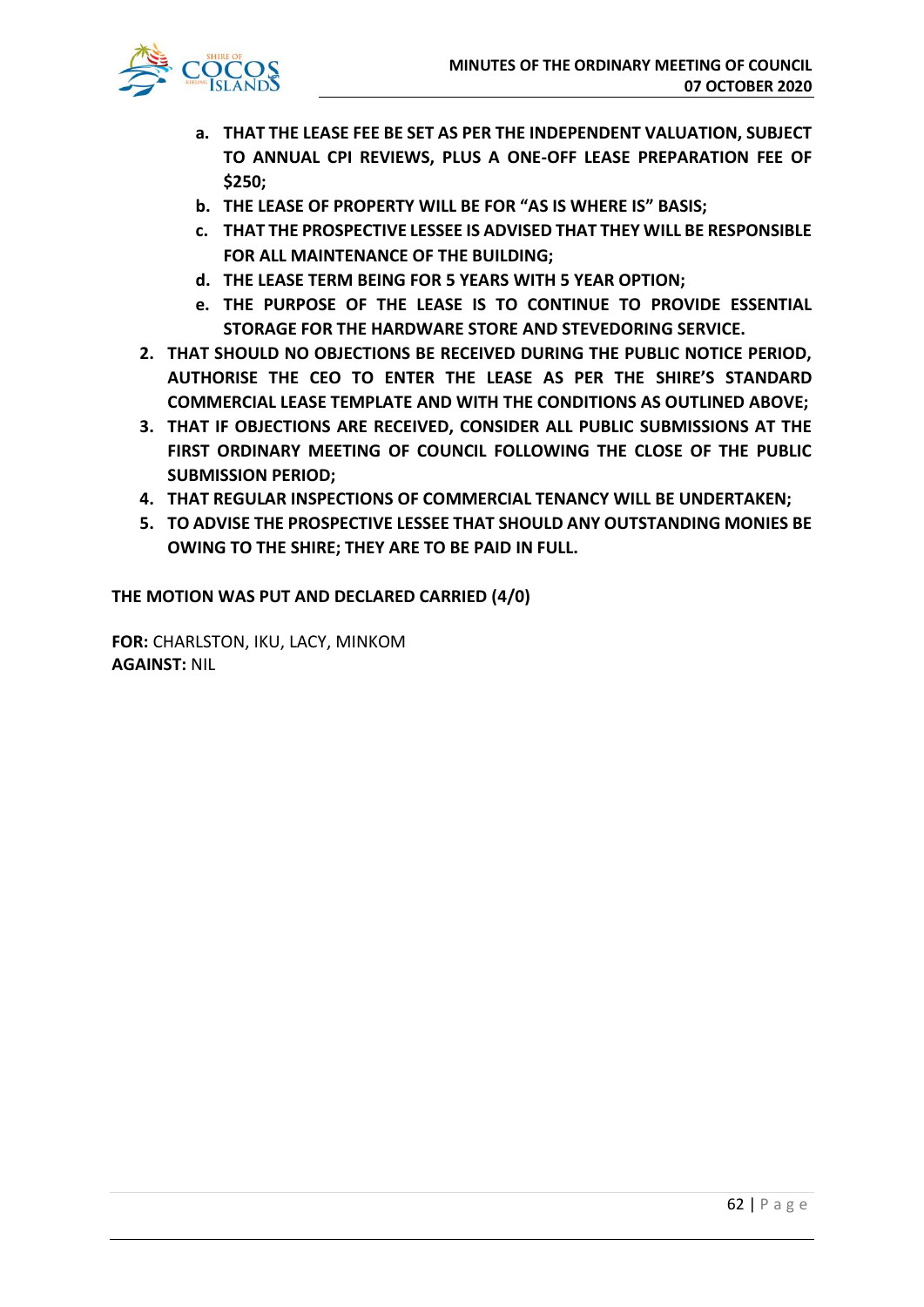

# **14.2.3 APPLICATION TO RENEW LEASE FOR FUEL DEPOT – COCOS COOPERATIVE SOCIETY**

#### **Report Information**

| Date:                       | 30 September 2020                               |
|-----------------------------|-------------------------------------------------|
| Location:                   | Part Lot 103, Fuel Depot                        |
| Applicant:                  | Cocos Island Cooperative Society Ltd            |
| File Ref:                   |                                                 |
| Disclosure of Interest: NIL |                                                 |
| <b>Reporting Officer:</b>   | L Sloan Asset & Property Management Coordinator |
| Island:                     | Home Island                                     |
| Attachments:                | 14.2.3 Application letter to lease              |

# **Authority / Discretion**

#### **Definition**

|   | Advocacy       | When Council advocates on its own behalf or on behalf of its<br>community to another level of government/body/agency.                                                                                                                                                                                                                                        |
|---|----------------|--------------------------------------------------------------------------------------------------------------------------------------------------------------------------------------------------------------------------------------------------------------------------------------------------------------------------------------------------------------|
| 区 | Executive      | The substantial direction setting and oversight role of the<br>Council. E.g. adopting plans and reports, accepting tenders,<br>directing operations, setting and amending budgets.                                                                                                                                                                           |
|   | Legislative    | Includes adopting local laws, town planning schemes and<br>policies. Review when Council reviews decisions made by<br>officers.                                                                                                                                                                                                                              |
|   | Quasi-Judicial | When Council determines an application / matter that directly<br>affects a person's right and interest. The judicial character arises<br>from the obligations to abide by the principles of natural justice.<br>Examples of Quasi-Judicial authority include town planning<br>applications, building licenses, applications for other permits /<br>licenses. |
|   | Information    | Includes items provides to Council for information purposes only<br>that do not require a decision of Council (i.e. $-$ for noting).                                                                                                                                                                                                                         |

#### **Report Purpose**

To present the request and supporting documentation from the Cocos Islands Cooperative Society to enter into new lease agreement for part Lot 103 to Council for consideration. It should be noted that Council, in this instance, is acting in its capacity as the Trustee of the 1984 Land Trust as the Land (part Lot 103) is held in Trust. Council, in making any decision in relation to the Trust, must give due consideration of the purpose of the Trust that is "for the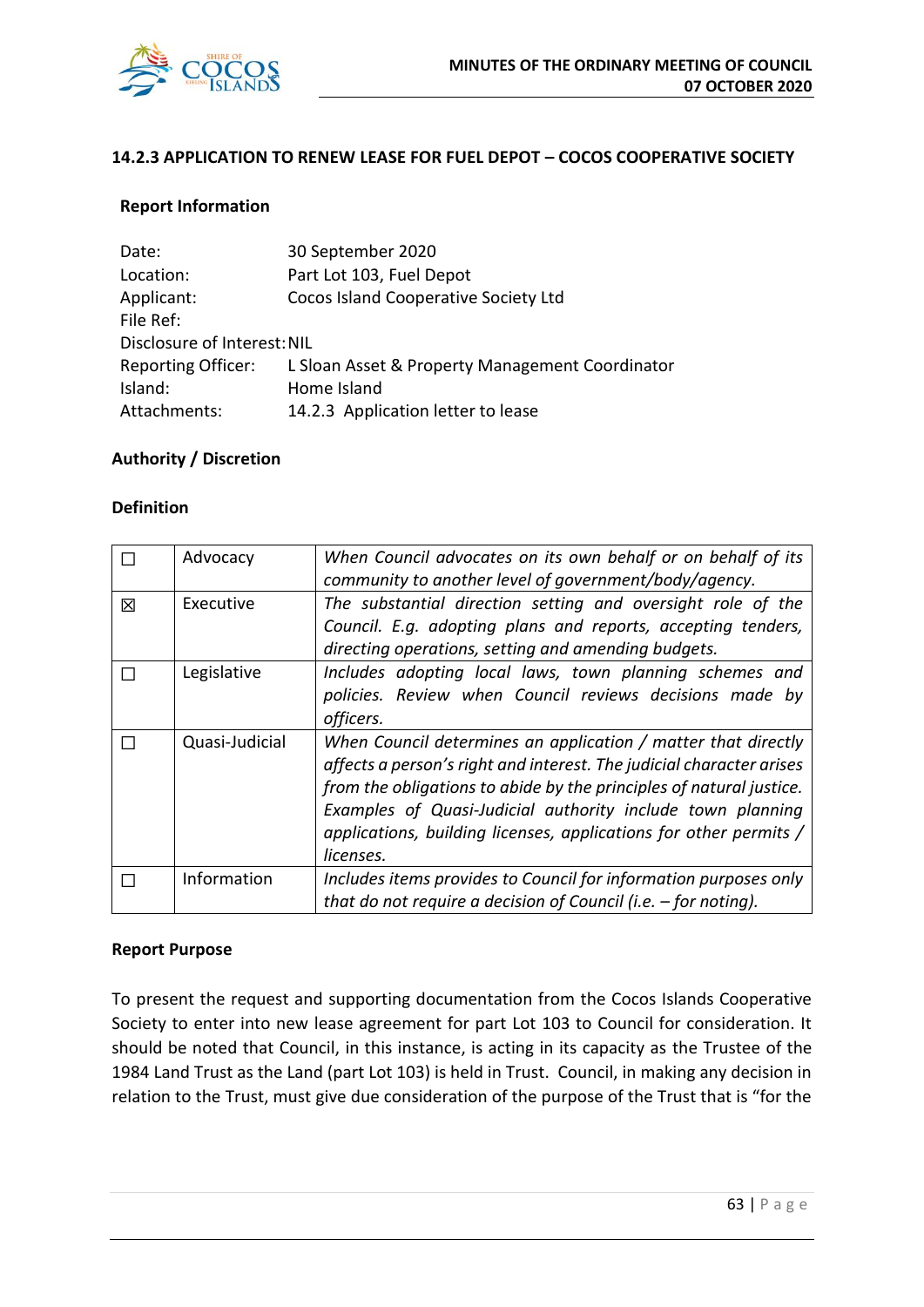

benefit, advancement and wellbeing of the Cocos (Keeling) Islanders resident in the Territory on land owned by the Council" and ensure their decision-making is guided by this objective. Council, acting in its capacity as Trustee, has the authority to consider matters relating to Land held in Trust.

#### **Relevant Documents**

#### Available for viewing at the meeting

# **Background**

The Cocos Islands Cooperative Society Ltd (Cocos Coop) has been the lessee of part Lot 103, known as the Fuel Depot Home Island which houses fuel tanks and bowser.

The Shire wrote to the lessee advising them that the lease had expired and to seek their intentions moving forward. They have advised the Shire of their intent to enter into a new lease agreement with the Shire and subsequently submitted their request on 20 July 2020. See attachment 14.2.3.

In their application, Cocos Coop has used the template provided by the Shire for smaller commercial leases.

#### **Comment**

The Cocos Coop has been the sole provider of petrol and diesel fuel sales on Home Island. This is a vital service not only for the community but also for visiting commercial and recreational sailing vessels.

A revaluation will be sought from a registered independent valuer which will determine the annual lease fee to be charged, noting the fee would be subject to annual CPI review. In addition to this Shire rates would also be raised on the area if this lease is approved.

The proponent has requested a 5 year with a further 5-year option. Milestones have not been requested as there is no change proposed for the current business use and output, however the lease will stipulate that the lease purpose continues to be met.

As noted above, in determining this matter, Council is acting in its capacity as the Trustee of the Land Trusts as the Land (Part Lot 103) is Land held in Trust under the 1984 Land Trust Deed; therefore Council, is required to have due consideration of the purpose of the Trust, that is "upon trust for the benefit, advancement and wellbeing of the Cocos (Keeling) Islanders resident in the Territory on land owned by the Council."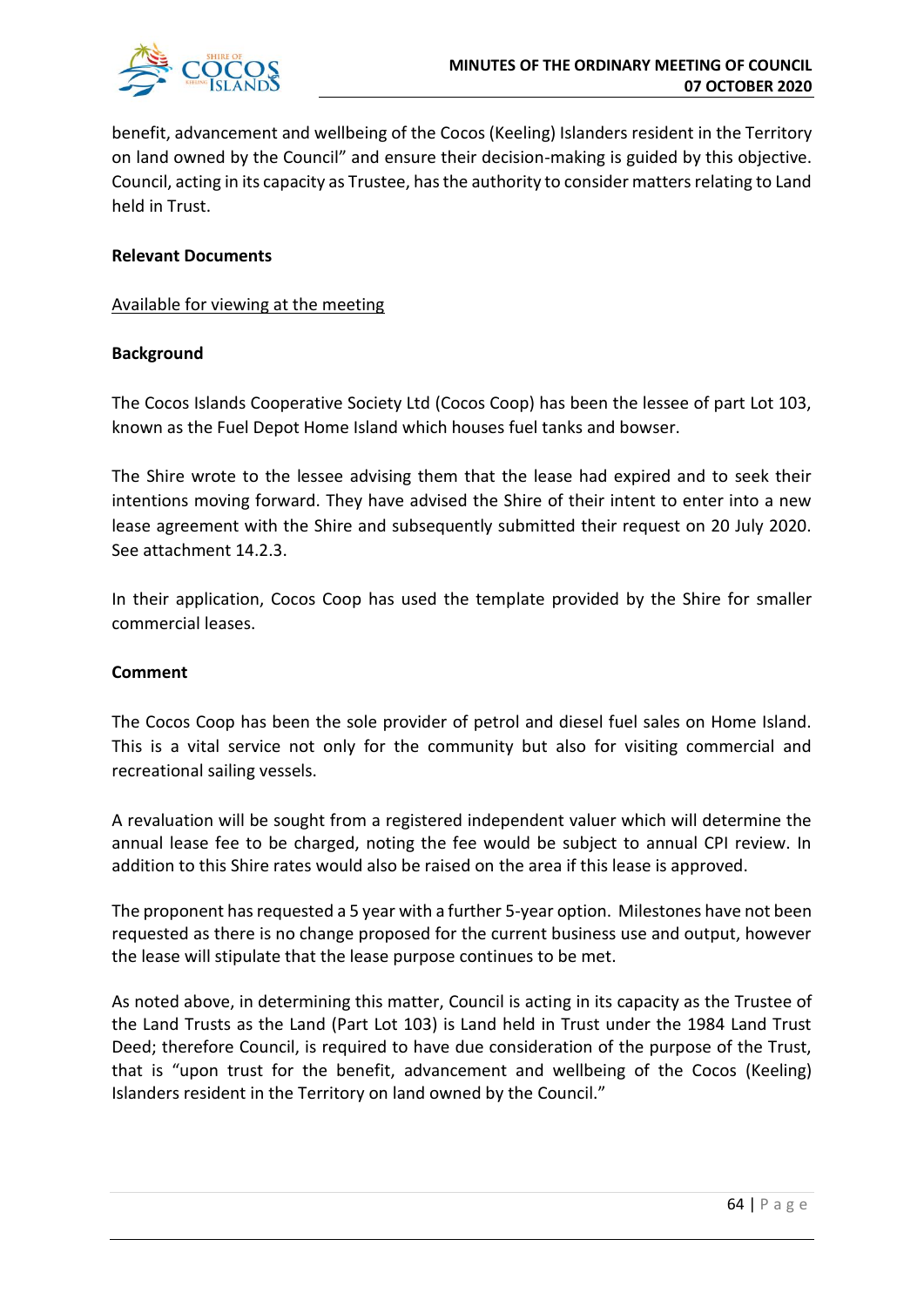

# **Policy and Legislative Implications**

Section 3.58 of the *Local Government Act (WA) (CKI)* 1995 as amended

# **Financial Implications**

The applicant has committed to paying the market value. The current lease fee is \$4,131 and it is likely the valuation will be of a similar amount; therefore, it is unlikely to have any impact on the adopted budget

# **Strategic Implications**

Strategic Community Plan: Key Result Area 1– Economic: Outcome 1.1. Encourage economic stability for the Islands.

#### **Risk Implications**

| <b>Risk Category</b> | <b>Description</b>                                                                                                                                                    | Rating (consequence x<br>likelihood) | <b>Mitigation Action</b>                                                                                                   |
|----------------------|-----------------------------------------------------------------------------------------------------------------------------------------------------------------------|--------------------------------------|----------------------------------------------------------------------------------------------------------------------------|
| Financial            | N/A                                                                                                                                                                   | N/A                                  | N/A                                                                                                                        |
| Health & Safety      | N/A                                                                                                                                                                   | N/A                                  | N/A                                                                                                                        |
| Reputation           | Not progressing with<br>the lease in a timely<br>manner could result in<br>uncertainty for a key<br>stakeholder<br>who<br>provides a<br>critical<br>community service | Moderate (8)                         | This<br>item<br>being<br>is<br>progressed as quickly<br>as possible, while still<br>observing legislative<br>requirements. |
| Service Interruption | Without a lease, a<br>critical<br>community<br>could<br>be<br>service<br>disrupted.                                                                                   | Moderate (6)                         | This<br>item<br>being<br>is<br>progressed as quickly<br>as possible, while still<br>observing legislative<br>requirements. |
| Compliance           | The process for leasing<br>does not comply with<br>legislation                                                                                                        | Low $(3)$                            | The process outlined in<br>this report is consistent<br>legislative<br>with<br>requirements.                               |
| Property             | The property is being<br>used other than what it<br>has been intended for                                                                                             | Low $(3)$                            | Property inspection to<br>be conducted annually                                                                            |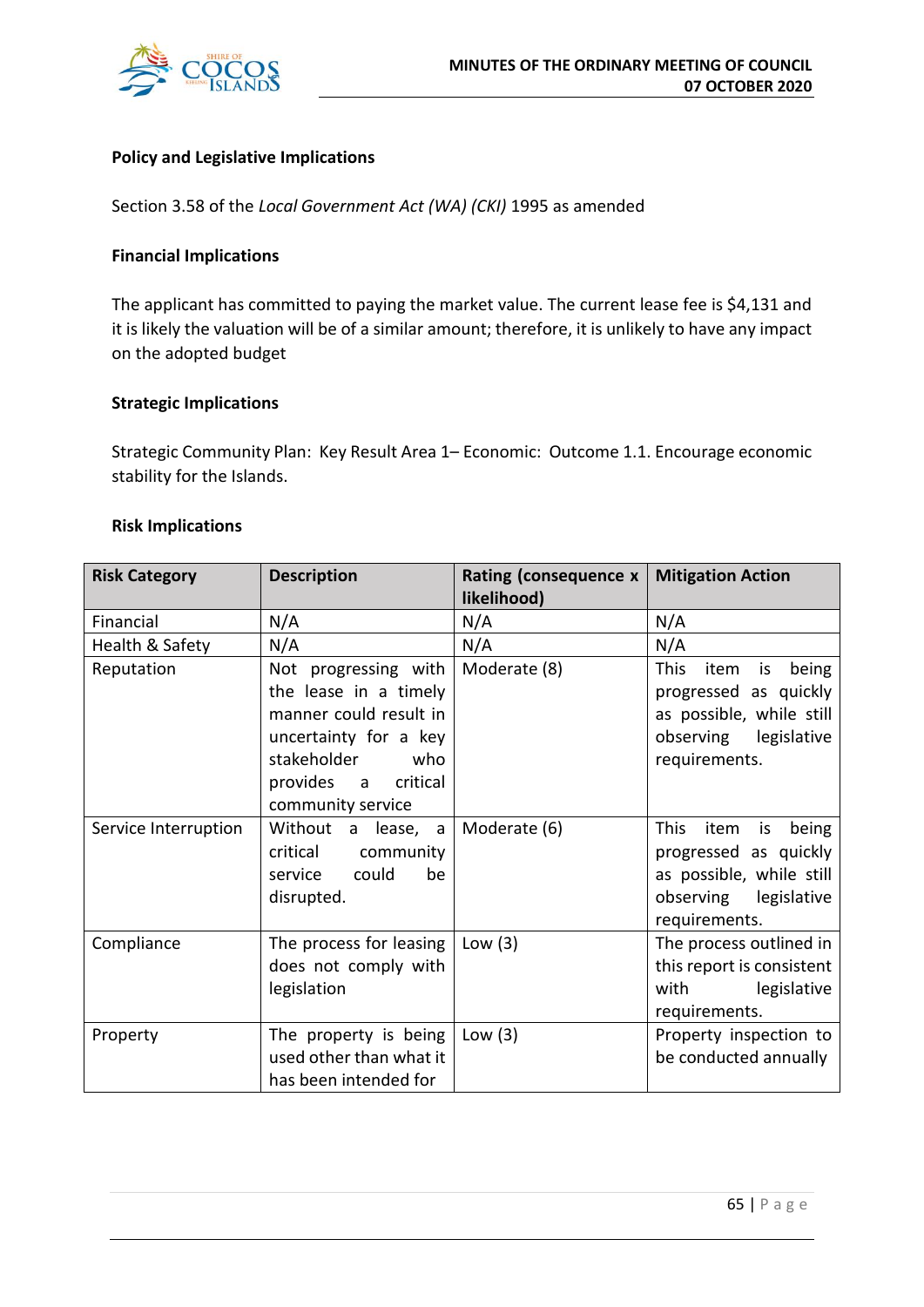

| -<br>nvironment <sup>.</sup> | N | N.<br><b>V</b> | N<br>. . |
|------------------------------|---|----------------|----------|
| raud                         | M | N.<br>. .      | N<br>. . |

#### **Risk Matrix**

| <b>Consequence /</b><br>Likelihood | Insignificant (1) | Minor (2)        | Medium (3)       | Major (4)        | <b>Extreme (5)</b> |
|------------------------------------|-------------------|------------------|------------------|------------------|--------------------|
| <b>Almost Certain (5)</b>          | Moderate (5)      | <b>High (10)</b> | <b>High (15)</b> | Extreme (20)     | Extreme (25)       |
| Likely (4)                         | Low(4)            | Moderate (8)     | <b>High (12)</b> | <b>High (16)</b> | Extreme (20)       |
| Possible (3)                       | Low(3)            | Moderate (6)     | Moderate (9)     | High $(12)$      | <b>High (15)</b>   |
| Unlikely (2)                       | Low(2)            | Low $(4)$        | Moderate (6)     | Moderate (8)     | <b>High (10)</b>   |
| Rare (1)                           | Low(1)            | Low(2)           | Low $(3)$        | Low $(4)$        | Moderate (5)       |

# **Voting Requirements**

Simple majority

# **Conclusion**

The request for a new lease is presented to the Trust for consideration and the officer's recommendation is that the request is approved based on that the continuation of service provided by the Cocos Coop brings about ongoing economic stability and growth for the islands.

# **OFFICER'S RECOMMENDATION – ITEM NO – 14.2.3**

THAT COUNCIL ACTING IN ITS CAPACITY AS TRUSTEE OF THE 1984 LAND TRUST DEED, BY SIMPLE MAJORITY, PURSUANT TO SECTION 3.58 OF THE *LOCAL GOVERNMENT ACT (WA) (CKI) 1995* RESOLVES:

- 1. TO GIVE PUBLIC NOTICE OF THE INTENT (INCLUDING INVITING PUBLIC SUBMISSIONS) TO DISPOSE BY LEASE OF PART LOT 103 TO THE COCOS ISLANDS COOPERATIVE SOCIETY AS PER THE SHIRE'S STANDARD COMMERCIAL LEASE TEMPLATE, SUBJECT TO THE FOLLOWING CONDITIONS:
	- a. THAT THE LEASE FEE BE SET AS PER THE INDEPENDENT VALUATION, SUBJECT TO ANNUAL CPI REVIEWS, PLUS A ONE-OFF LEASE PREPARATION FEE OF \$250;
	- b. THE LEASE OF PROPERTY WILL BE FOR "AS IS WHERE IS" BASIS;
	- c. THAT THE PROSPECTIVE LESSEE IS ADVISED THAT THEY WILL BE RESPONSIBLE FOR ALL MAINTENANCE OF THE BUILDING;
	- d. THE LEASE TERM BEING FOR 5 YEARS WITH 5 YEAR OPTION;
	- e. THE PURPOSE OF THE LEASE IS TO CONTINUE TO PROVIDE ESSENTIAL STORAGE FOR FUEL FOR SALE TO THE COMMUNITY.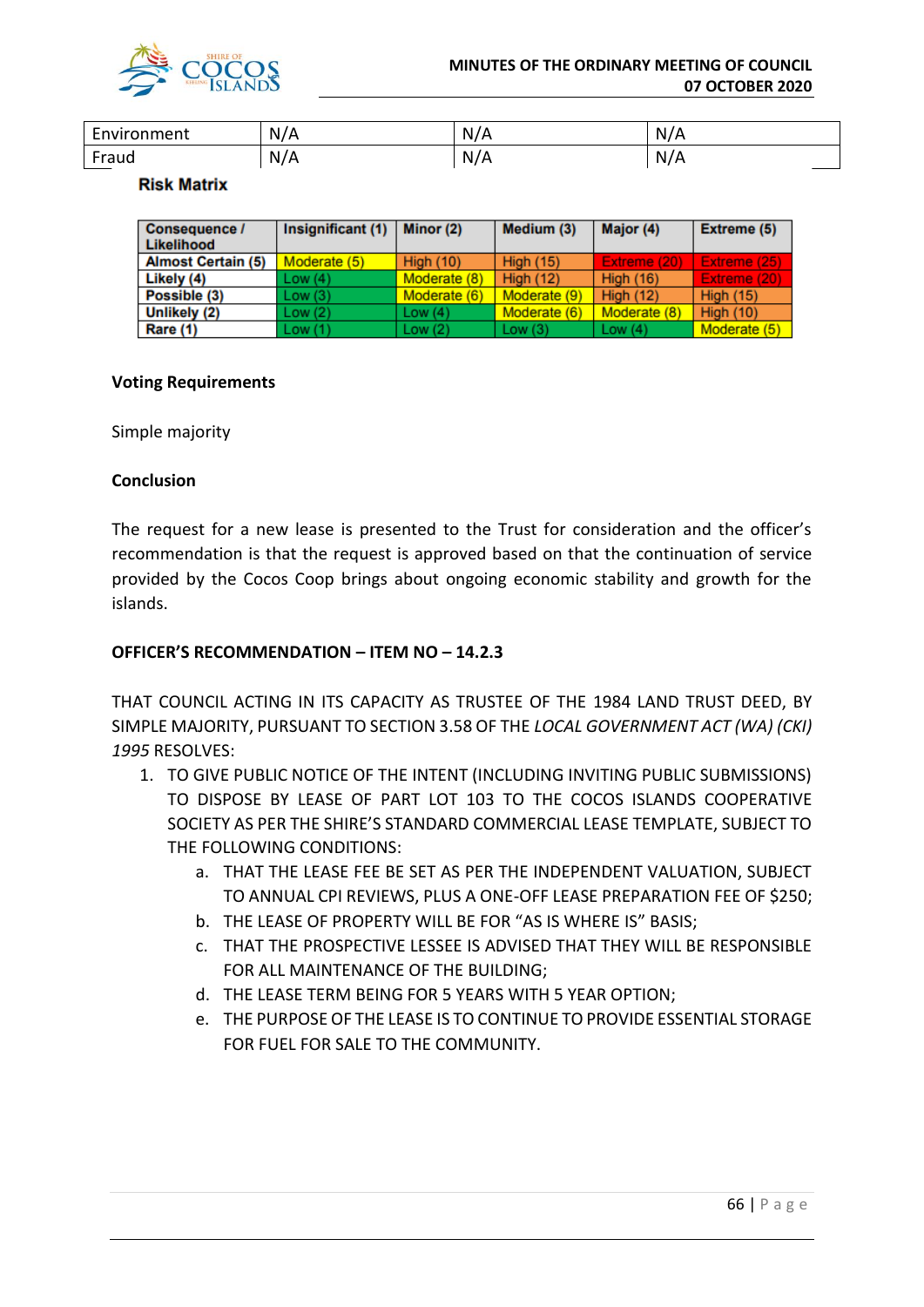

- 2. THAT SHOULD NO OBJECTIONS BE RECEIVED DURING THE PUBLIC NOTICE PERIOD, AUTHORISE THE CEO TO ENTER THE LEASE AS PER THE SHIRE'S STANDARD COMMERCIAL LEASE TEMPLATE AND WITH THE CONDITIONS AS OUTLINED ABOVE;
- 3. THAT IF OBJECTIONS ARE RECEIVED, CONSIDER ALL PUBLIC SUBMISSIONS AT THE FIRST ORDINARY MEETING OF COUNCIL FOLLOWING THE CLOSE OF THE PUBLIC SUBMISSION PERIOD;
- 4. THAT REGULAR INSPECTIONS OF COMMERCIAL TENANCY WILL BE UNDERTAKEN;
- 5. TO ADVISE THE PROSPECTIVE LESSEE THAT SHOULD ANY OUTSTANDING MONIES BE OWING TO THE SHIRE; THEY ARE TO BE PAID IN FULL.

# **COUNCIL RESOLUTION – ITEM NO 14.2.3**

# **MOVED CR IKU, SECONDED CR LACY**

**THAT COUNCIL ACTING IN ITS CAPACITY AS TRUSTEE OF THE 1984 LAND TRUST DEED, BY SIMPLE MAJORITY, PURSUANT TO SECTION 3.58 OF THE** *LOCAL GOVERNMENT ACT (WA) (CKI) 1995* **RESOLVES:**

- **1. TO GIVE PUBLIC NOTICE OF THE INTENT (INCLUDING INVITING PUBLIC SUBMISSIONS) TO DISPOSE BY LEASE OF PART LOT 103 TO THE COCOS ISLANDS COOPERATIVE SOCIETY AS PER THE SHIRE'S STANDARD COMMERCIAL LEASE TEMPLATE, SUBJECT TO THE FOLLOWING CONDITIONS:**
	- **a. THAT THE LEASE FEE BE SET AS PER THE INDEPENDENT VALUATION, SUBJECT TO ANNUAL CPI REVIEWS, PLUS A ONE-OFF LEASE PREPARATION FEE OF \$250;**
	- **b. THE LEASE OF PROPERTY WILL BE FOR "AS IS WHERE IS" BASIS;**
	- **c. THAT THE PROSPECTIVE LESSEE IS ADVISED THAT THEY WILL BE RESPONSIBLE FOR ALL MAINTENANCE OF THE BUILDING;**
	- **d. THE LEASE TERM BEING FOR 5 YEARS WITH 5 YEAR OPTION;**
	- **e. THE PURPOSE OF THE LEASE IS TO CONTINUE TO PROVIDE ESSENTIAL STORAGE FOR FUEL FOR SALE TO THE COMMUNITY.**
- **2. THAT SHOULD NO OBJECTIONS BE RECEIVED DURING THE PUBLIC NOTICE PERIOD, AUTHORISE THE CEO TO ENTER THE LEASE AS PER THE SHIRE'S STANDARD COMMERCIAL LEASE TEMPLATE AND WITH THE CONDITIONS AS OUTLINED ABOVE;**
- **3. THAT IF OBJECTIONS ARE RECEIVED, CONSIDER ALL PUBLIC SUBMISSIONS AT THE FIRST ORDINARY MEETING OF COUNCIL FOLLOWING THE CLOSE OF THE PUBLIC SUBMISSION PERIOD;**
- **4. THAT REGULAR INSPECTIONS OF COMMERCIAL TENANCY WILL BE UNDERTAKEN;**
- **5. TO ADVISE THE PROSPECTIVE LESSEE THAT SHOULD ANY OUTSTANDING MONIES BE OWING TO THE SHIRE; THEY ARE TO BE PAID IN FULL.**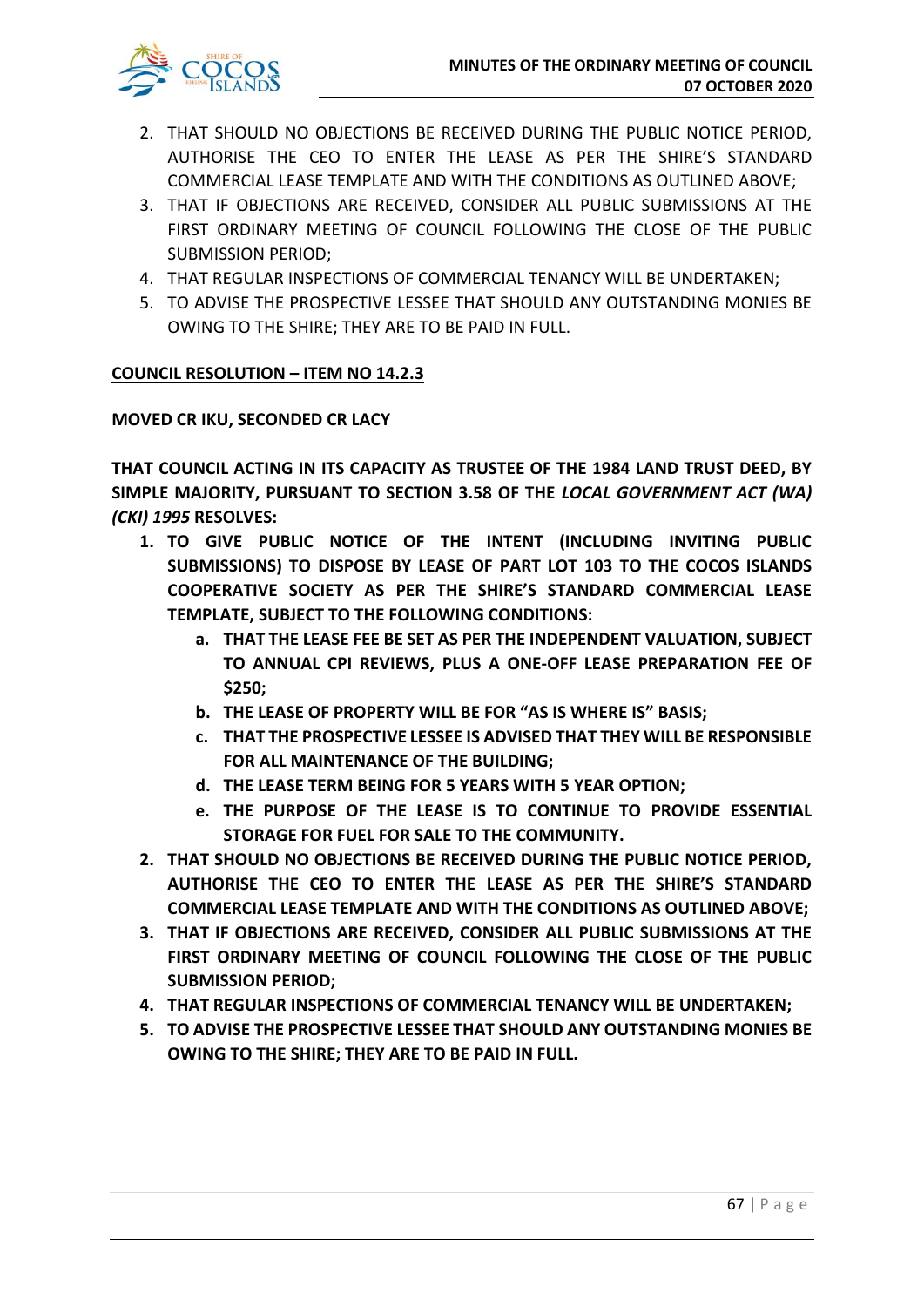**6. TO OBTAIN AN ENVIRONMENTAL MANAGEMENT PLAN FROM THE LESSEE WITHIN 6 MONTHS FOR CONSIDERATION BY COUNCIL.** 

# **THE MOTION WAS PUT AND DECLARED CARRIED (4/0)**

**FOR:** CHARLSTON, IKU, LACY, MINKOM **AGAINST:** NIL

*Cr Ibram returned to the meeting room at 4.37pm.*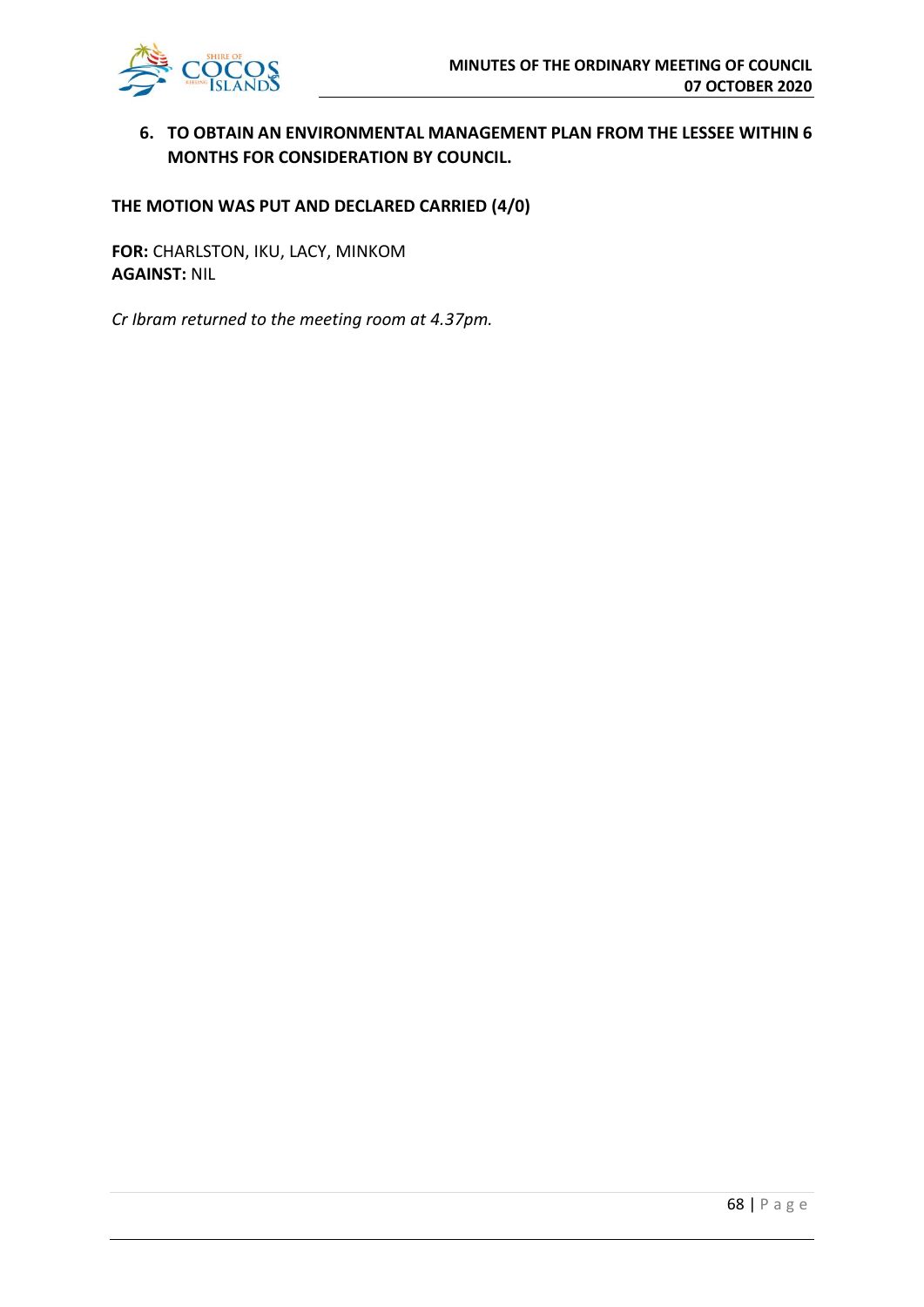

# **14.2.4 APPLICATION TO ENTER INTO NEW LEASE – HAPPY JACKS**

# **Report Information**

| Date:                       | 30 September 2020                               |
|-----------------------------|-------------------------------------------------|
| Location:                   | Lot 24, West Island                             |
| Applicant:                  | Happy Jacks                                     |
| File Ref:                   |                                                 |
| Disclosure of Interest: Nil |                                                 |
| <b>Reporting Officer:</b>   | L Sloan Asset & Property Management Coordinator |
| Island:                     | West Island                                     |
| Attachments:                | 14.2.4 Proposal from Happy Jacks                |

# **Authority / Discretion**

#### **Definition**

|   | Advocacy       | When Council advocates on its own behalf or on behalf of its<br>community to another level of government/body/agency.                                                                                                                                                                                                                                        |
|---|----------------|--------------------------------------------------------------------------------------------------------------------------------------------------------------------------------------------------------------------------------------------------------------------------------------------------------------------------------------------------------------|
| X | Executive      | The substantial direction setting and oversight role of the<br>Council. E.g. adopting plans and reports, accepting tenders,<br>directing operations, setting and amending budgets.                                                                                                                                                                           |
|   | Legislative    | Includes adopting local laws, town planning schemes and<br>policies. Review when Council reviews decisions made by<br>officers.                                                                                                                                                                                                                              |
|   | Quasi-Judicial | When Council determines an application / matter that directly<br>affects a person's right and interest. The judicial character arises<br>from the obligations to abide by the principles of natural justice.<br>Examples of Quasi-Judicial authority include town planning<br>applications, building licenses, applications for other permits /<br>licenses. |
|   | Information    | Includes items provides to Council for information purposes only<br>that do not require a decision of Council (i.e. $-$ for noting).                                                                                                                                                                                                                         |

#### **Report Purpose**

To present the request and supporting documentation from the Happy Jacks to enter into new lease agreement for Part Lot 24 to Council for consideration. It should be noted that Council, in this instance, is acting in its capacity as the Trustee of the 1984 Land Trusts as the Land (part Lot 24) is held in Trust. Council, in making any decision in relation to the Trust, must give due consideration of the purpose of the Trust that is "the benefit, advancement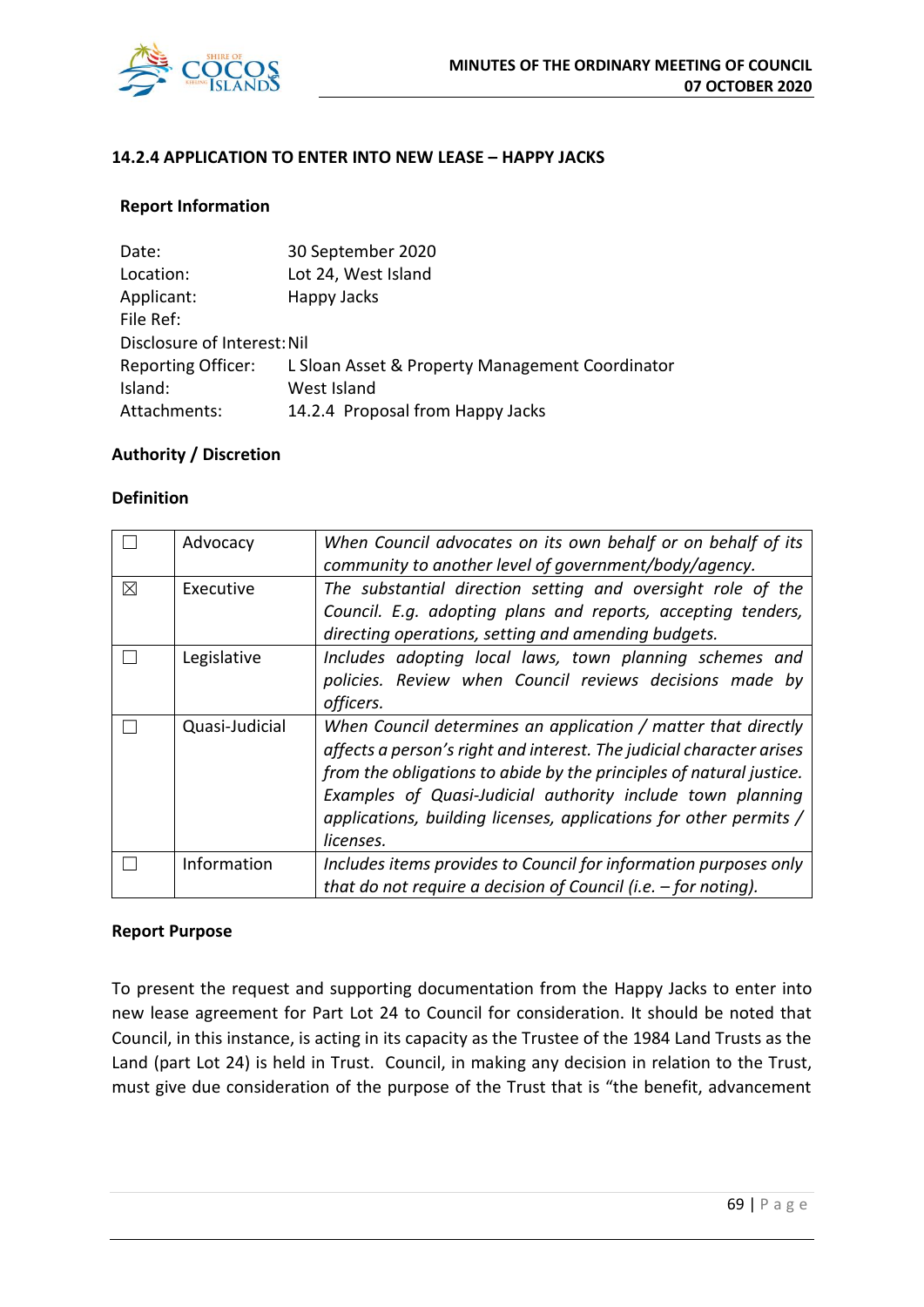

and wellbeing of Cocos (Keeling) Islanders resident in the Territory on land owned by the Council" and ensure their decision-making is guided by this objective. Council, acting in its capacity as Trustee, has the authority to consider matters relating to Land held in Trust.

# **Relevant Documents**

Available for viewing at the meeting

# **Background**

Happy Jacks is formally requesting the lease of Trust land at Part Lot 24 West Island in the proximity of the Shire's three LIA sheds. The proponent is seeking to lease land to construct a storage shed for essential plant and machinery for the business. (See Map on page 2 of the Proposal from Happy Jacks.)

The site has been identified as most suitable for the proponent as it is zoned industrial, which is the correct zoning for the use proposed by Happy Jacks and collocates similar type businesses.

In their application, Happy Jacks has used the template provided by the Shire for smaller commercial leases (see attached) to address issues previously queried by Council on similar proposals.

#### **Comment**

The proponent is a small local business which employs 8 residents on full and part time positions and has proven to be a successful small business that generates positive economic outcomes for the Community as per the Trust requirements.

A valuation will be sought from a registered independent valuer which will determine the annual lease fee to be charged, noting the fee would be subject to annual CPI review. In addition to this Shire rates would also be raised on the area if this lease is approved.

The proponent has requested a 10 year with a further 10-year option. However, to be consistent with other leases recently awarded, the officer's recommendation is for a 5-year plus 5-year option.

As noted above, in determining this matter, Council is acting in its capacity as the Trustee of the Land Trusts as the Land (Part Lot 24) is Land held in Trust under the 1984 Land Trust Deed; therefore Council, is required to have due consideration of the purpose of the Trust, that is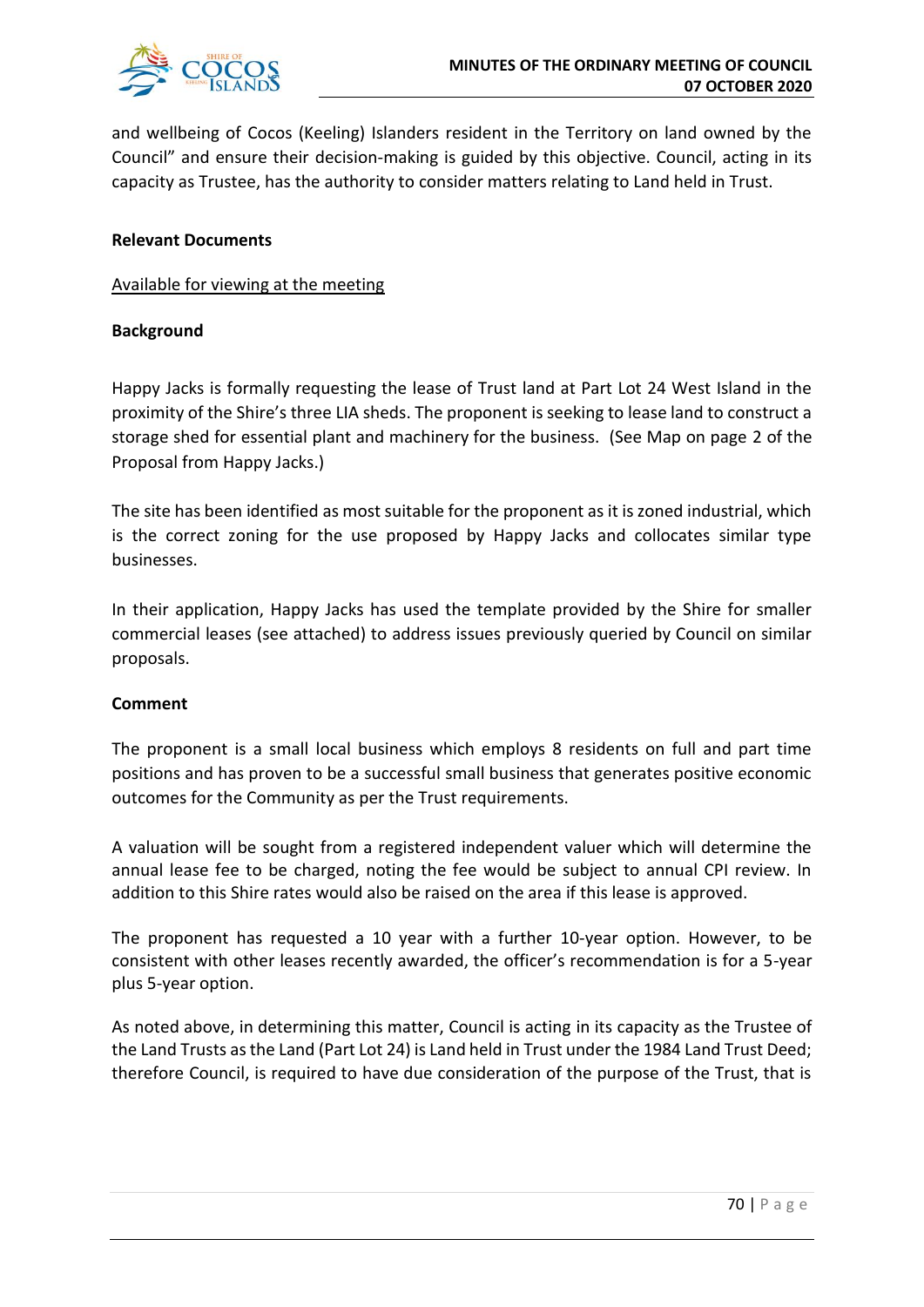

"upon trust for the benefit, advancement and wellbeing of the Cocos (Keeling) Islanders resident in the Territory on land owned by the Council."

# **Policy and Legislative Implications**

Section 3.58 of the *Local Government Act (WA) (CKI)* 1995 as amended

#### **Financial Implications**

The applicant has committed to paying the market value. This is anticipated to be approx. \$1,050 based on the square metre rate. In addition, the lessee would be required to pay the Shire rate, providing additional revenue for the Land Trust and for the Shire.

#### **Strategic Implications**

Strategic Community Plan: Key Result Area 1– Economic: Outcome 1.1. Encourage economic stability for the Islands.

| <b>Risk Implications</b> |  |
|--------------------------|--|
|--------------------------|--|

| <b>Risk Category</b> | <b>Description</b>      | Rating (consequence x<br>likelihood) | <b>Mitigation Action</b>           |
|----------------------|-------------------------|--------------------------------------|------------------------------------|
| Financial            | N/A                     | N/A                                  | N/A                                |
|                      |                         |                                      |                                    |
| Health & Safety      | N/A                     | N/A                                  | N/A                                |
| Reputation           | Not progressing with    | Moderate (8)                         | <b>This</b><br>item<br>being<br>is |
|                      | the lease in a timely   |                                      | progressed as quickly              |
|                      | manner could result in  |                                      | as possible, while still           |
|                      | uncertainty for<br>an   |                                      | observing legislative              |
|                      | important<br>small      |                                      | requirements.                      |
|                      | business on Island.     |                                      |                                    |
| Service Interruption | N/A                     | N/A                                  | N/A                                |
| Compliance           | The process for leasing | Low $(3)$                            | The process outlined in            |
|                      | does not comply with    |                                      | this report is consistent          |
|                      | legislation             |                                      | with<br>legislative                |
|                      |                         |                                      | requirements.                      |
| Property             | The property is used in | Low $(3)$                            | Property inspection to             |
|                      | a manner that is other  |                                      | be conducted annually              |
|                      | than what it has been   |                                      |                                    |
|                      | intended for.           |                                      |                                    |
| Environment          | N/A                     | N/A                                  | N/A                                |
| Fraud                | N/A                     | N/A                                  | N/A                                |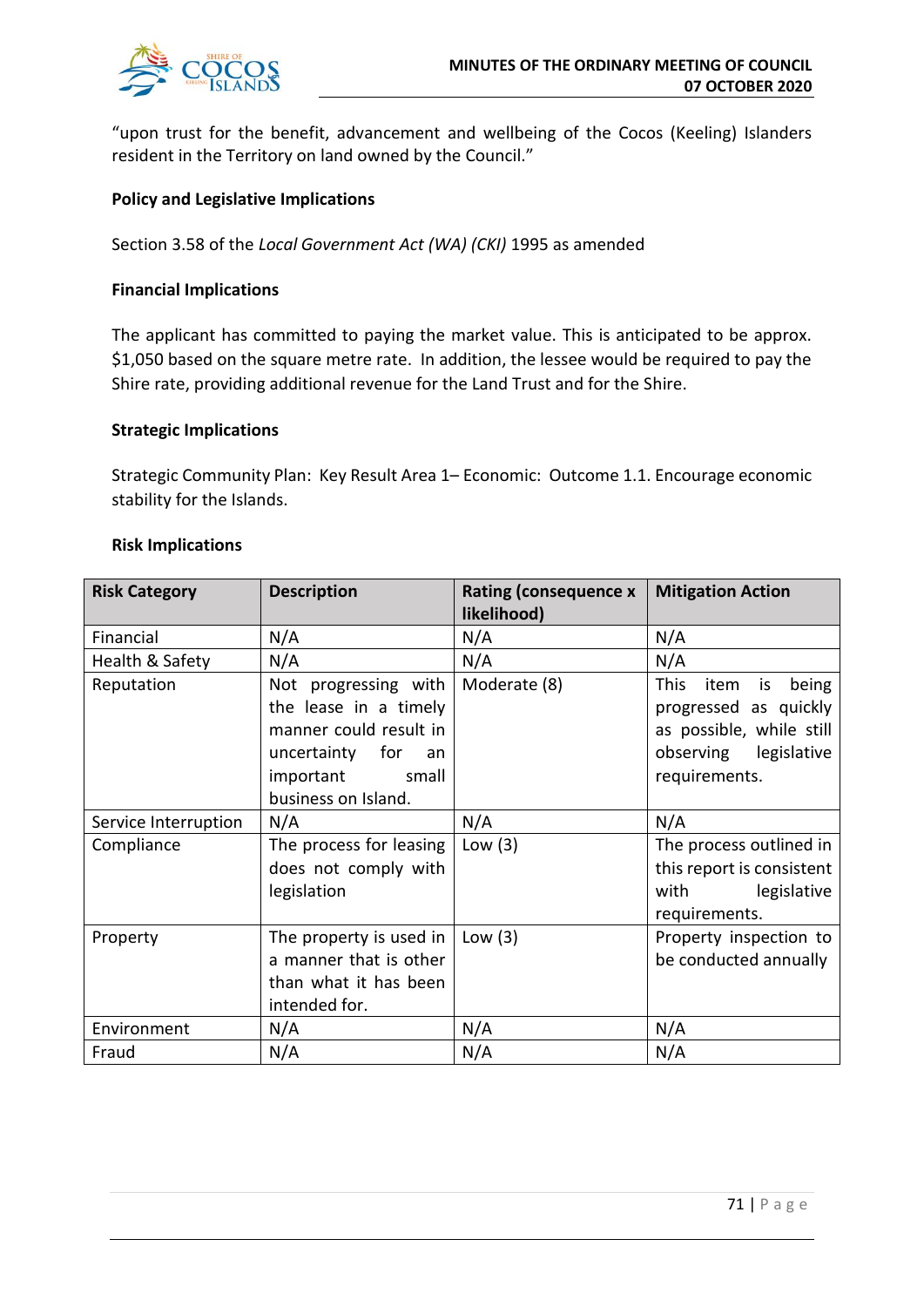

#### **Risk Matrix**

| <b>Consequence /</b><br>Likelihood | Insignificant (1) | Minor $(2)$  | Medium (3)       | Major (4)        | Extreme (5)      |
|------------------------------------|-------------------|--------------|------------------|------------------|------------------|
| <b>Almost Certain (5)</b>          | Moderate (5)      | High $(10)$  | <b>High (15)</b> | Extreme (20)     | Extreme (25)     |
| Likely (4)                         | Low(4)            | Moderate (8) | <b>High (12)</b> | <b>High (16)</b> | Extreme (20)     |
| Possible (3)                       | Low(3)            | Moderate (6) | Moderate (9)     | <b>High (12)</b> | <b>High (15)</b> |
| Unlikely (2)                       | Low(2)            | Low $(4)$    | Moderate (6)     | Moderate (8)     | <b>High (10)</b> |
| Rare (1)                           | Low(1)            | Low $(2)$    | Low $(3)$        | Low $(4)$        | Moderate (5)     |

#### **Voting Requirements**

Simple majority

#### **Conclusion**

The request for a new lease is presented to the Trust for consideration and the officer's recommendation is that the request is approved based on supporting a successful small business on Island and on the financial return from the lease to the Land Trust and the Shire.

### **OFFICER'S RECOMMENDATION – ITEM NO – 14.2.4**

THAT COUNCIL ACTING IN ITS CAPACITY AS TRUSTEE OF THE 1984 LAND TRUST DEED, BY SIMPLE MAJORITY, PURSUANT TO SECTION 3.58 OF THE *LOCAL GOVERNMENT ACT (WA) (CKI) 1995* RESOLVES:

- 1. TO GIVE PUBLIC NOTICE OF THE INTENT (INCLUDING INVITING PUBLIC SUBMISSIONS) TO DISPOSE BY LEASE OF PART LOT 24 TO HAPPY JACKS AS PER THE SHIRE'S STANDARD COMMERCIAL LEASE TEMPLATE, SUBJECT TO THE FOLLOWING CONDITIONS:
	- a. THAT THE LEASE FEE BE SET AS PER THE INDEPENDENT VALUATION, SUBJECT TO ANNUAL CPI REVIEWS, PLUS A ONE-OFF LEASE PREPARATION FEE OF \$250;
	- b. THE LEASE OF PROPERTY WILL BE FOR "AS IS WHERE IS" BASIS;
	- c. THAT THE PROSPECTIVE LESSEE IS ADVISED THAT THEY WILL BE RESPONSIBLE FOR ALL CONNECTION OF UTILITIES AS REQUIRED;
	- d. THE LEASE TERM BEING FOR 5 YEARS WITH 5 YEAR OPTION;
	- e. THE PURPOSE OF THE LEASE IS TO PROVIDE ESSENTIAL STORAGE FOR PLANT AND MACHINERY FOR HAPPY JACKS BUSINESS TO OPERATE AND THAT THE FOLLOWING MILESTONES BE INCLUDED IN THE LEASE:
		- I. A DEVELOPMENT APPLICATION FOR THE SHEDS TO BE LODGED WITHIN 12 MONTHS OF THE LEASE BEING SIGNED.
		- II. LODGE A BUILDING PERMIT WITHIN 6 MONTHS OF THE DATE OF ISSUE OF THE DEVELOPMENT APPLICATION.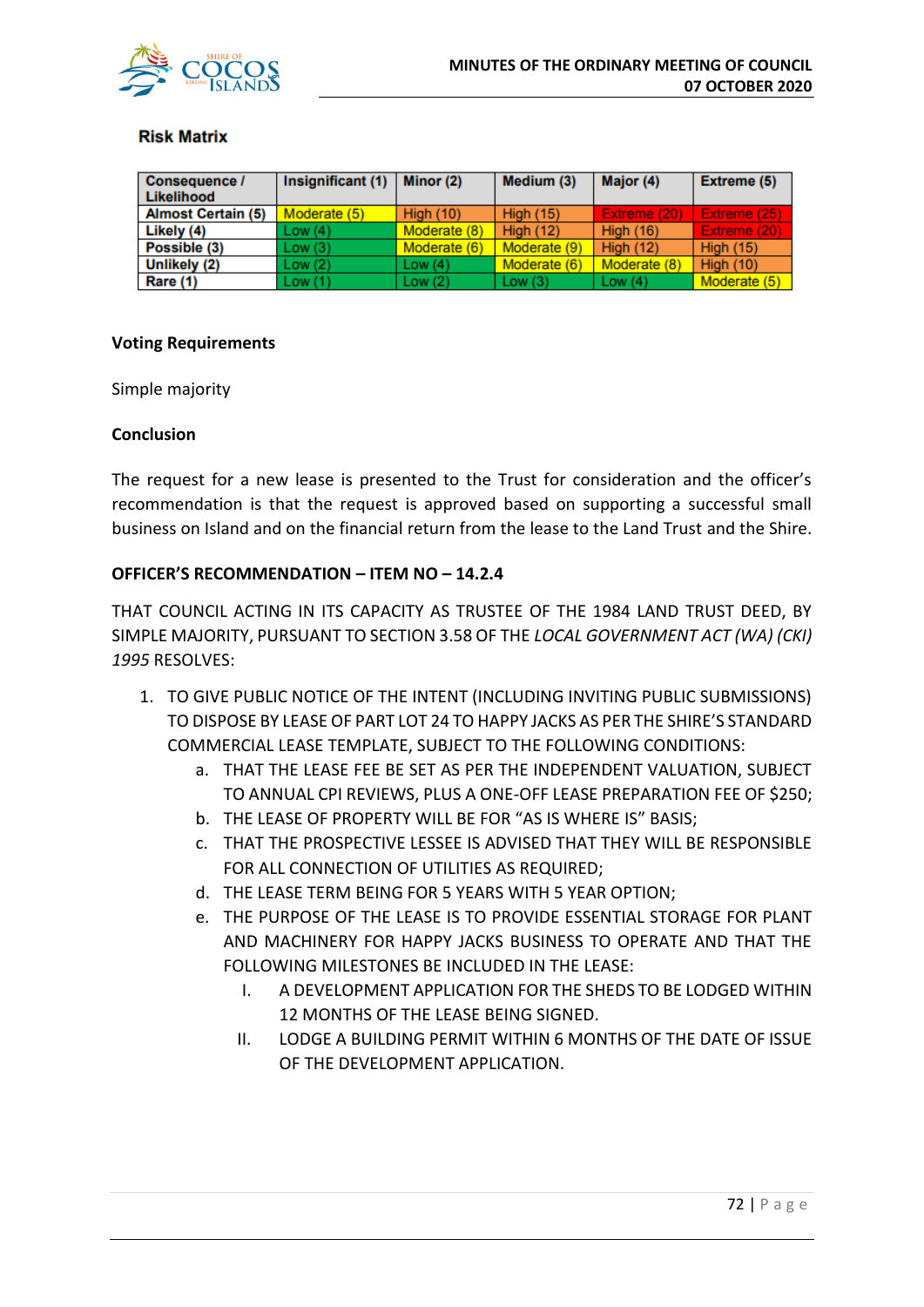

- III. COMMENCE WORK ON THE SHEDS WITHIN 6 MONTHS FROM THE DATE OF ISSUE OF BUILDING PERMIT.
- IV. THE HAPPY JACKS BUSINESS COMMENCES OPERATION FROM THE SHED WITHIN 2 YEARS OF THE LEASE BEING SIGNED.
- 2. THAT SHOULD NO OBJECTIONS BE RECEIVED DURING THE PUBLIC NOTICE PERIOD, AUTHORISE THE CEO TO ENTER THE LEASE AS PER THE SHIRE'S STANDARD COMMERCIAL LEASE TEMPLATE AND WITH THE CONDITIONS AS OUTLINED ABOVE;
- 3. THAT IF OBJECTIONS ARE RECEIVED, CONSIDER ALL PUBLIC SUBMISSIONS AT THE FIRST ORDINARY MEETING OF COUNCIL FOLLOWING THE CLOSE OF THE PUBLIC SUBMISSION PERIOD;
- 4. THAT REGULAR INSPECTIONS OF COMMERCIAL TENANCY WILL BE UNDERTAKEN.

## **COUNCIL RESOLUTION – ITEM NO 14.2.4**

**MOVED CR LACY, SECONDED CR CHARLSTON**

**THAT COUNCIL ACTING IN ITS CAPACITY AS TRUSTEE OF THE 1984 LAND TRUST DEED, BY SIMPLE MAJORITY, PURSUANT TO SECTION 3.58 OF THE** *LOCAL GOVERNMENT ACT (WA) (CKI) 1995* **RESOLVES:**

- **1. TO GIVE PUBLIC NOTICE OF THE INTENT (INCLUDING INVITING PUBLIC SUBMISSIONS) TO DISPOSE BY LEASE OF PART LOT 24 TO HAPPY JACKS AS PER THE SHIRE'S STANDARD COMMERCIAL LEASE TEMPLATE, SUBJECT TO THE FOLLOWING CONDITIONS:**
	- **a. THAT THE LEASE FEE BE SET AS PER THE INDEPENDENT VALUATION, SUBJECT TO ANNUAL CPI REVIEWS, PLUS A ONE-OFF LEASE PREPARATION FEE OF \$250;**
	- **b. THE LEASE OF PROPERTY WILL BE FOR "AS IS WHERE IS" BASIS;**
	- **c. THAT THE PROSPECTIVE LESSEE IS ADVISED THAT THEY WILL BE RESPONSIBLE FOR ALL CONNECTION OF UTILITIES AS REQUIRED;**
	- **d. THE LEASE TERM BEING FOR 5 YEARS WITH 5 YEAR OPTION;**
	- **e. THE PURPOSE OF THE LEASE IS TO PROVIDE ESSENTIAL STORAGE FOR PLANT AND MACHINERY FOR HAPPY JACKS BUSINESS TO OPERATE AND THAT THE FOLLOWING MILESTONES BE INCLUDED IN THE LEASE:**
		- **V. A DEVELOPMENT APPLICATION FOR THE SHEDS TO BE LODGED WITHIN 12 MONTHS OF THE LEASE BEING SIGNED.**
		- **VI. LODGE A BUILDING PERMIT WITHIN 6 MONTHS OF THE DATE OF ISSUE OF THE DEVELOPMENT APPLICATION.**
		- **VII. COMMENCE WORK ON THE SHEDS WITHIN 6 MONTHS FROM THE DATE OF ISSUE OF BUILDING PERMIT.**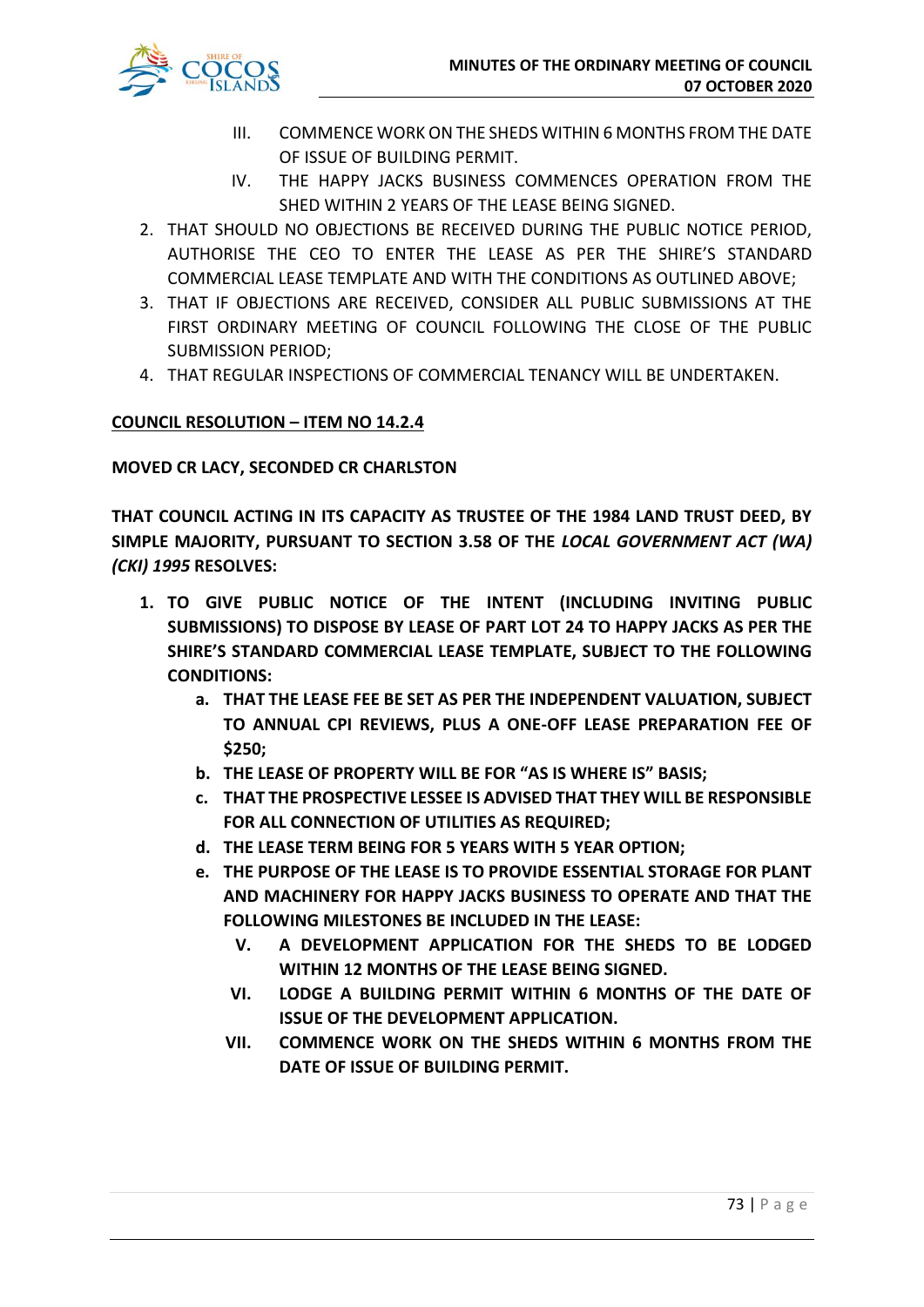

- **VIII. THE HAPPY JACKS BUSINESS COMMENCES OPERATION FROM THE SHED WITHIN 2 YEARS OF THE LEASE BEING SIGNED.**
- **2. THAT SHOULD NO OBJECTIONS BE RECEIVED DURING THE PUBLIC NOTICE PERIOD, AUTHORISE THE CEO TO ENTER THE LEASE AS PER THE SHIRE'S STANDARD COMMERCIAL LEASE TEMPLATE AND WITH THE CONDITIONS AS OUTLINED ABOVE;**
- **3. THAT IF OBJECTIONS ARE RECEIVED, CONSIDER ALL PUBLIC SUBMISSIONS AT THE FIRST ORDINARY MEETING OF COUNCIL FOLLOWING THE CLOSE OF THE PUBLIC SUBMISSION PERIOD;**
- **4. THAT REGULAR INSPECTIONS OF COMMERCIAL TENANCY WILL BE UNDERTAKEN.**

**THE MOTION WAS PUT AND DECLARED CARRIED (5/0)**

**FOR:** CHARLSTON, IKU, IBRAM, LACY, MINKOM **AGAINST:** NIL